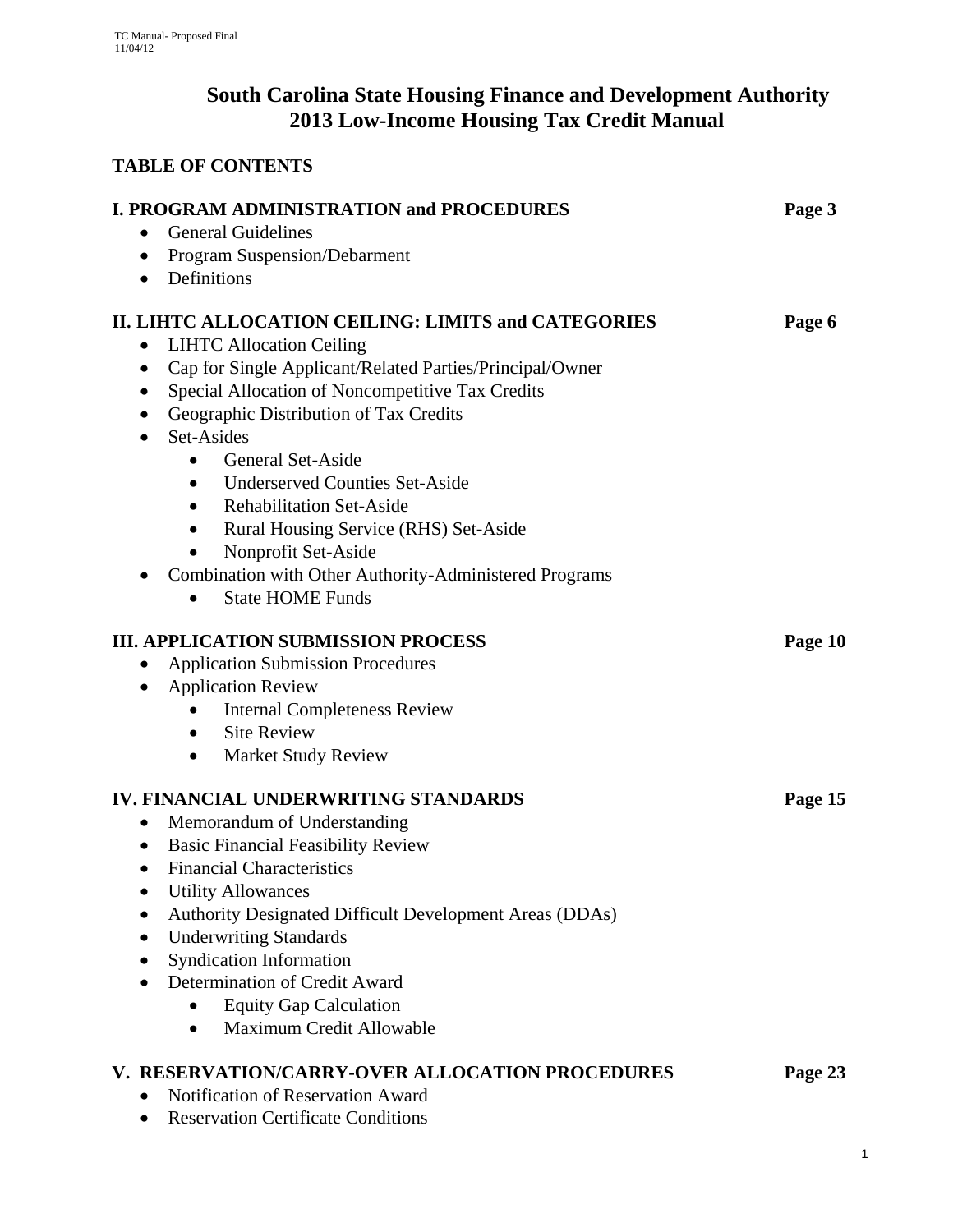- Carryover Allocation Procedure
- Verification of Ten Percent Expenditure

| VI. DEVELOPMENT PROGRESS REPORT REQUIREMENTS<br><b>Exhibit L Progress Reports</b><br>٠<br>Eight (8) Month Progress Report<br>$\bullet$<br>Ten (10) Month Progress Report<br>$\bullet$<br>Twelve (12) Month Progress Report                                                                                                                                                                                                                                                                                            | Page 26 |
|-----------------------------------------------------------------------------------------------------------------------------------------------------------------------------------------------------------------------------------------------------------------------------------------------------------------------------------------------------------------------------------------------------------------------------------------------------------------------------------------------------------------------|---------|
| <b>VII. PLACED IN SERVICE ALLOCATION</b><br>Placed in Service Allocation Requirements<br>$\bullet$<br>Placed in Service Application Submission<br>$\bullet$<br><b>Cost Certification Requirements</b><br>$\bullet$                                                                                                                                                                                                                                                                                                    | Page 27 |
| <b>VIII. COMPLIANCE MONITORING PROCEDURES</b><br><b>Rent Increases</b><br>$\bullet$<br><b>Annual Audited Financial Statements</b><br>$\bullet$<br>Record Keeping<br>$\bullet$<br><b>Record Retention</b><br>$\bullet$<br><b>Annual Owners Certification</b><br>$\bullet$<br><b>Document Review</b><br>$\bullet$<br>Frequency of Certification Documents<br>٠<br>Physical Inspection of LIHTC Development<br>$\bullet$<br><b>Authority Retention of Records</b><br>Notification of Noncompliance<br><b>Cure Period</b> | Page 29 |

## **IX. DEVELOPMENTS UTILIZING NON-COMPETITIVE TAX CREDITS WITH TAX EXEMPT BOND FINANCING PAGE 33**

- Preliminary Opinion of Eligibility (QAP Requirements)
- Application for an Allocation of Non-Competitive LIHTCs

## **ADDENDUMS**

- 2013 Market Study Guideline Procedures
- 2013 LIHTC Program Schedule
- List of Code Numbers for South Carolina Counties
- 2013 Qualified Census Tracts (QCTs) and Difficult Development Areas (DDAs) are posted on the Authority's website at **www.schousing.com**
- Instructions for Extranet File Uploads on the Authority's Extranet
- 2012 Rent and Income Charts are posted on the Authority's website at **www.schousng.com** As soon as possible following publication by HUD, the 2013 Rent and Income Charts will be posted on the Authority's website. It is the responsibility of the Applicant to obtain the applicable rent and income information to use in completing the Application.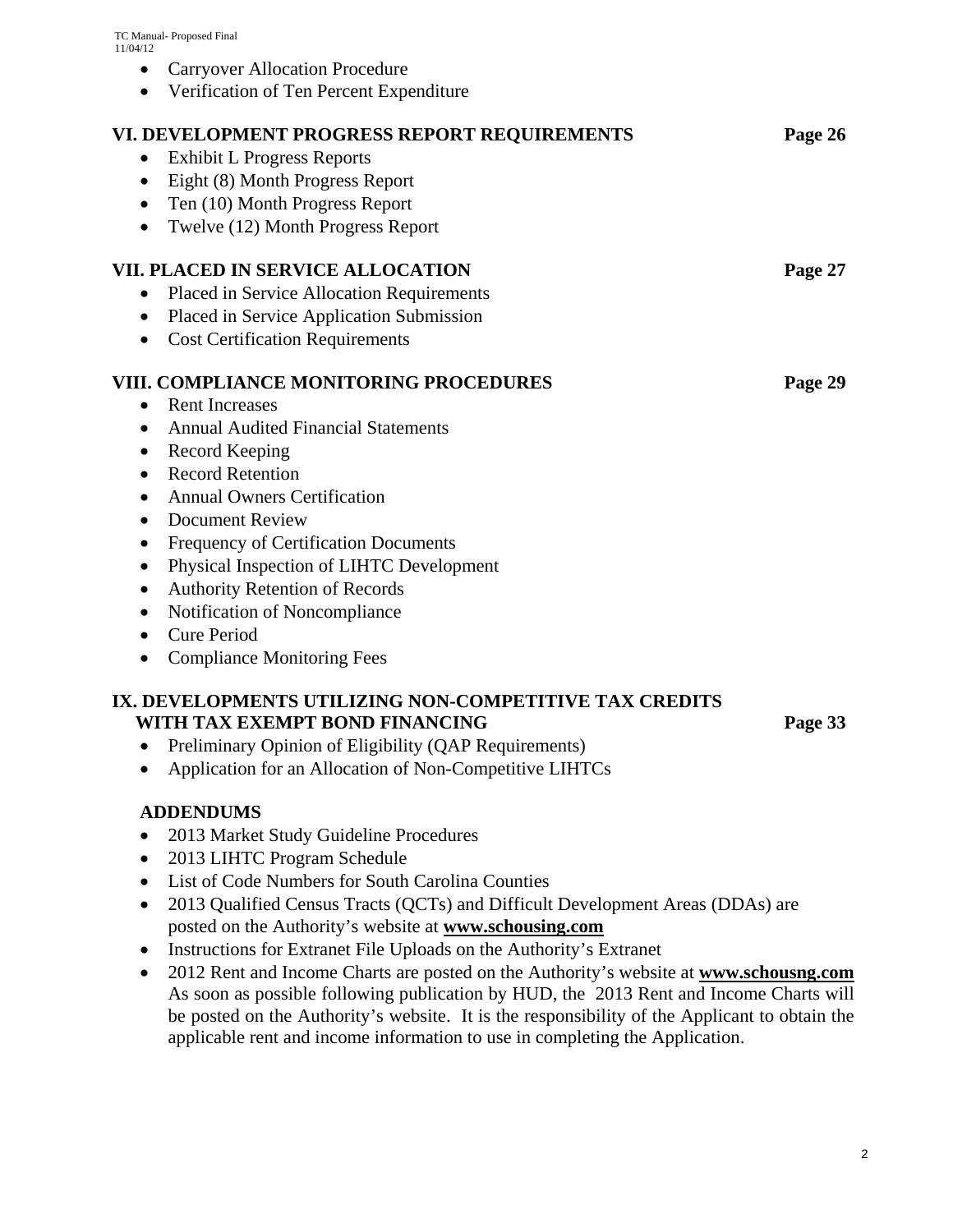## **General Guidelines:**

- **1. Fees** Payment of **all** fees must be in the form of a cashier's check made payable to the South Carolina State Housing Finance and Development Authority. All fees are nonrefundable. Following is a list of the Authority's fee schedule:
	- **a)** Tax Credit Application Fee: \$5,500.00 due at time of application submission.
	- **b)** Market Study Review Fee: \$600.00 due at time of application submission.
	- **c)** Missing Documents Fee: \$2,000.00 assessed for applications determined by Authority to have missing documents as part of the tax credit application submission.
	- **d)** Tax Credit Reservation Fee: 10% of the tax award amount due 14 calendar days after the notification of the tax credit award.
	- **e)** Plan Review and Construction Inspections Fee: \$4,000.00 due 14 calendar days after the notification of the tax credit award.
	- **f)** Compliance Monitoring Fees:
		- **i.** 2011-2013 Awarded Developments- the first fifteen (15) years payable at placed in service and calculated at \$35.00 per LIHTC unit.
		- **ii.** 2009-2010 Awarded Developments- the first two (2) years payable at placed in service and calculated at \$35.00 per LIHTC unit and thereafter on an annual basis. Fee is due annually not later than February 1<sup>st</sup>.
		- **iii.** 2008 and prior Awarded Developments- \$35.00 per LIHTC unit paid annually, not later than February  $1<sup>st</sup>$  of each calendar year.
	- **g)** Reprocessing of Form 8609 Fee: \$100.00 per Form 8609 will be charged if errors in the final cost certification were made by either the developer or CPA resulting in Authority staff reunderwriting a development.
	- **h)** Re-underwriting Fee: \$2,000.00 will be charged if an awarded development has to be reunderwritten due to a change in the number of buildings, units, design of the development, sources and uses of funds, etc. This fee will also be charged for developments requesting a restructuring review any time during the 30 year compliance period.
	- **i)** Extension Request Fee: \$1,000.00 for the first extension request and \$2,000.00 for additional extension requests. Extension requests relate to the submission of Exhibit L Quarterly Progress Report and Tax Credit Program Awarded Development Timelines.
- **2. Deadlines** All applications must be submitted by the required due dates as specified in the LIHTC Program Schedule. Additional information requested by the Authority will be due not later than seven (7) business days from the date the information was requested.
- **3. Document Timeliness-** All supporting documentation required for the 2013 Tax Credit Application must not be dated prior to September 1, 2012. The only exception will be for Site Control Documents, community revitalization plans and the Railroad Noise Study.

## **4. Material Changes Prohibited**

- **a)** If, upon the submission of the Carryover Allocation Documents, the Verification of Ten Percent Expenditure (10% Test) Application or the Placed-in-Service (PIS) Application, it is determined that the development is not substantially the same as the development described in the original Tax Credit Application, the development will not receive an allocation of Low Income Housing Tax Credits (LIHTC). The following changes are deemed to be material and are not permitted:
	- **i.** General or Managing Partners (GP);
	- **ii.** Total number of LIHTC units;
	- **iii.** Total number of units;
	- **iv.** Number of bedrooms and bathrooms per unit mix;
	- **v.** Specific tenant population targeted;
	- **vi.** Tenant mix (low-income/market rate);
	- **vii.** An increase in the total number of units after initial application submission;
	- **viii.** Site; or
	- **ix.** Decreases in square footage.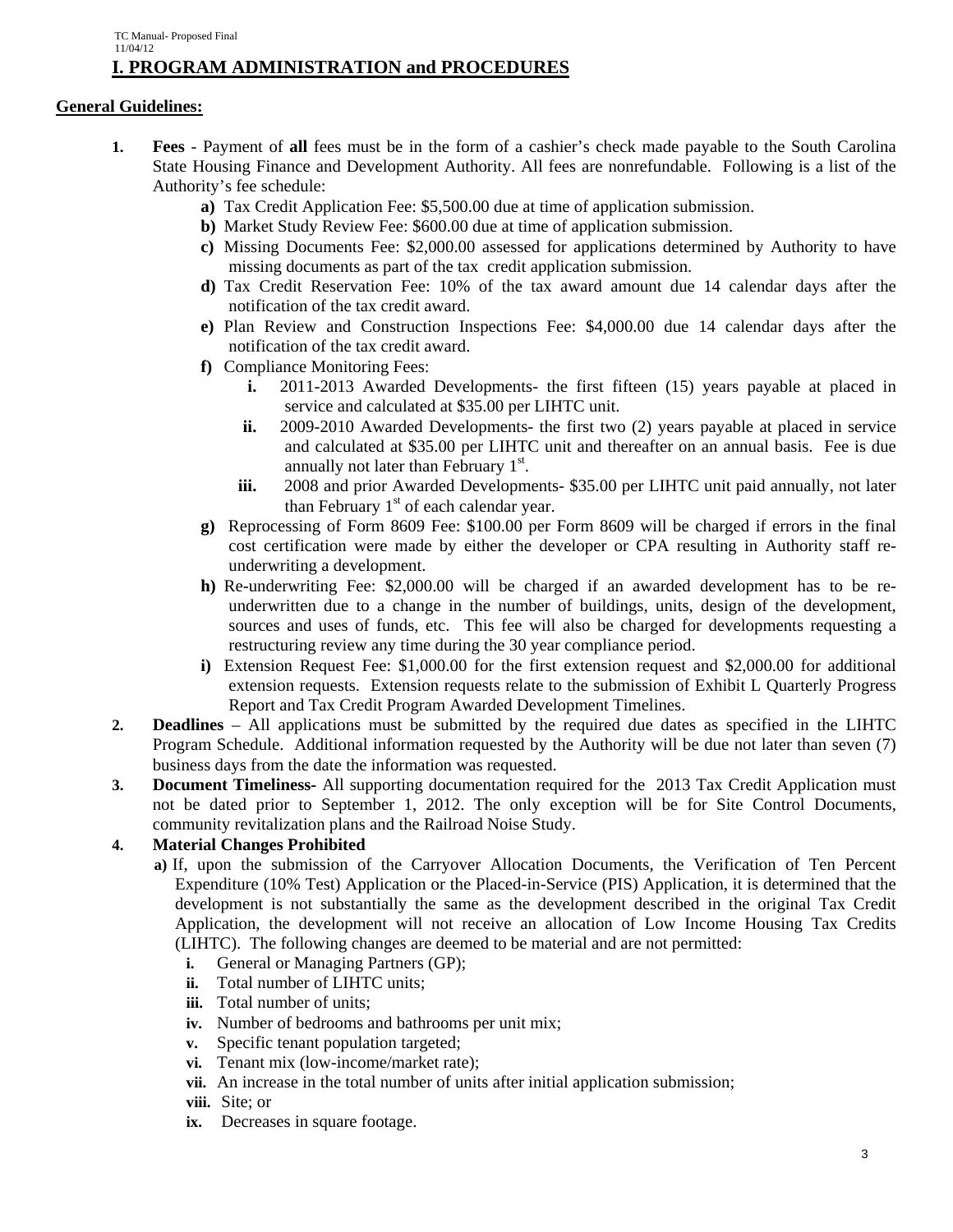**b)** Changes in the number of buildings and units contained in each building will be allowed only to comply with changes required by local regulatory codes made after the Application submittal deadline. Required changes must be received in writing from the City/County/Regulatory Agency requiring such.

## **5. Transfers**

- **a)** Neither reservations nor carryovers are transferable without the prior written consent of the Authority. Examples of situations in which such consent may be given include, but are not limited to:
	- **i.** Death;
	- **ii.** Bankruptcy;
	- **iii.** Receivership; or
	- **iv.** Cessation of business operations of a GP;
- **b)** No change in the makeup or identity of a GP in a partnership or its equivalent in a limited liability company is permitted without the prior written consent of the Authority. Without limitation, this prohibition includes indirect transfers through the admission of any "special limited partner(s)" under any scheme that leads to the eventual exit of a GP or its equivalent in a limited liability company;
- **c)** LIHTCs allocated to developments whose ownership is altered in violation of this provision shall be subject to revocation by the Authority.
- **6. Fractional Rounding** Fractional units must be increased to the next whole unit.

## **7. ADA Requirements and Certification**

- **a)** The Authority will not offer an allocation to any development unless the Applicant submits, with its Application, a certification, signed by an architect or professional engineer licensed to practice in SC, which states that the architect or engineer will review the plans and specifications of the proposed development to ensure that such plans and specifications will comply with the accessibility and other requirements of Section 504 of the Rehabilitation Act, the Fair Housing Amendments to the Civil Rights Act of 1968, the Americans With Disabilities Act, and any other applicable state or federal legislation;
- **b)** As part of its PIS Application, a certification must be included which is signed by an architect or professional engineer licensed to practice in SC which contains a statement that the development has been constructed in accordance with the accessibility and other requirements of Section 504 of the Rehabilitation Act, the Fair Housing Amendments to the Civil Rights Act of 1968, the Americans With Disabilities Act, and any other applicable state or federal legislation, and that the development, as built, complies with the U.S. Department of Housing and Urban Development (HUD) "*Fair Housing Act Design Manual."*
- **8.** By submitting an application to the Authority, the applicant waives, hold harmless, and releases any claim or cause of action against the Authority or its staff related to or arising under the processing or scoring of any application or for the award of any tax credits under this program, and further the applicant covenants not to sue the Authority or its staff related to or arising under the processing or scoring of any application or for the award of any tax credits under this program. The applicant further agrees to indemnify the Authority for any claim or cause of action brought against the Authority related to or arising under the applicant's Tax Credit Application.
- **9.** The applicant acknowledges and understands that the tax credits awarded through this program are not entitlements or rights, but rather are privileges conferred at the sole discretion of the Authority to encourage the development of low income housing for citizens of the State.

## **Program Suspension/Debarment:**

- **1.** Any of the following actions may result in suspension from participating for funding from any of the Authority administered programs for a period of three (3) years:
	- **a)** Developments that receive a carryover allocation under the program are expected to meet the Ten Percent (10%) Test by the date specified in the carryover document, and to be placed-in-service by the Code deadline. Failure of a development to achieve either of these goals will disqualify the Applicant.
	- **b)** All GPs of a limited partnership and the equivalent in a limited liability corporation that receive a carryover allocation are required to remain in the partnership until the development places-in-service. Exceptions due to death, bankruptcy, or cessation of business operations will be allowed. All other removals whether voluntary or involuntary will result in disqualification for all GPs in a limited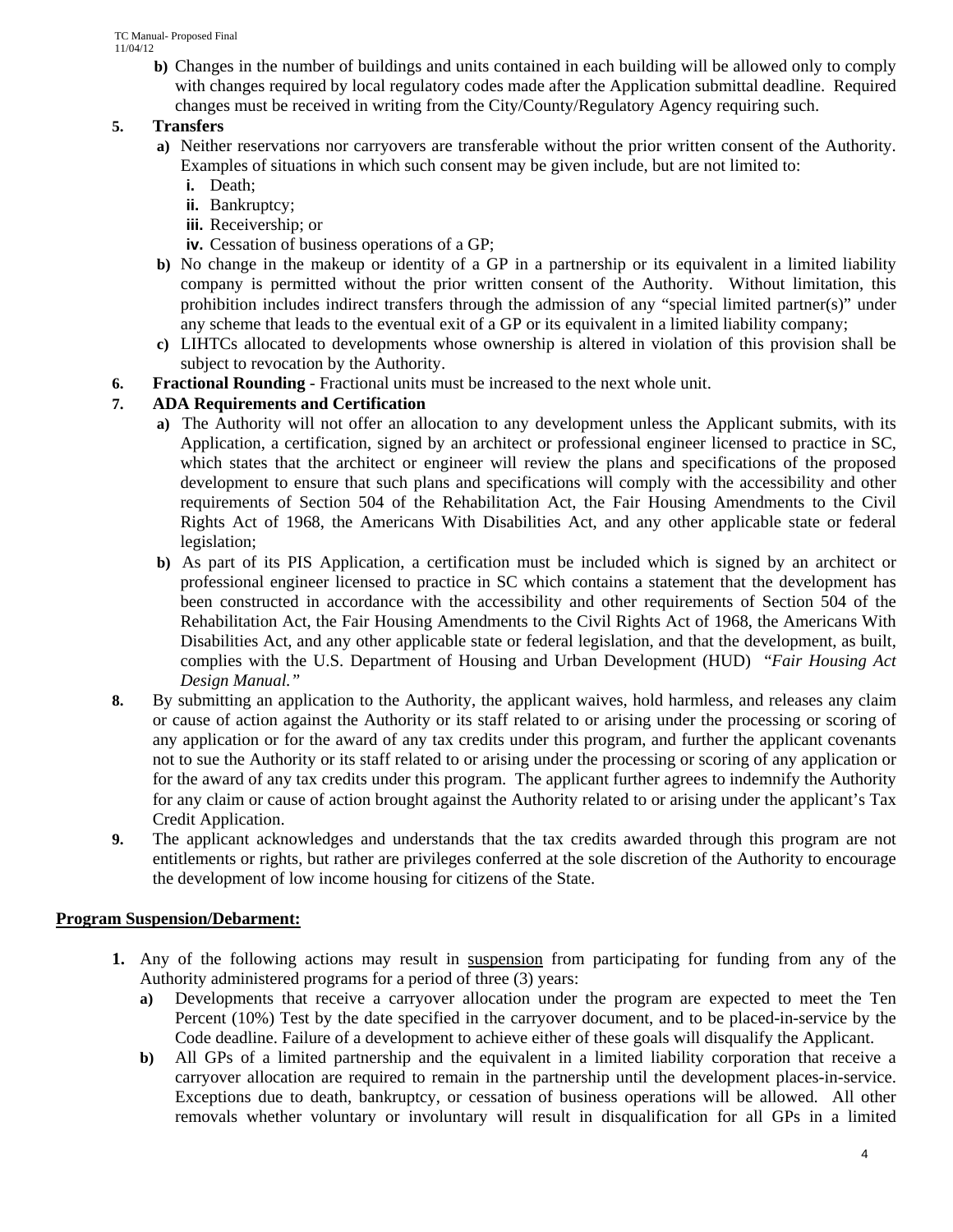partnership and the equivalent in a limited liability corporation. Any person or entity, including Syndicators, that attempts to circumvent this provision will be subject to disqualification.

- **c)** Failure to provide the Exhibit G certification, or providing a false or inaccurate certification that a development meets the above standards when, in fact, it does not, will result in the disqualification of the developer and the architect. The Authority will also file a complaint against the architect with the S.C. Department of Labor, Licensing and Regulation.
- **d)** Developments that receive Tax Credit Assistance Program (TCAP) funds or Exchange Program funds are expected to remain in compliance with all rules and regulations imposed by these programs. Failure of a development to remain in compliance will result in all GPs of a limited partnership and the equivalent in a limited liability corporation being suspended.
- **e)** Applicant(s) may not interfere with a tax credit application, for which it is not an owner or principal, at any public hearing or other official meeting. This type of action could undermine the tax credit program in general and could create on-going consequences that can create a negative connotation of the tax credit program.
- **2.** Any of the following actions will result in the permanent debarment from participating for funding from any of the Authority administered programs:
	- **a)** Any Applicant who provides false or misleading information to the Authority with regard to a development seeking LIHTC will be permanently debarred from further participation in the Authority's programs, in any capacity whatsoever, regardless of when such false or misleading information is discovered. Any reservation or carryover allocation obtained on the basis of such false or misleading information shall be void. Each Applicant shall be given written notice by the Program Director stating the reason for which the sanction of debarment was imposed.
	- **b)** Any partnership formation and/or developer agreement, whether written or otherwise, that attempts to circumvent Authority requirements will result in the permanent debarment of all parties involved from further participation in the Authority programs, regardless of when the violation is discovered.
	- **c)** For nonprofit sponsored developments, if the requirement for continuous and ongoing material participation is breached, the nonprofit and all of its officers and directors shall be permanently debarred from future participation. In the event that the requirement for continuous and ongoing control over the development is breached, such breach will be reported to the IRS as noncompliance, and the nonprofit and all of its officers and directors shall be permanently debarred.
- **3.** Member(s) of the development team or person(s) on behalf of a development team member(s) contacting Board members from the Tax Credit Application submission date through the date of the award of the tax credits regarding (i) the scoring or evaluation of any applications, (ii) interpretations of the QAP, this Manual, or the implementation of the LIHTC program, or (iii) the award of tax credits will be suspended from the tax credit program until the next competitive funding cycle. In addition, all application(s) associated with any such member(s) of the development team will be disqualified from funding consideration.
- **4.** The Authority, in its sole discretion, may determine other acts to be infractions of the program that require suspension or debarment. Suspensions or debarments based on such acts not defined shall be conducted as outlined in the South Carolina State Housing Finance and Development Authority's Debarment and Program Suspension Policy.

## **Definitions:**

- **1. Applicant** includes each person, corporation, developer, partnership, joint venture, association, or other entity that has an ownership interest in the development for which the LIHTC application is submitted.
- **2. Developer** any individual or entity responsible for initiating and controlling the development process and ensuring that a material portion of the development process is accomplished.
- **3. Material Participation**  the regular, continuous and substantial involvement in the operation of the development throughout the compliance period, as defined by the Code.
- **4. Participants** the Applicant, owner, developer, property management entity, consultants, Syndicators, etc., proposed to be involved with the development for which an application is submitted.
- **5. Principal** any Applicant, owner, developer, guarantor, financial guarantor, or any other person, corporation, partnership, joint venture, or other entity, including any affiliate thereof, or any other person, firm, corporation, or entity of any kind whatsoever that either directly or indirectly receives a portion of the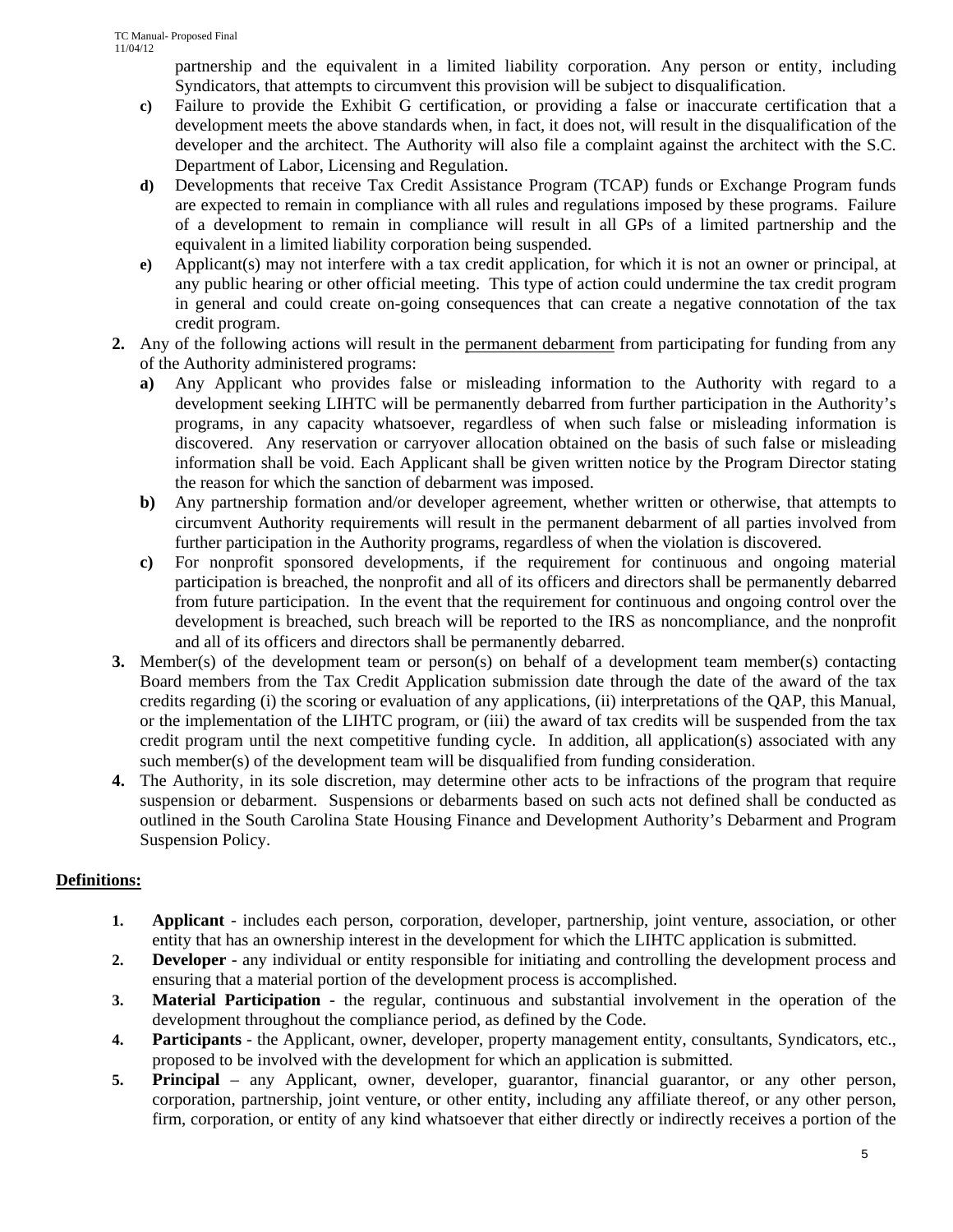development fee (whether or not deferred) for development services and/or receives any compensation with respect to such development. Note: Consultants are not considered Principals.

**6. Related Parties** - Notwithstanding anything to the contrary contained herein, the Authority will not reserve credits in an amount in excess of \$1.5 million to any GP or Principal(s) of such GP, directly or indirectly. Applicants will be deemed to be related if any Principal of an Applicant is also a Principal in any other Applicant.

An **"Identity of Interest"** is considered to exist if any of the following conditions exist:

- When there is any financial interest of the Applicant, Principal, owner and any other member of the development team;
- When one or more of the officers, directors, stockholders, members, or partners of the Applicant, Principal, or owner is also an officer, director, stockholder, member, or partner of any other member of the development team;
- When any officer, director, stockholder, member or partner of the Applicant, Principal, or owner has any financial interest whatsoever in any other member of the development team;
- When any other member of the development team advances any funds to the Applicant, Principal, or owner;
- When any other member of the development team provides and pays, on behalf of the Applicant, Principal, or owner, the cost of any architectural services or engineering services other than those of a surveyor, general superintendent, or engineer employed by any other member of the development team in connection with its obligations under its contract with the Applicant, Principal, or owner;
- When any other member of the development team takes stock or any interest in the Applicant, Principal, or owner entity as part of the consideration to be paid him/her;
- When any relationship exists which would give the Applicant, Principal, or owner or any other member of the development team control or influence over the price of the contract or the price paid to any other member of the development team or to a subcontractor, material supplier or lessor of equipment;
- When there exist (or come into being) any side deals, agreements, contracts, or undertakings entered into or contemplated, thereby altering, amending, or canceling any of the required application or closing (should there be a closing) documents.

## **II. LIHTC ALLOCATION CEILING: LIMITS and CATEGORIES**

## **LIHTC Allocation Ceiling:**

The amount of LIHTC available in SC in each calendar year reflects the sum of the amounts allowed under IRC Section  $42(h)(3)(C)$ . This amount may be increased by returned tax credits from prior years, tax credits allocated from the National Pool or by new legislation increasing the amount of LIHTC distributed to each state. The Authority reserves the right to withhold such credits from allocation as it deems advisable.

**Return of Credits and Returned Credit Allocation Procedures** - Allocations of credit may be returned only in accordance with applicable U.S. Treasury Regulations on a date agreed upon by the Authority and the Applicant. Amounts that are not accepted or are returned will be made available as follows:

- **a**) Amounts awarded in the competition and returned prior to November  $1<sup>st</sup>$  may be offered to qualified developments submitted in the annual tax credit funding cycle that are capable of meeting carryover requirements. Reservations of returned amounts will be offered to developments in the order in which they appear on the waiting list if the amount offered is at least ninety percent (90%) of the credit amount for which the development is qualified. If no development can be funded to at least ninety percent (90%) of its qualified amount, such amounts shall be carried forward to the following tax credit year. LIHTC developments receiving a reservation of credits prior to November 1<sup>st</sup> will be required to meet all carryover qualifications.
- **b**) Any amounts returned after November 1<sup>st</sup> will be carried forward into the next tax credit year.

## **Cap for Single Applicant/ Related Parties/ Principal/ Owner:**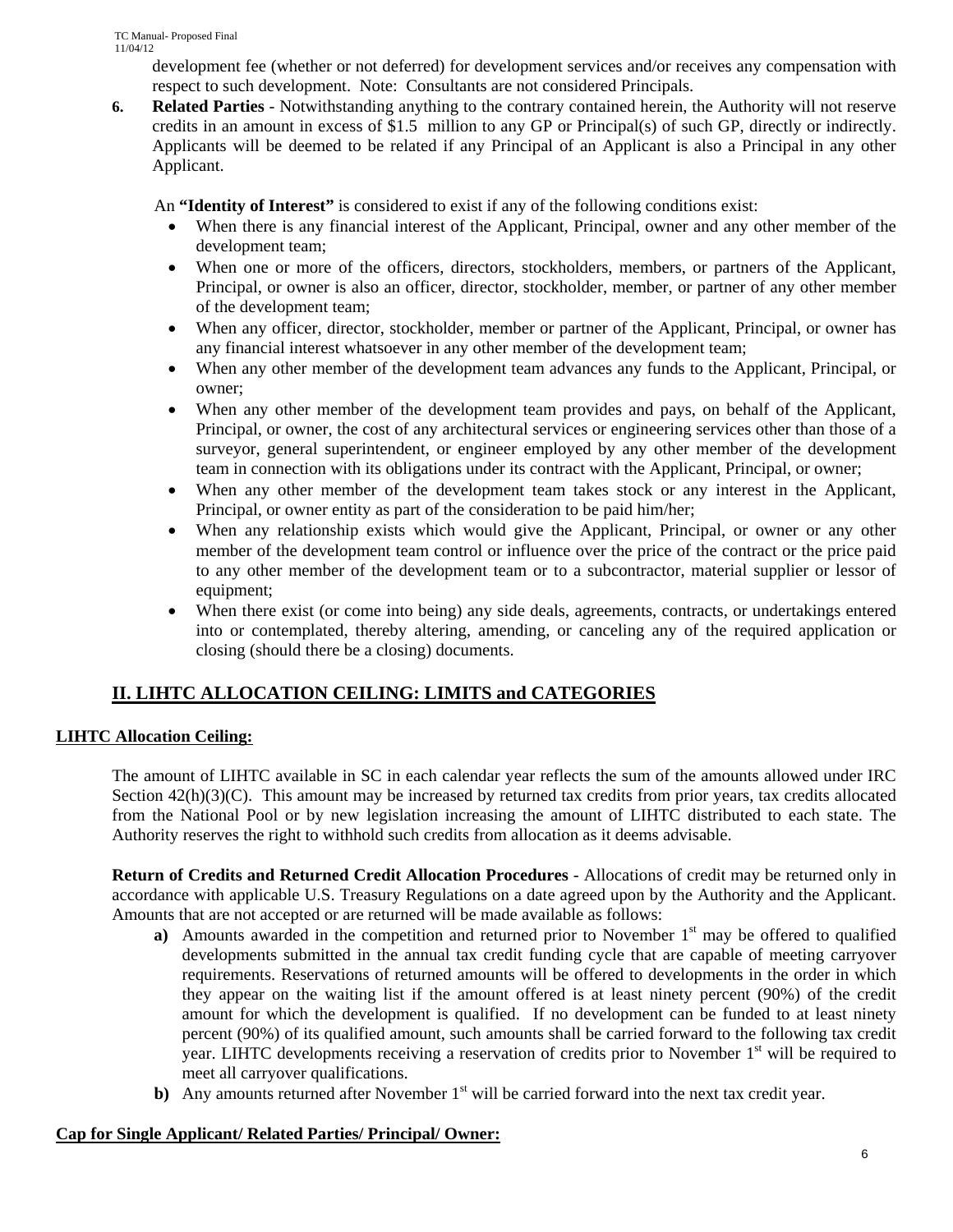- **1.** The Authority will not allocate more than \$1.5 million in LIHTCs to a Principal involved with multiple developments (see "Definitions" on page 5).
- **2.** The maximum tax credit awarded per project will not exceed \$750,000.
- **3.** In the event a Principal exceeds the limitation, the tax credit award to that Principal's development with the lowest point score will be reduced so that the limitation is not exceeded. That development will be awarded a reservation only if the LIHTC amount, as calculated by the Authority, is at least ninety percent (90%) of the unreduced amount that the development would have otherwise received.
- **4.** Regardless of the percentage of participation a Principal has in the development, one hundred percent (100%) of the development's LIHTC reservation will count toward the limitation per Principal.
- **5.** A Principal may not be associated with or submit more than three (3) applications/developments.
- **6.** A Principal may not be awarded more than two (2) developments.

### **Special Allocation of Noncompetitive Tax Credits:**

In its sole and absolute discretion, and where warranted by extenuating circumstances, the Authority reserves the right to allocate additional credits to previously awarded developments.

Any additional credits from the 2013 credit ceiling supplementing awards from prior years will not count against the 2013 cap limits for single applicant, related parties, principal or owner.

## **Geographic Distribution of Tax Credits:**

In order to ensure that tax credits are geographically distributed to all areas of the State, the Authority will limit tax credit awards to a maximum of two (2) new construction developments per county.

#### **Set-Asides:**

The Authority has five (5) Set-Asides in which applicants may compete for credits: General, Underserved Counties, Rehabilitation, Rural Housing Service (RHS), and Nonprofit Set-Asides. Proposals in the General Set-Aside will be considered for funding after awards in the other Set-Asides have been made. Unused funds in the Underserved Counties, Rehabilitation, Nonprofit (after the minimum 10% IRS requirement is met) or RHS Set-Asides will roll up to the General Set-Aside. After awards have been made in the General Set-Aside, any unused funds remaining in this Set-Aside will be allocated to the development, irrespective of the development's Set-Aside , having the highest funding percentage. The maximum funding percentage is determined by dividing the amount of credit remaining in that Set-Aside by the amount of credit calculated by the Authority for a development that is partially funded. These unused funds will be allocated if they increase the development's funding percentage to at least ninety percent (90%). A development can compete for funding consideration only in the Set-Aside in which it applies.

#### **1. General Set-Aside:**

- **a)** Up to \$4,100,000 of the state LIHTC ceiling is initially reserved for developments participating in this Set-Aside.
- **b)** Developments eligible to participate in this Set-Aside can be new construction or adaptive reuse only.

## **2. Underserved Counties Set-Aside:**

- **a)** Up to \$2,600,000 of the state LIHTC ceiling is initially reserved for developments participating in the Underserved Counties Set-Aside.
- **b)** To compete in this Set-Aside, development sites must be located in one of the following counties which has not received a new construction LIHTC award in the past three (3) years: Abbeville, Allendale, Anderson, Bamberg, Barnwell, Calhoun, Cherokee, Chester, Chesterfield, Clarendon, Colleton, Darlington, Dillon, Fairfield, Hampton, Jasper, Lee, Marion, Marlboro, McCormick, Orangeburg, Union and Williamsburg.
- **c)** Developments eligible to participate in this Set-Aside can be new construction or adaptive reuse only.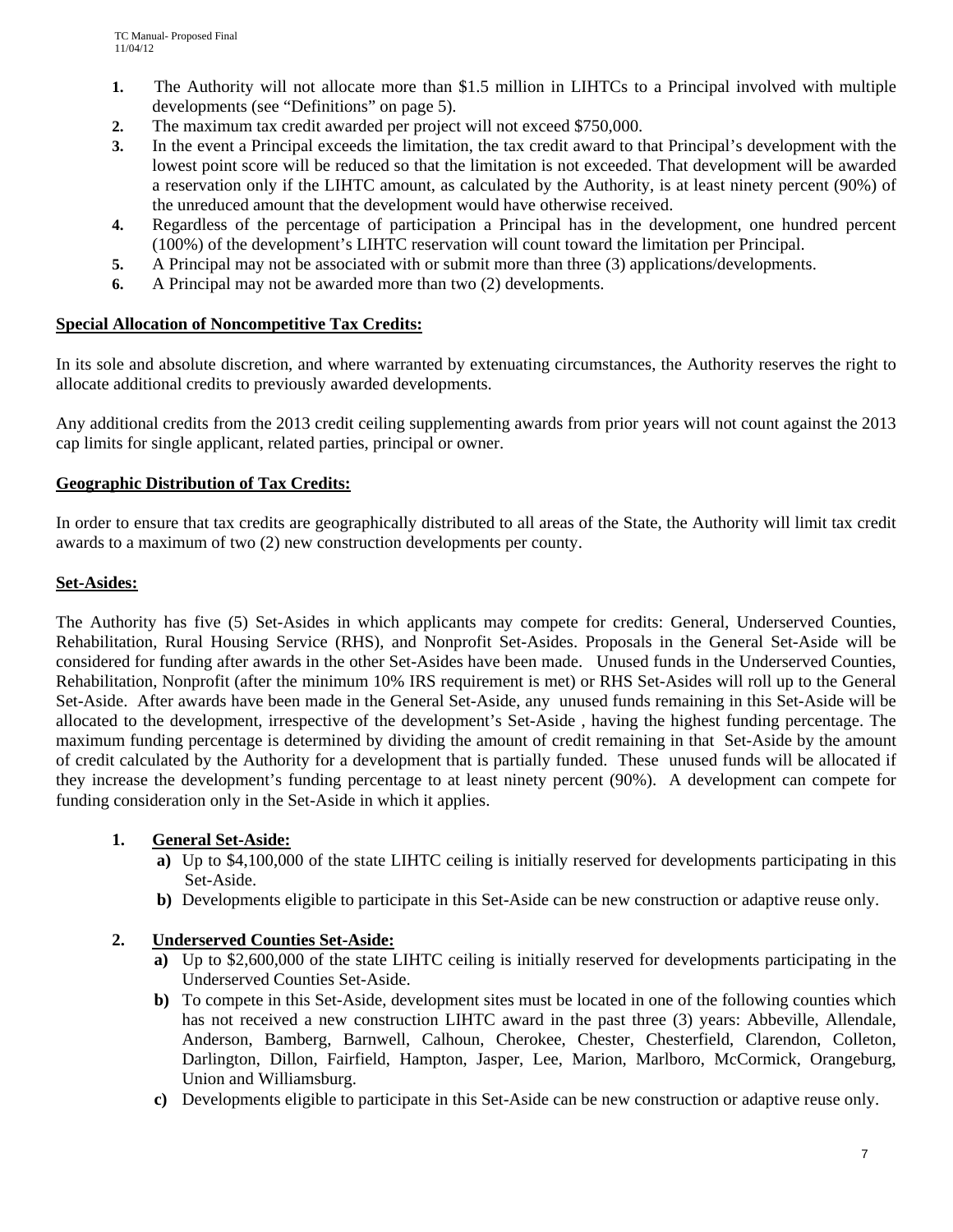### **3. Rehabilitation Set-Aside:**

- **a)** Up to \$1,500,000 of the state LIHTC ceiling is initially reserved for developments participating in the Rehabilitation Set-Aside.
- **b)** This Set-Aside is for one hundred percent (100%) rehabilitation developments only. Adaptive Reuse developments will not be allowed in this Set-Aside.
- **c)** Rehabilitation developments having a current vacancy rate of 30% or greater will not be allowed to participate in the Rehabilitation Set-Aside. These developments must compete in the General or Underserved Counties Set-Aside.

### **4. Rural Housing Service (RHS) Set-Aside:**

- **a)** Up to \$800,000 of the state LIHTC ceiling is initially reserved for the use of eligible RHS developments;
- **b)** In order to compete within the RHS Set-Aside:
	- **i.** The development must have been selected for RHS 514, 515, or 516 funding as evidenced by a letter from the RHS State Multifamily Housing Director.
	- **ii.** The applicant must be qualified to do business in the State of South Carolina, as evidenced by having a status of "Good Standing" with the South Carolina Secretary of State's Office.

### **5. Nonprofit Set-Aside:**

- **a)** As per Section 42 of the Code, a minimum of ten percent (10%) of the state LIHTC ceiling is reserved for the exclusive use of eligible nonprofit organizations. The Authority will initially reserve up to \$1,500,000 of the state LIHTC ceiling for use in the Nonprofit Set-Aside. Credits awarded to eligible nonprofit organizations from the designated Set-Aside will count toward meeting the minimum ten percent (10%) state ceiling. Should the Authority not award the minimum ten percent (10%) state ceiling then those credits will be carried forward to the next funding cycle.
- **b)** Eligible nonprofit organizations must meet the following criteria:
	- **i.** The nonprofit organization(s) must be a tax-exempt organization under Section  $501(c)(3)$  or  $501(c)(4)$  of the Code. A tax-exempt organization is defined as:
		- **1.** An entity that has full-time staff whose responsibilities include the development of housing.
		- **2.** An entity qualified to do business in the State of South Carolina, as evidenced by having a status of "Good Standing" with the South Carolina Secretary of State's Office.
	- **ii.** The nonprofit organization(s) must have among its exempt purposes the development of lowincome housing;
	- **iii.** The nonprofit organization(s) must also meet the requirements for material participation contained in Section 469 of the Code:
		- **1.** Each nonprofit must submit a narrative statement, certified by a resolution of the nonprofit's Board of Directors, describing the nonprofit's plan for material participation during the development and compliance period;
		- **2.** The Authority will review the narrative statement to determine whether the participation of the nonprofit in the ongoing operation of the development will be deemed material. Such determination shall be made in the sole discretion of the Authority;
		- **3.** For participation to be deemed material, it must be continuous and ongoing throughout the compliance period;
		- **4.** In the event that the requirement for continuous and ongoing material participation is breached, such breach will be reported to the IRS as noncompliance and the nonprofit and all of its officers and directors shall be permanently debarred;
	- **iv.** If the ownership entity of the development is a limited partnership, the nonprofit organization or the wholly owned single-asset entity subsidiary must own (directly or through the partnership) at least 51% interest in the general partner of the partnership entity in accordance with current laws and IRS regulations throughout the development's compliance period. If the ownership entity of the development is a limited liability company, the nonprofit organization or the wholly owned single-asset entity subsidiary must be the managing member (having similar powers to a GP in a limited partnership) throughout the development's compliance period.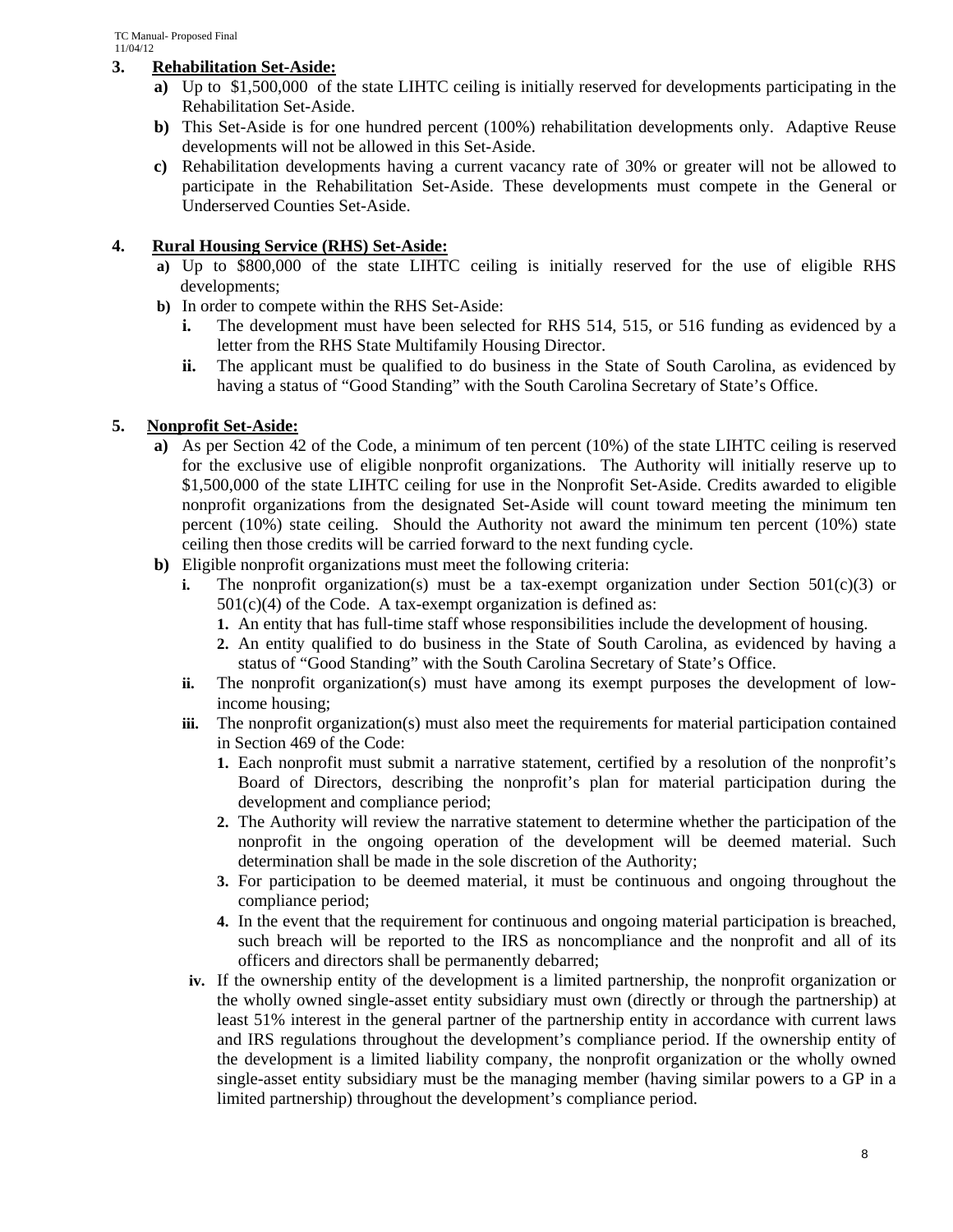- **v.** The nonprofit GP of the limited partnership or its equivalent in a limited liability company may be an association or alliance of eligible nonprofit organization(s) and a for profit organization(s).
- **vi.** Fees paid to third party development consultants, evidenced by the cost certification, must not exceed \$35,000. The consultant fee must be for legitimate and necessary consulting services;
- **vii.** Only the nonprofit organization(s) that is the GP, or the functional equivalent(s) in an LLC, shall be permitted to exercise substantial and ongoing continuous control over the application submission process and over the subsequently produced development. All functions and responsibilities normally performed or undertaken by a GP must be performed by the nonprofit GP. No LP or other investor shall be permitted to exercise control, either directly or indirectly, over the nonprofit GP or to participate in matters relating to the ownership or operation of the development beyond the degree of participation that is usual and customary for an LP.

#### **Combination with Other Authority-Administered Programs:**

#### **Applicants may apply for HOME funds only when applying for tax credits. State HOME Funds**

- **a)** State HOME funds up to \$3.6 million will be available in the LIHTC competition;
- **b)** The maximum state HOME award any one (1) development can request is \$350,000. These awards will be available as deferred loans with a one half percent  $(1/2%)$  interest rate and a term and amortization period of no longer than thirty (30) years. Both principal and interest will be deferred for thirty (30) years;
- **c)** HOME funds will be provided to the set-asides as follows: General- up to \$900,000; Underserved Counties- up to \$1,404,000; Rehabilitation- up to \$504,000; RHS- up to \$288,000 and Nonprofit- up to \$504,000. HOME funds will be awarded in descending point score order by set-aside until the HOME funds are exhausted. A development will be awarded HOME funds only if the HOME amount, as calculated by the Authority, is at least ninety percent (90%) of the unreduced amount that the development would have otherwise received. HOME funds not initially awarded in a Set-Aside will roll to the General Set-Aside. If HOME funds remain after all General Set-Aside awards are made then remaining funds may be applied to developments in the other Set-Asides. The Authority reserves the right to reduce HOME funds requested based on underwriting analysis.
- **d)** State HOME funds are a permanent financing source and therefore may not be used during the course of project construction. HOME funds may only be requested once the following criteria has been met:
	- **i.** The project is 100% complete and a certificate of occupancy has been issued by the local City/County officials; and
	- **ii.** The HOME final inspection has been requested, completed and approved; and
	- **iii.** The HOME loan has closed and, at a minimum, Authority staff in receipt of a copy of the recorded or clock marked date stamped HOME Mortgage and HOME Restrictive Covenant.
- **e)** State HOME funds can be applied for and combined with LIHTC proposals only in conjunction with the LIHTC competition. If a HOME award has previously been awarded for the proposed LIHTC development and has not been closed out then the development is not eligible for LIHTC funding. Previously awarded HOME developments that have been closed out can apply only if written approval is given by the Authority's Awards Management Manager and if the development meets the 10-year rule criteria as outlined in Section 42 of the Code;
- **f)** State HOME funds may be awarded to any LIHTC development if, and only if, at least twenty percent (20%) of the development's total units are rent and income restricted and HOME restricted, based on the fifty percent (50%) Area Median Income. The maximum HOME subsidy per unit cannot exceed the per unit HUD 221(d) limits by bedroom size;
- **g)** Only one state HOME award will be allocated per development;
- **h)** LIHTC will not be allocated to any development that applies for state HOME funds but does not receive a state HOME award; and
- **i)** The Applicant must provide at the Tax Credit Application submission a Phase I Environmental Site Assessment Report prepared by a third party independent licensed environmental professional and addressed to the SC State Housing Finance & Development Authority. For developments with existing buildings, a report must also be included that contains the results from lead-based paint testing. The Phase I ESA must be prepared in accordance with the American Society for Testing and Materials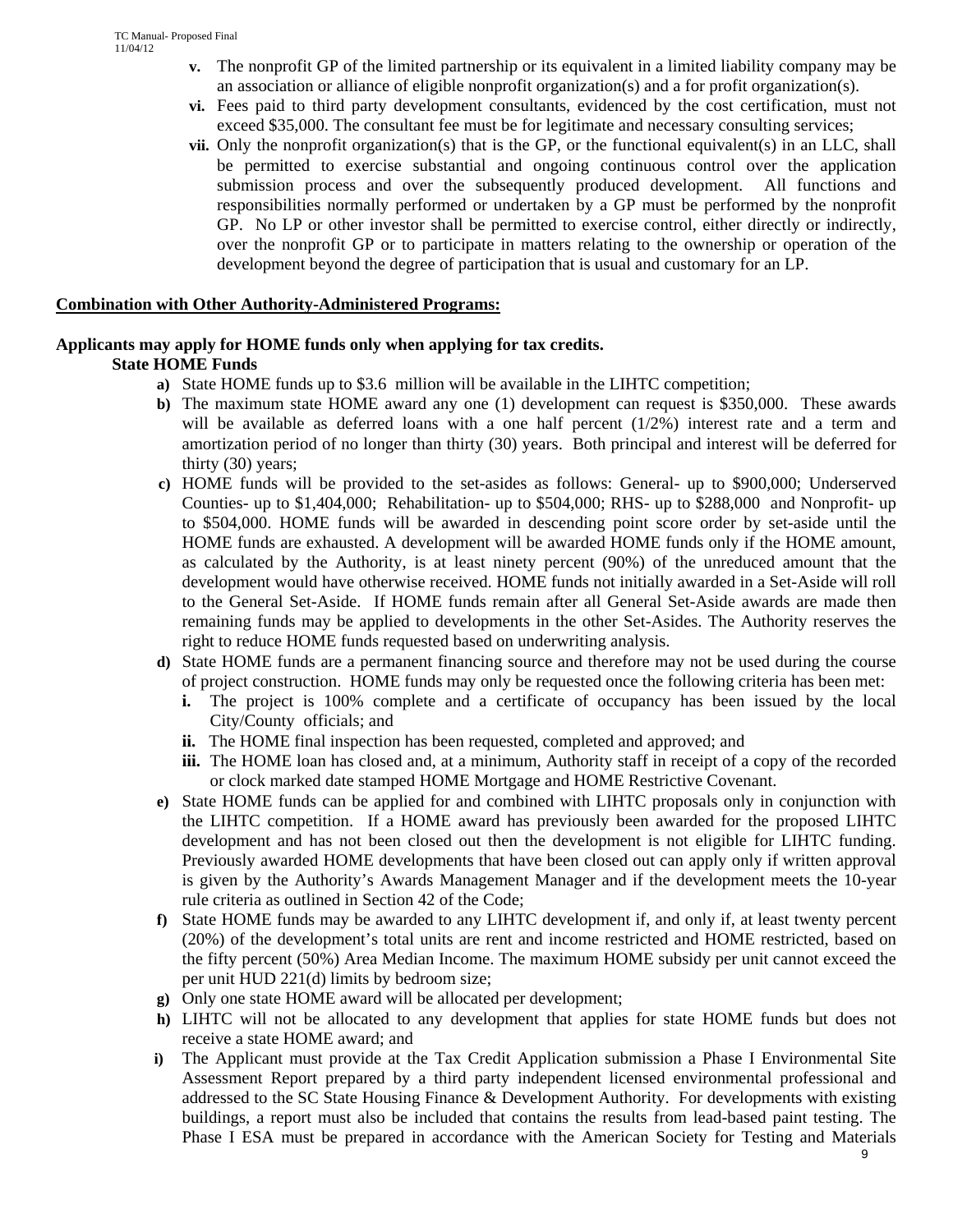Practice Standards E-1527-05, or as may be amended. If the Phase I indicates that there are environmental issues at the site which will require a Phase II ESA then the applicant must submit not only a Phase I ESA but also a Phase II ESA with the Application submission. The report must be accompanied by a certification from the Applicant stating that any issues raised in the environmental report(s) have been reviewed. HOME funds will not be awarded to developments which require mitigation for hazardous materials, other than lead-based paint and/or asbestos, found on, within, or adjacent to the proposed site.

- **j**) For the purposes of this section, Applicant(s) means any person associated with the 2013 LIHTC Application and any prior HOME awards. In order to receive a reservation of LIHTC in conjunction with state HOME funds, each of the following provisions are applicable and must be met by the Applicant by February 1, 2013:
	- **i.** All 2010 and previous state HOME awards must be officially closed out; and
	- **ii.** All 2011 HOME awards must have a minimum of seventy-five percent (75%) of the funds drawn or seventy-five percent (75%) of the development completed; and
	- **iii.** The completion percentage for previous HOME awards must be met by February 1, 2013. Written confirmation regarding HOME award completion percentages must be provided with the Tax Credit Application submission from the Awards Management Manager.

# **III. APPLICATION SUBMISSION PROCESS**

## **Application Submission Procedures:**

**It is required that the Tax Credit Application submission be organized using the Tabs corresponding to Exhibit A-Application Checklist. All documents listed on the Application Checklist, if applicable, are to be submitted.** 

- **1. Completed Tax Credit Application** All pages of the Application must be completed and the application certification page executed by the Applicant and a notary public. All required application signatures must be originals. Faxes will not be accepted. The Authority reserves the right to determine whether any omission in the Application or required documentation is material or non-material for purposes of the satisfaction of the criteria. Each Applicant must submit an original in a three ring binder **and** two (2) binder clipped or rubber banded copies of the entire Application package, including all attachments. All pictures/photos submitted as part of the Application package must be in color, including Application copies. In addition, the Application and all attachments, exhibits, certifications, opinions, etc. must also be submitted on a Flash Drive or CD in PDF format.
- **2. Application Submission Fee**  A **\$5,500** fee is due at the time of the Application submittal.
- **3. Market Study Review Fee** A market study review fee of **\$600** is due at the time of the Application submittal. This fee and the Application fee may be submitted as a single check.
- **4. Certification for Development Rejection Form** The Applicant consents to the Authority's review of its Application to determine whether or not it meets requirements, and agrees that a determination made that an Application fails to meet requirements is final and is not subject to further appeal (**Form 1**).
- **5. Rent Roll-** A rent roll certified by the on-site property manager or a representative of the property management company for all rehabilitation developments must be submitted with the Application.
- **6. Utility Allowance-** The applicable utility allowance from the local PHA or other approved utility provider must be submitted with the Application submittal. The allowance must be dated within 12 months of the tax credit application submission date.
- **7. Relocation Certification and Tenant Profile Form** Developments must minimize the displacement of low income households.
	- **a**) Should permanent or temporary displacement occur, a detailed, step by step relocation plan must be furnished with the Application describing how displaced persons will be relocated, including a description of the costs of relocation. The Applicant is responsible for all relocation expenses, which must be included in the project's development budget. All Applicants applying for acquisition/rehabilitation developments must complete **FORM 3**, Developer Relocation Certification and Tenant Profile Form. Applicants applying for HOME funds must comply with the uniform Relocation Assistance and Real Property Acquisition Policies Act of 1970, as revised in 49 CFR Part 24;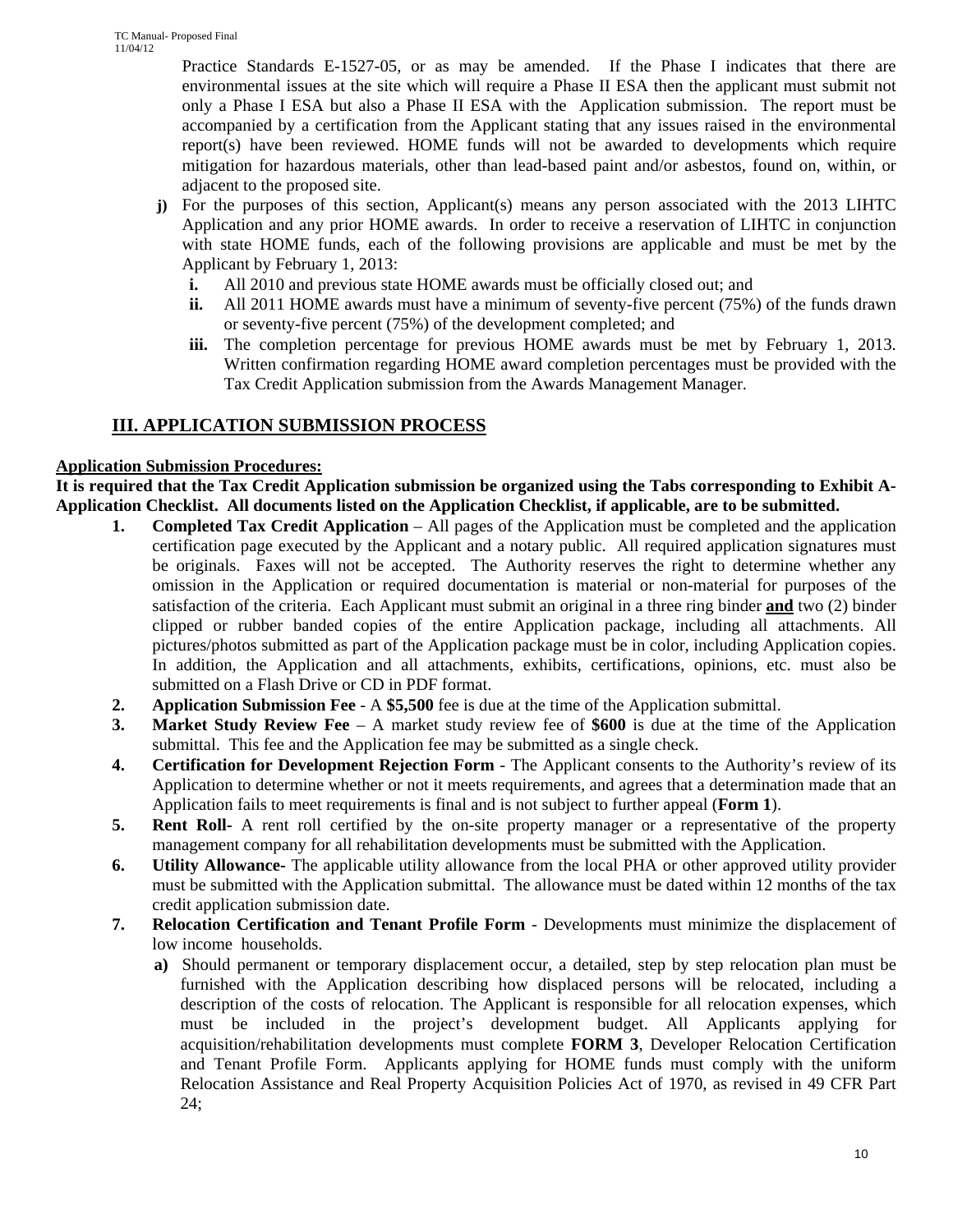- **b)** Developments involving permanent relocation of tenants are discouraged and will be considered for LIHTC only application submittals. No more than ten percent (10%) of the existing tenants may be permanently displaced. A detailed, step by step relocation plan must be furnished with the Application describing how permanently displaced persons will be relocated, including a description of the costs of relocation. The Applicant is responsible for all relocation expenses, which must be included in the project's development budget.
- **8. Development Narrative** The Authority requires a description of:
	- **a)** The current use of the site;
	- **b)** All development and unit amenities;
	- **c)** Older person amenities, if applicable;
	- **d)** Number of units to receive project based rental assistance and the type of assistance;
	- **e)** Utilities to be used and if tenant or owner will be responsible;
	- **f)** Proposed supportive services, if applicable;
	- **g)** Furnishings, if applicable; and
	- **h)** Identity and proximity of services, including transportation, available to the proposed site and appropriate to its tenant population. Each application must include:
		- **1.** A map identifying the development site and the location of services. Pictures of services must be in color;
		- **2.** Written directions from the site to each service;
		- **3.** The services must be identified by name on the map and in the written directions;
		- **4.** Mileage must be provided from the site to the identified service. Distance should be measured using a computer based mapping system such as Google Maps, or other similar distance calculating systems. All directions must be printed from the mapping system and included in the application for points to be awarded. Distances are subject to Authority verification and GPS verification.
- **9. Site Control Documents** At the time of Application submission, the Applicant must have site control. The Applicant must show evidence of site control by having one of the following executed documents:
	- **a)** The Applicant holds title to the site on which the development will be constructed by a properly executed and recorded deed; or
	- **b**) The Applicant has an executed purchase option (the Authority will not accept options on other options) with date certain performance; or
	- **c)** The Applicant has an executed purchase contract with date certain performance; or
	- **d)** The Applicant has an executed ninety-nine (99) year land lease or option on a long-term lease.
	- **e)** With the exception of **a)** above, the Applicant must also submit a copy of the current deed recorded for the site in order to verify the seller.
	- **f)** For all developments requesting HOME funds the following language **must be** included in any purchase option, purchase contract, or long term lease or included as an executed addendum attached to one of these documents and dated on or before March 1, 2013 , "Notwithstanding any provision of this Agreement, if U.S. Department of Housing and Urban Development (HUD) funds are used, including, but not limited to HOME funds, the parties agree and acknowledge that this Agreement does not constitute a commitment of funds or site approval, and that such commitment of funds or approval may occur only upon satisfactory completion of an environmental review and receipt of a release of funds notice from the U.S. Dept of HUD under 24 CFR Part 58. The parties further agree that the provision of any federal funds to the project is conditioned on the determination to proceed with, modify or cancel the project based on the results of a subsequent environmental review. If no HUD funds are utilized in regard to this property, this provision shall be considered null and void."
- **10. Zoning**  The Applicant must provide and have in place at the time of Application submission proper zoning for the proposed site:
	- **a)** For new construction or adaptive reuse developments, evidence that the land use requirements for each site on which the development will be located is currently zoned for or allows for multifamily residential use. All special/conditional uses specific to zoning approval must be approved and completed. A letter provided from the City/County official should verify that the proposed development site currently meets the local zoning or land use restrictions.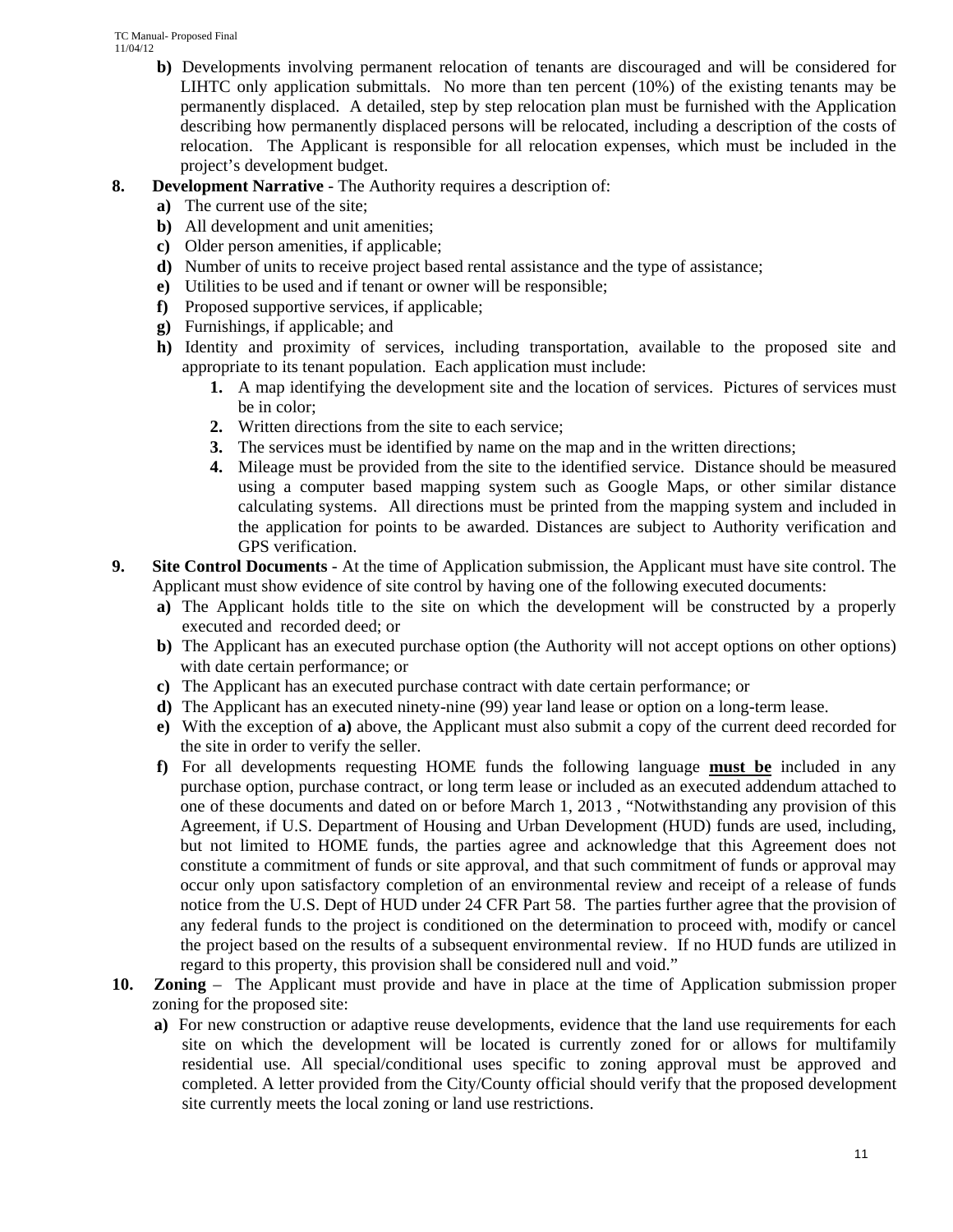- **b**) For rehabilitation developments, a letter provided from the City/County official should verify that this type of development, as existing, is allowed by local zoning or land use restrictions.
- **11. Site Suitability Determination and General Site Information** The Applicant must provide:
	- **a) Labeled color photographs** (or color copies) of the proposed development site and all adjacent properties;
	- **b)** A **map clearly identifying the exact location** of the development site. The site must be marked with survey tape and/or some other identifying material. All corners of the property's boundaries must be marked and the site entrance noted in some distinctive way. In addition, a sign or number marker that clearly identifies the proposed site must be placed on the site and a photograph of the sign or number marker included with the color photographs submitted as part of the Application;
	- **c)** A **map with directions** to the development site from 300-C Outlet Point Blvd., Columbia, SC, 29210;
	- **d)** A **site plan/ schematic site plan** that shows how the development is to be built. The plan must show the site boundaries and setbacks, indicate the placement of buildings on the site, parking areas, sidewalks, planned landscaping, amenities (i.e. gazebo/picnic/playground areas), easements for power lines/sewer and water lines/ cable and phone lines/etc, utility locations for water/ sewer/ gas/ electric/ phone and cable, trash dumpsters, buffers, retaining walls, etc.;
	- **e) Preliminary Development Plans** Plans must include the front, rear and side elevations of the buildings as well as detailed unit floor plans for each bedroom size. Plans must include square footages of each room in the unit as well as the total square footage of the unit itself. Acquisition with rehabilitation development must provide preliminary plans showing all proposed changes to existing buildings, parking areas, utilities, etc.;
	- **f)** A **Schematic Site Plan/Topography Map Overlay.** A map using the criteria from item (d) above must be provided. The map must clearly identify the site contour lines at twenty (20) foot intervals or less. A bar graph indicating the scale for distance must also be included on the map.
	- **g)** The most current **Aerial Photograph,** preferably a Google Earth map, with the location of the site clearly marked. The site location must be in the center of the aerial photograph. The map must also show a ¼, ½, and 1mile radius circle beyond the development site.
	- **h) Water and Sewer Letter** Written verification by City/County official or the utility service provider indicating that the water and sewer utility tie-ins are accessible and within the specified 350 feet or 351- 500 feet of the proposed site, if claiming points.

NOTE: All required plans and maps must be no larger than  $11x17$ , utilize a scale in which one inch  $(1")$ equals one hundred feet (100') or less, and fit, neatly folded if necessary, in a 3-ring binder.

- **12. Phase I Environmental Assessment Report**  The Applicant must provide at Application submission a Phase I Environmental Site Assessment Report prepared by a third party independent licensed environmental professional and addressed to the SC State Housing Finance & Development Authority. For developments with existing buildings, a report must also be included that contains the results from leadbased paint testing. The Phase I ESA must be prepared in accordance with the American Society for Testing and Materials Practice Standards E-1527-05, or as may be amended. If the Phase I indicates that there are environmental issues at the site which will require a Phase II ESA then the applicant must submit not only a Phase I ESA but also a Phase II ESA with the Application submission. The report must be accompanied by a certification from the Applicant stating that any issues raised in the environmental report(s) have been reviewed. HOME funds will not be awarded to developments which require mitigation for hazardous materials found on, within, or adjacent to the proposed site.
- **13. Market Study**  A third party independent market study, prepared by an Authority approved market analyst, must be submitted with the Application. The market study must adhere to the Authority's 2013 Market Study Guideline Procedures.

## **14. Appraisals** –

- **a)** The Authority requires appraisals at Application submission for all development proposals.
- **b)** If the appraisal does not substantiate the purchase price submitted in the tax credit application the Authority will decrease the amount proposed in the application to match the appraised price. .
- **c)** The land value and building(s) value will be appraised "as is" and reported separately.
- **d)** The Authority will use discretion in allowing acquisition costs in excess of appraised value. These situations will be reviewed on a case-by-case basis and the Applicant must provide justification to support acquisition costs in excess of the appraised value. If the Authority finds the justification offered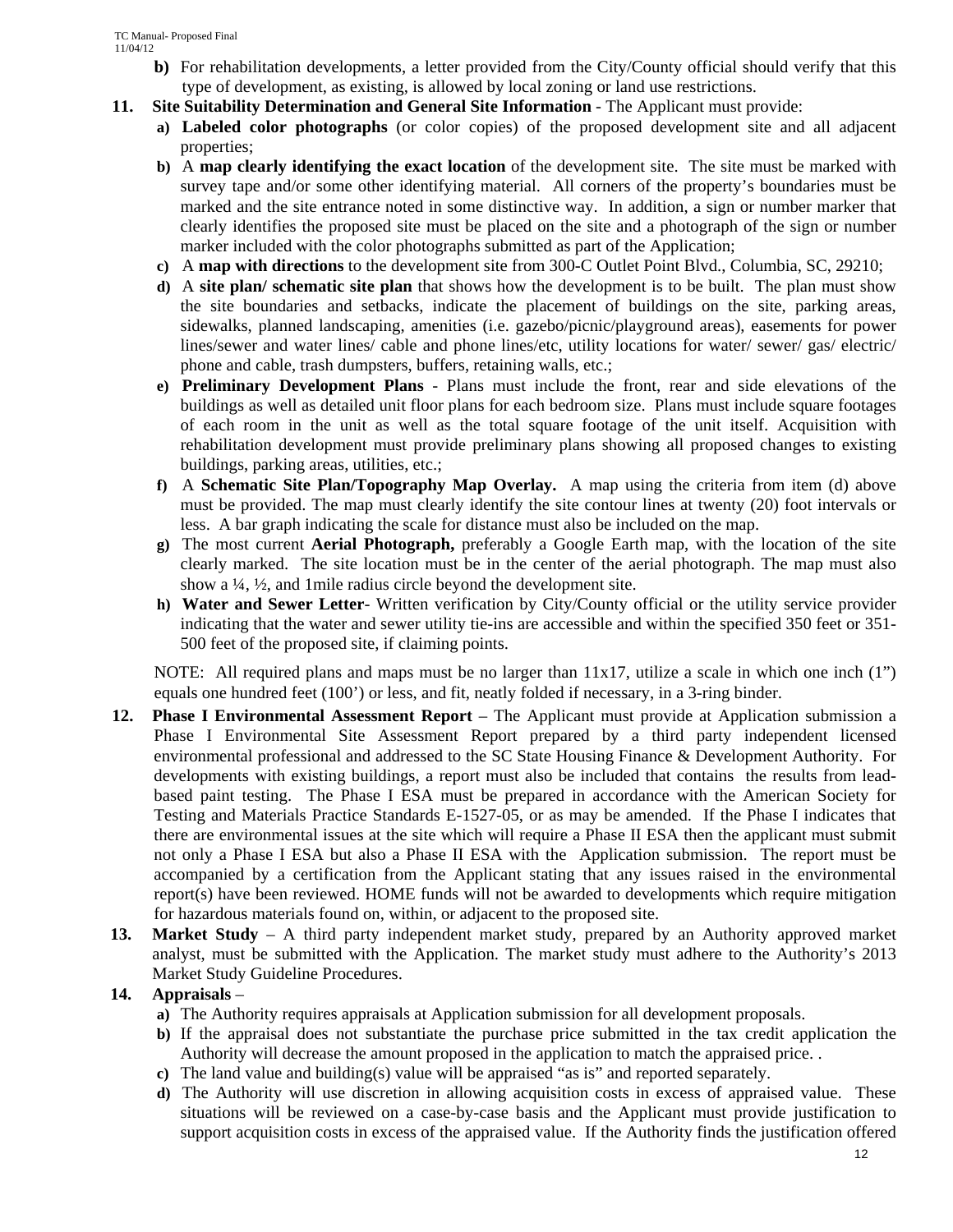to be unacceptable, acquisition costs in excess of the appraised value will be excluded from the development's eligible basis.

- **e)** Developments not meeting minimum underwriting requirements or found to be financially infeasible as a result of this reduction will be disqualified.
- **15. Physical Needs Assessment Report (PNA)** A PNA report prepared and certified by a third party independent licensed engineer or architect is required for rehabilitation developments. The PNA report must not be dated prior to September 1, 2012.
	- **a)** The Authority requires a minimum of \$20,000 per unit in hard construction costs with at least fifty percent (50%) of the hard construction costs attributed to interior unit costs. If the PNA report represents needed repairs in excess of \$20,000 per unit, then the application must reflect the higher rehabilitation costs. Developments that do not reflect at least \$20,000 per unit in hard construction costs will be disqualified for LIHTC funding consideration.
	- **b)** The PNA report must state that one hundred percent (100%) of the units were inspected and provide information unit by unit. **If the PNA report does not reflect that one hundred percent (100%) of the units were inspected then the proposed development will be eliminated from further funding consideration.**
	- **c)** All rehabilitation developments must adhere to mandatory design criteria as outlined in the QAP. Any mandatory items replaced on or after January 1, 2006 are not required to be replaced as part of the rehabilitation. The PNA report must include a unit by unit listing of all mandatory items replaced on or after January 1, 2006.
	- **d)** The report must include a comprehensive list of the immediate necessary repairs and their costs. Additionally, the remaining "useful life" of major systems including the HVAC and roofing must be estimated. Major systems that have been replaced within the past seven (7) years are not allowable rehabilitation expenditure items for meeting the \$20,000 in hard construction costs per unit requirement.
	- **e)** All appliances seven (7) years and older, to include range, refrigerator, dishwasher, and hot water heater, must be replaced.
	- **f)** The PNA report must also address the overall structural integrity of each existing building(s).
	- **g)** Developments applying in the RHS set-aside may submit the rehabilitation assessment utilized by RHS. The assessment must not be dated prior to September 1, 2012.
	- **h) Exhibit R** must be submitted with the PNA report. The hard construction costs per unit indicated on page 11 of the Tax Credit Application must be greater than or equal to the hard construction costs indicated on **Exhibit R**.
	- **i)** Adaptive reuse developments are not required to submit a PNA report.
- **16. Parking Space Criteria**  Parking areas must be located on the development site. In localities that do not have their own parking space regulatory code/requirement, the Authority requires that the development provide adequate parking spaces. If tenants are required to pay for parking, those charges must be included in the rental fees and are subject to the LIHTC allowable rent limitations. The minimum number of parking spaces is as follows (again, only in those localities that **DO NOT** have their own regulatory code/requirements):
	- **a)** For older persons developments a minimum of one-half (.5) parking space per unit is required;
	- **b**) For a homeless/transitional development a minimum of one (1) parking space per every ten (10) beds is required in addition to sufficient parking for all development staff;
	- **c)** For all other developments, for each unit of three (3) or more bedrooms a minimum of two (2) parking spaces per unit is required; for each unit of two (2) or fewer bedrooms – a minimum of one and one-half (1.5) parking spaces per unit is required;
	- **d)** Existing properties being submitted for acquisition or rehabilitation are not required to increase existing parking as stated in (a), (b) or (c) above.
- **17. Community Revitalization Plan Areas (CRP)** Required for tie break purposes only. Refer to Section IV Tie Breaker Criteria in the 2013 QAP.
- **18. Qualified Census Tract (QCT) Verification** Applicants must provide written verification from the City/County official that the proposed site is located within a federally designated QCT.
- **19. Opinions, Certifications and Exhibits** All opinions, certifications and exhibits submitted by attorneys, the Applicant, or other professionals must be based on an independent investigation into the facts and circumstances surrounding the proposed development. All opinions, certifications, and exhibits must be in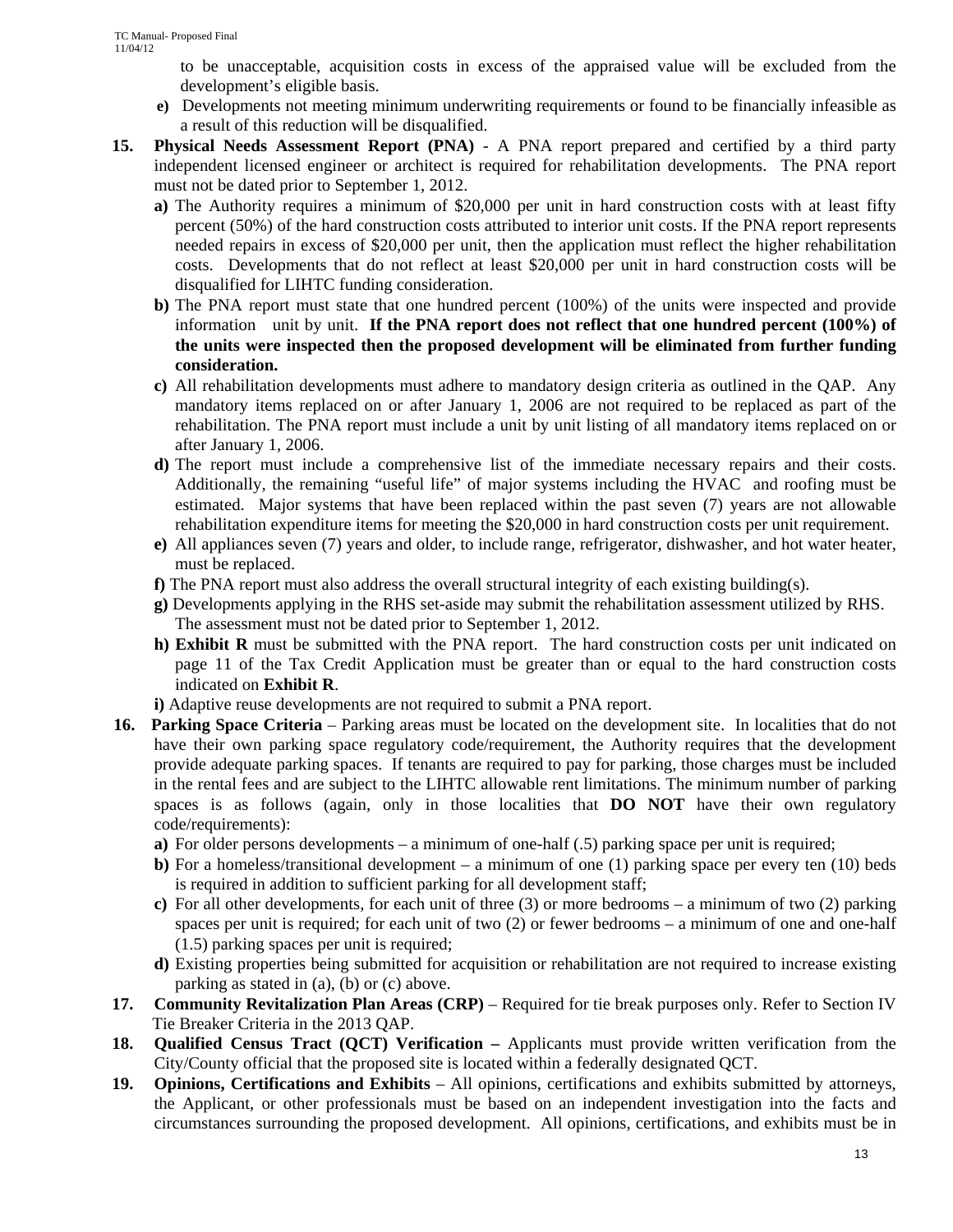the form specified by the Authority. **Applications will be disqualified if an opinion, certification, or exhibit has been materially altered, amended, or changed.** All opinions and certifications submitted by attorneys, architects and/or engineers, and certified public accountants (CPAs) must be on letterhead with original signatures. Changes in professionals hired by the Applicant, i.e. attorneys, architects, and certified public accountants, are permissible; however, the new professionals must adhere to the original certifications made by previous professionals.

**20. Third Party Professionals -**Architects, engineers and certified public accountants must be independent third-party professionals and be licensed to practice their professions in South Carolina. Attorneys must be independent third-party professionals and be licensed to practice law by any state. Matters of South Carolina law must be opined on by South Carolina licensed attorneys.

## **Application Review:**

## **1. Internal Completeness Review**

- **a)** Applications will be reviewed for completeness after the submittal deadline. It is the Applicant's responsibility to submit all required documentation. Applicants will be notified in writing of any documents that are missing and/or incomplete and given seven (7) business days to submit those documents. The Authority will make the final determination if applications are complete. The Authority has the right to request clarification or additional information if it deems necessary;
- **b)** Applications with three (3) or fewer missing and/or incomplete documents will be assessed a \$2,000 administrative fee. If any missing and/or incomplete documents to be resubmitted are not received by the seven (7) business day deadline, the Application will be disqualified;
- **c)** If an Application has four (4) or more missing and/or incomplete documents the Application will be disqualified;
- **d)** Any document(s) determined to be missing and/or incomplete and are identified as document(s) needed for points consideration may be accepted but the Applicant will not receive points;
- **e)** Authority staff will review and point score all Applications. Final point scores will be posted to the Authority's website.
- **f)** If there is a tie between developments when final point scores are determined, the Authority will utilize the Tie Breaker Criteria outlined in Section IV of the 2013 QAP to determine the development(s) to be awarded tax credits.
- **g)** Applications that do not score high enough to receive an award will be placed on a waiting list for consideration should additional tax credits become available.

## **2. Site Review**

- **a)** Authority staff or contract consultant(s) will conduct evaluations for each Application site. A review will determine if there are (1) detrimental site characteristics on or near the proposed development and (2) positive site characteristics. If the Authority determines detrimental site characteristics exist on, adjacent to, or within unallowable distances from the site, the Authority may reject the application.
- **b)** All sites will receive a point score based on positive and detrimental site characteristics.

It is the objective of the Authority to select the best available sites for those developments best satisfying the general purpose and guidelines of this LIHTC Manual and the QAP. The determination of detrimental site characteristics should not be construed as a finding that a site is not a buildable site under any circumstances.

## **3. Market Study Review**

Submitted market studies must conform to the requirements in the Authority's 2013 Market Study Guideline Procedures, contain an Exhibit S-2 form, and a 2012 S-2 Rent Calculation Worksheet. Market analysts must adhere to Market Study Terminology as sanctioned by the National Council of Affordable Housing Market Analysts. The Market Study terminology list is available at: www.housingonline.com . The Authority will engage a third party market analyst to review all market studies submitted with a Tax Credit Application. The Authority's third party market analyst will review each study to ensure that Authority procedures were followed. The Authority's third party market analyst will have at least six (6) weeks to review all submitted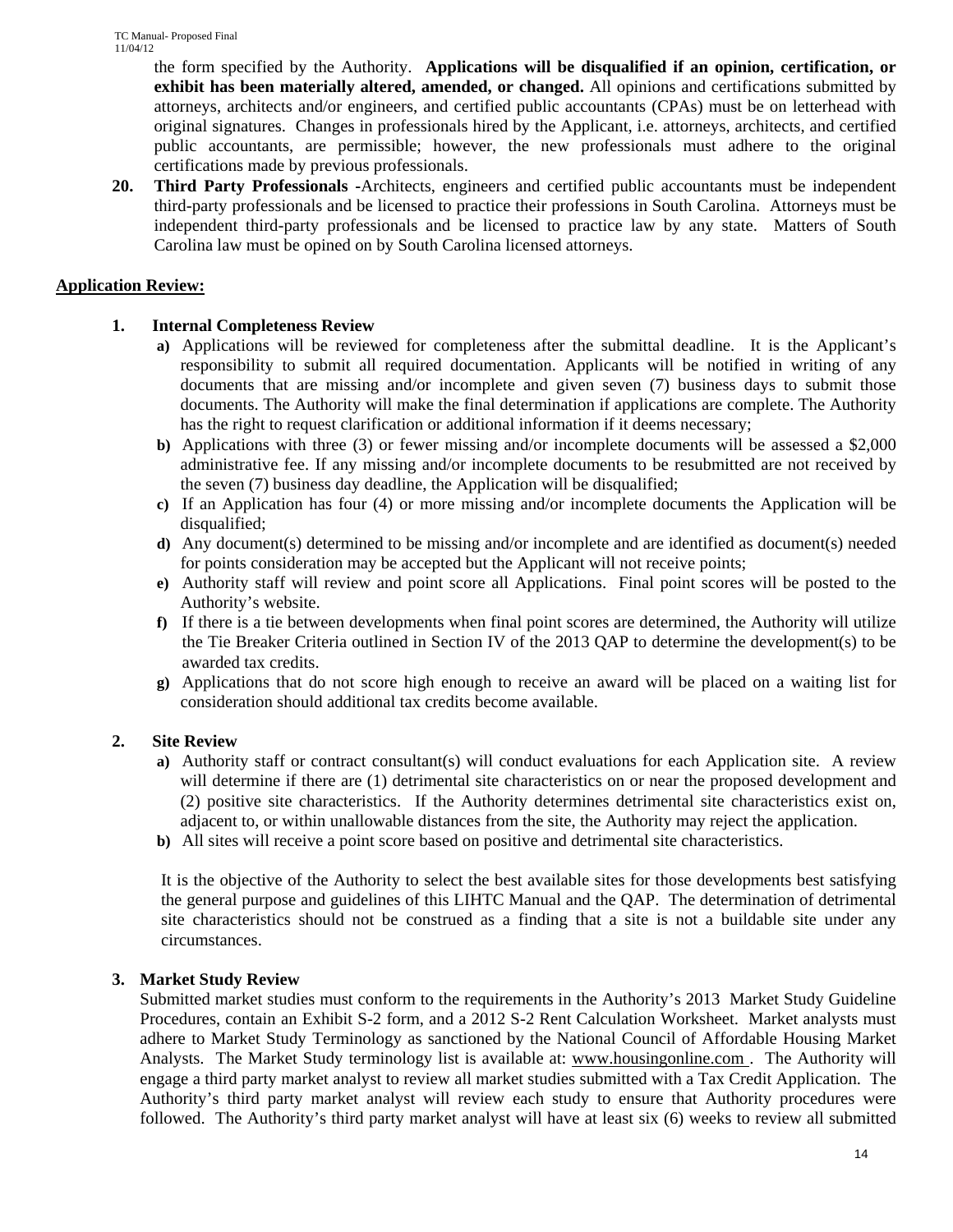market studies. A report for each submitted market study will be prepared noting any deficiencies found in the market study. The report will be provided to both the analyst that prepared the market study, the Applicant, and the Authority. All deficiencies noted in the market study report must be addressed to the satisfaction of the Authority's third party market analyst and Authority staff. The Authority will consider the market study, the market, marketability factors, and any additional information available to determine if an acceptable market exists for a development as proposed. The Authority is not bound by the conclusions or recommendations of the market study submitted with an Application and reserves the right to disqualify any Application in the competition if it determines an acceptable market does not exist.

## **IV. FINANCIAL UNDERWRITING STANDARDS**

## **Memorandum of Understanding:**

On March 1, 2012, a Memorandum of Understanding (MOU) between the South Carolina State Housing Finance and Development Authority (SCSHFDA) and the United States Department of Housing and Urban Development-Regional Administrator's Office (HUD Regional) and the United States Department of Agriculture, Rural Housing Service (RHS) was executed. The MOU outlines the respective roles and responsibilities for Subsidy Layering Reviews (SLRs) related to affordable housing proposals to be developed and financed within the State of South Carolina. The MOU describes the work, conditions, circumstances, and procedures under which all parties will conduct SLRs when involved in the development process for reviewing proposals requesting low income housing tax credits. Information provided by Applicants in their application submission for tax credits and seeking funding through HUD or RHS will be reviewed and information shared with the other funding partners, as outlined in the MOU.

## **Basic Financial Feasibility Review:**

- **1.** Section 42(m)(2)(A) of the Code provides that "The housing credit dollar amount allocated to a development shall not exceed the amount the housing credit agency determines is necessary for the financial feasibility of the development and its viability as a qualified low-income housing development throughout the compliance period." **In determining financial feasibility, the Authority will disregard all personal or other guarantees that are required to supply deficiencies in income necessary to pay debt service and operating expenses of the development. Developments that are not financially feasible without such guarantees will not be offered a LIHTC award.**
- **2.** Developments determined not to be financially feasible or determined not to need the LIHTC will be disqualified.
- **3.** To receive an allocation, a development must be underwritten to determine the least amount of credit necessary to be financially feasible at the following times:
	- **a)** When the initial Application is made; and
	- **b)** When the Carryover Allocation is requested; and
	- **c)** When the last building is Placed-In-Service.

## **Financial Characteristics:**

Development income information on any market rate and low income units must be provided. Market rate units are units that are not income or rent restricted and are available without regard to tenant income. The low-income units are units subject to the income and rent restrictions of the Code. The Applicant must indicate all federal, state, or local subsidies that will be providing any type of assistance for the low-income tenants.

In determining maximum allowable gross rent and utility allowances for LIHTC units, the use of an imputed income based on the number of bedrooms in a unit is required by the provisions of the Code. Units with no separate bedroom are treated as being occupied by one (1) person and larger units are treated as being occupied by one and one-half (1.5) persons per separate bedroom.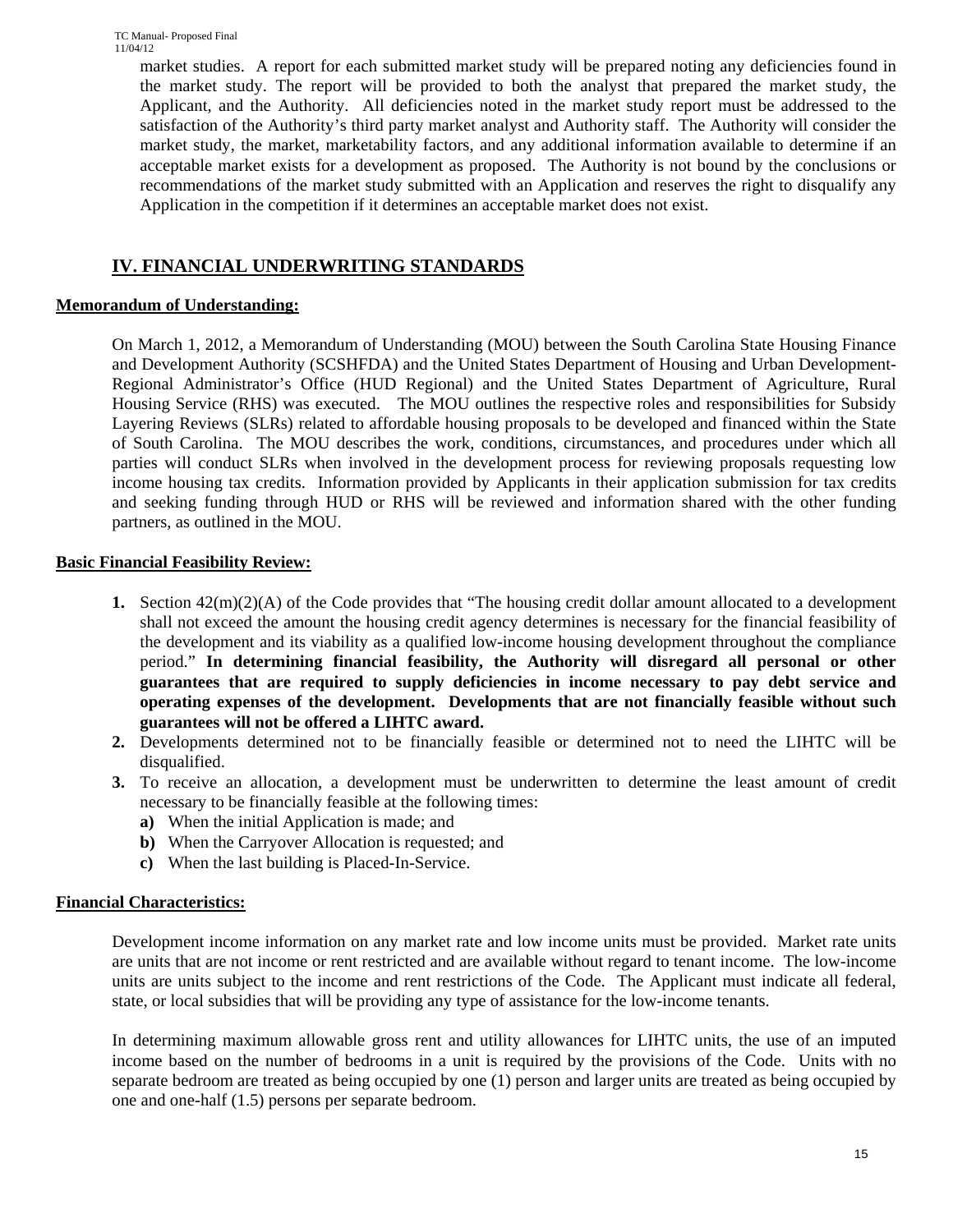TC Manual- Proposed Final 11/04/12 0 Bedroom Unit = 1.0 person income 1 Bedroom Unit = 1.5 person income 2 Bedroom Unit = 3.0 person income 3 Bedroom Unit = 4.5 person income 4 Bedroom Unit  $= 6.0$  person income

Maximum annual gross rents cannot exceed thirty percent (30%) of the imputed income. Gross rent does not include any payment under Section 8 of the U. S. Housing Act of 1937, or any comparable rental assistance program with respect to such unit or the occupants. Gross rent must include an allowance for any utilities paid by the tenant.

The Revenue Reconciliation Act of 1993 requires the housing credit agency to consider the reasonableness and appropriateness of development costs and operating expenses. In making this determination, the housing credit agency must consider: (1) the sources and uses of funds and the total financial structure of the development; (2) any proceeds expected to be generated by the syndication of the tax credit; and (3) the percentage of the housing credit dollar amount to be used for development costs other than intermediary costs.

Certain fees are considered to be intermediary costs. The term "intermediary" has not been defined in the Code, and the IRS has not issued regulations concerning this provision. Until such regulations are promulgated, the Authority has defined intermediary costs as all costs other than "land, sticks, and bricks." For evaluating the reasonableness of certain fees and overhead items represented for tax credit basis purposes, additional documentation as to the nature and amount of intermediary costs may be required. The Authority reserves the right to question any fees which are unidentified, unusual or excessive and to limit these fees and overhead items, based on the development size and other associated risk factors. A tax attorney or consultant is recommended to aid in determining which development costs are included in eligible basis under the Code.

The development costs are evaluated for reasonableness, necessity, and eligibility. Cost comparisons with previous development cost certifications and other third party data may be performed for comparability and reasonableness. Acquisition and/or rehabilitation development costs will be evaluated to assess whether the proposed rehabilitation is required and satisfies the PNA. The Authority reserves the right to inspect proposed rehabilitation developments before a reservation is offered.

Applicants are cautioned to be accurate in providing development cost information. Underestimating could result in insufficient tax credits being available to successfully complete the development while overestimating could result in a development being considered infeasible. **Increases in development costs due to cost overruns will not result in an increase in the allocated tax credit.** 

#### **Utility Allowances:**

Any utility services paid for by the tenant must be considered in the calculation of tenant-paid rent. An allowance for tenant-paid utilities is deducted from the maximum allowable monthly gross rent to determine the maximum allowable monthly net rent; the proposed tenant rent may not exceed the maximum allowable monthly net rent. Any services paid for by the owner should not be included in the utility allowance.

- **1. Sources:** Applicants may submit utility allowances only from those sources approved by the Authority. The Authority will accept utility allowances provided by:
	- **a)** Rural Housing Service (RHS) but only for those developments financed by and receiving rental assistance from RHS. A copy of the RHS approved utility allowance must be provided;
	- **b**) The Authority's Voucher Program Utility Allowances for developments located in the seven (7) counties which the Authority administers Section 8 Rental Assistance;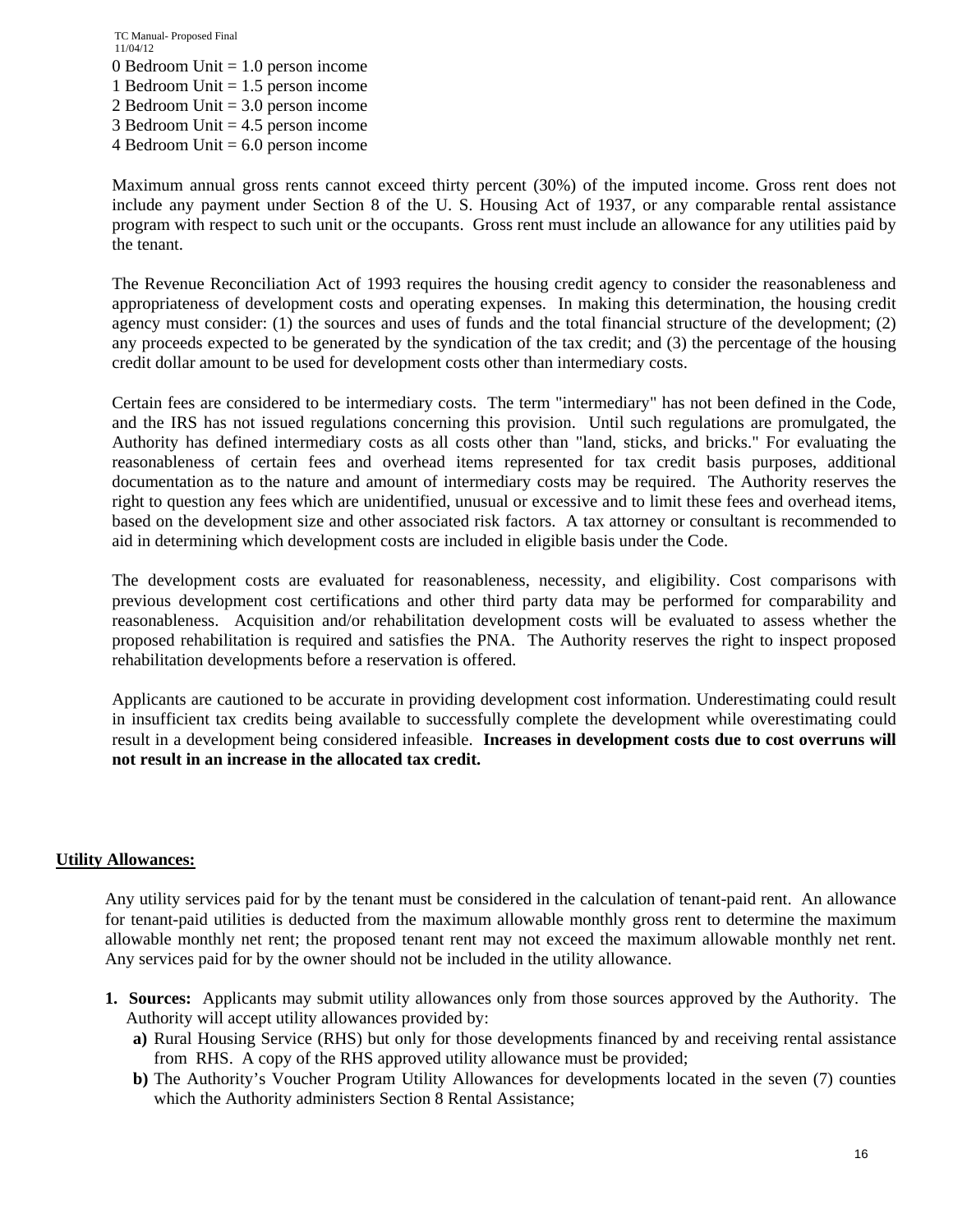- **c)** HUD Regulated Buildings with 100% project based rental subsidies where the rents and utility allowances are reviewed by HUD each year. A copy of the current approved HUD allowance for the development must be provided;
- **d)** The local public housing authority (PHA) serving the proposed project;
- **e)** HUD Utility Schedule Model. All utility allowance calculations on the Excel Spreadsheets as part of the HUD Utility Schedule Model must be provided. The Authority reserves the right to review all backup date used for calculations; **or**
- **f)** Third party certified utility company estimates **only if** that utility company will be directly providing services to the development.

The Authority will not accept utility allowances determined by any other sources, including engineers, consultants, and applicants/developers.

- **2. Mandatory Services:** Utility services which must be provided to all tenants are heating, air conditioning, cooking, lighting and/or other electric, hot water, water and sewer, and trash collection. Air conditioning must be separately identified in the allowance calculation.
- **3. Other Charges:** The utility allowance must include an amount for the cost of any service paid for by the tenant. In addition the allowance must include any charges imposed by the utility provider for access or connection, such as electric or natural gas facilities fees. Charges for services must accurately reflect any surcharges based on the location of the development, such as higher water and sewer fees for sites outside the city limits. Charges for specific appliances, such as ranges and refrigerators, should be included in the allowance only if the tenant must supply the appliance(s).
- **4. Calculation:** The utility allowance is computed by first adding the exact amount of each individual utility service (e.g., heating, cooking) for each bedroom size, without rounding. The resulting total utility allowance for each bedroom size is then rounded upward to the next whole dollar if it contains any fraction of a dollar (i.e., .01-.99). See Exhibit U for an example of a completed utility allowance schedule.

#### **Authority Designated Difficult Development Areas (DDAs):**

 As outlined in H.R. 3221, the Housing and Economic Recovery Act of 2008, the Authority must establish criteria for determining which areas will be treated as Difficult Development Areas (DDAs) and which projects will be eligible to receive additional tax credits up to 130%. Developments utilizing tax exempt bonds are not eligible for this basis boost. The DDA criteria established by the Authority are separate from the federally designated DDA areas. Developments meeting any of the following criteria are eligible to receive a basis boost of up to 130%.

- **a)** If any part of the proposed site is in a federally designated Qualified Census Tract (QCT), the Authority will treat the entire site as a DDA area and allow the basis boost to all building(s) in the development; or
- **b)** Developments that are 100% elderly (62 years and older); or
- **c)** Developments that are 100% special needs; or
- **d)** Development that are targeted for older persons or families.

## **Underwriting Standards:**

**1. Operating Reserves -** Developments receiving loan funds from RHS may satisfy the operating reserve requirement of the LIHTC program by establishing the two percent (2%) operating and maintenance capital reserve account and by maintaining this account as required by RHS. Developments not subject to the RHS two percent (2%) operating and maintenance capital reserve requirements must establish and maintain minimum operating reserves equal to six (6) months of projected operating expenses, six (6) months of the Authority's required replacement reserves, six (6) months of must-pay debt service and any additional reserves required by the syndicator and verified in writing. The reserve must be established at the time the development places in service and must be maintained at the required level throughout the compliance period unless earlier release of the reserves is approved by the Authority and the Syndicator of the low-income housing tax credits.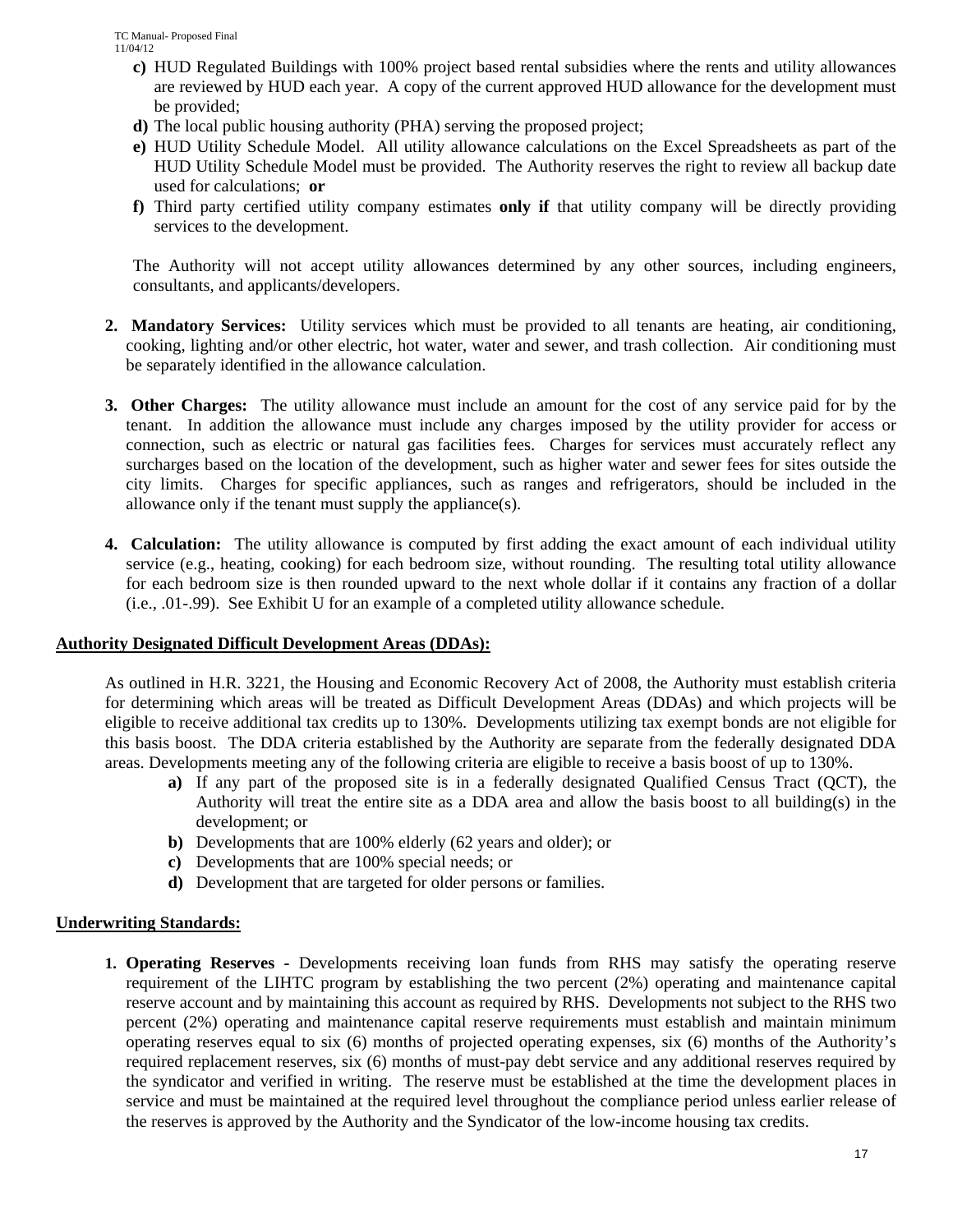The Authority may allow for release of operating reserves after certain requirements are met. The following conditions must be met for consideration:

- **a)** The Syndicator of the low-income housing tax credits must provide a written statement verifying the Syndicator's approval of the release of operating reserves and must attest that the agreement is the result of the property meeting the conditions of release specified in the partnership agreement or operating agreement. The Syndicator must use **Exhibit OR-1** to report the approval for release of the reserves and must indicate on this form the conditions that have been met which allow for the release.
- **b)** The Owner/Principal(s) must provide a statement that the conditions required by the Syndicator for release of the operating reserves have been met. This must be certified on **Exhibit OR-2.** Providing false or misleading information to obtain the release of reserves may result in debarment.
- **c)** Before a release of operating reserves will be considered, the property must have been placed in service a minimum of five (5) years and have maintained a minimum debt coverage ratio of 1.15 for the three (3) most recent consecutive calendar years.

The Authority reserves the right to hire an accounting firm at the property owner's expense to confirm that the required conditions for release of the operating reserves have been met.

- **2. Replacement Reserves** Applicants are required to establish and maintain minimum replacement reserves of **\$250** per unit annually for new construction and for rehabilitation developments serving older persons (aged 55 and up). Replacement reserves for all other rehabilitation developments are **\$300** per unit annually. The Authority requires evidence of the existence of Replacement Reserves. If the syndicator requires additional amounts above the Authority minimums then written verification of such must be provided by the syndicator. Replacement Reserves must be reflected in the development's annual audited financial statements. The Authority must approve and sign off on the use of Replacement Reserves. Applicants must submit satisfactory documents to justify the expenditure(s). Requests should be submitted to the Authority's Development Director. Approvals will be completed within five (5) business days of receipt. If an approval from the Authority is not received back within the specified timeframe, the use of Replacement Reserves is automatically granted.
- **3. Developer Fees, Developer Overhead, and Consultant Fees (the "Fees")**  In evaluating the reasonableness of Fees the Authority has established limits as follows:
	- **a) New Construction** The sum of **Fees** may not exceed fifteen percent (**15 %)** of Adjusted Development Costs\*.
	- **b) Rehabilitation without a change in ownership** The sum of **Fees** may not exceed fifteen percent (**15%)** of Adjusted Development Costs\*.
	- **c) Acquisition with rehabilitation** 
		- **i. Acquisition** For acquisition with rehabilitation developments, **Fees** allowed on the acquisition costs are limited as follows:
			- **1. Acquisition costs up to \$500,000 Fees** may not exceed eight percent (**8%**) of Adjusted Development Costs\*.
			- **2. Acquisition costs from \$500,001 to \$1,000,000** – **Fees** may not exceed the **greater of \$40,000** or seven percent (**7%**) of Adjusted Development Costs\*.
			- **3. Acquisition costs from \$1,000,001 to \$1,500,000 Fees** may not exceed the **greater of \$70,000** or six percent (**6%**) of Adjusted Development Costs\*.
			- **4. Acquisition costs greater than \$1,500,000 Fees** may not exceed the **greater of \$90,000** or five percent (**5**%) of Adjusted Development Costs\*.
			- **5. Acquisition cost limit Fees** on acquisition costs are capped at a **maximum of \$150,000**.
		- **ii. Rehabilitation Fees** on rehabilitation costs may not exceed fifteen percent (**15%)** of Adjusted Development Costs\*.

| *Adjusted Development Costs $=$ |  | Total Development Costs (Line 51) |                          |  |
|---------------------------------|--|-----------------------------------|--------------------------|--|
|                                 |  | Less Land (Line 1)                | $\overline{\phantom{0}}$ |  |
|                                 |  | Less Consulting Fees (Line 20)    | -                        |  |
|                                 |  |                                   |                          |  |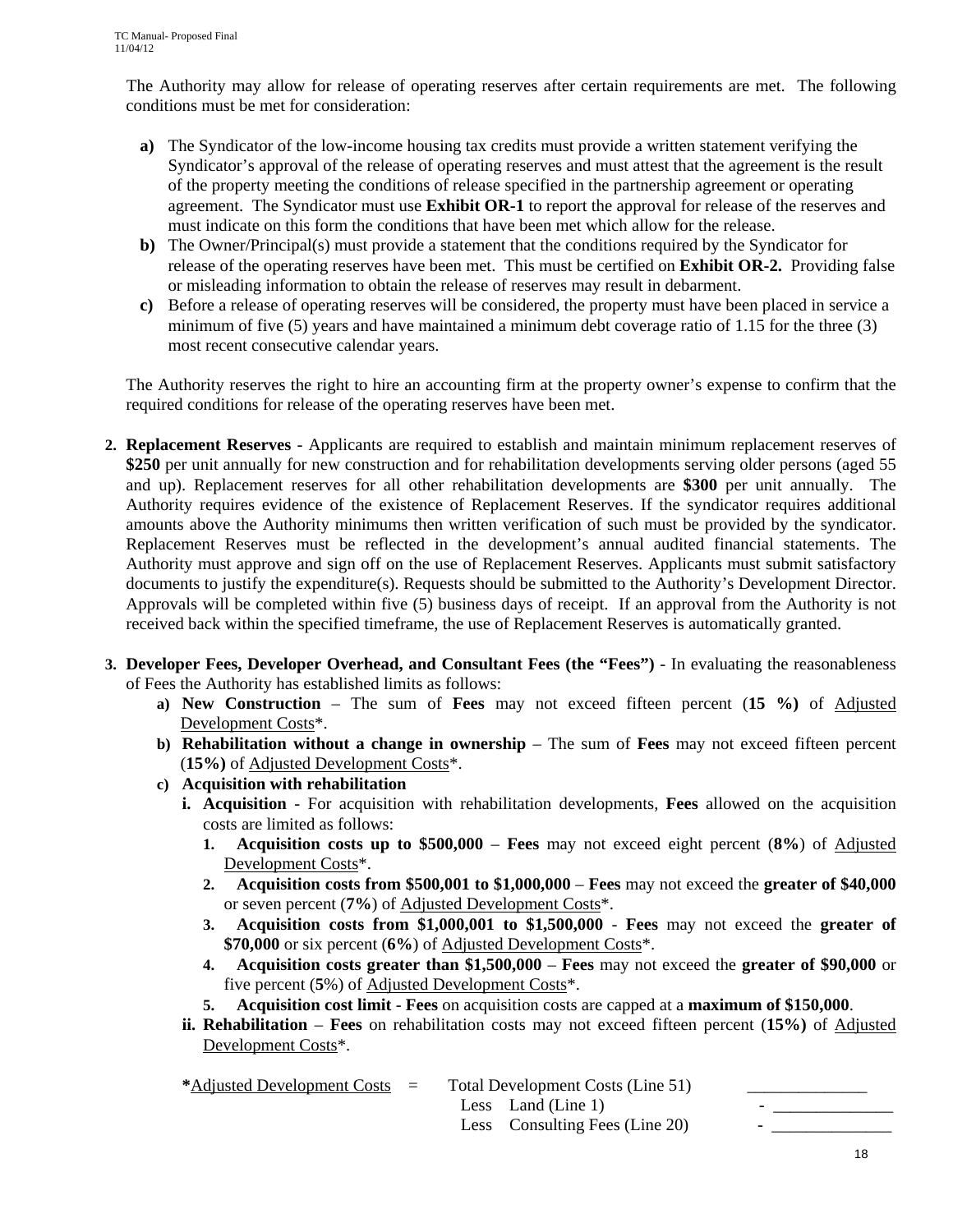Less Developer Fees (Line 45) Less Developer Overhead (Line 46) Less Other Developer Costs (Line 47)

Line numbers refer to page 10 in the Tax Credit Application, the 10% Expenditure Test Application, and Placed In Service Application.

- **4. Deferred Developer Fees** Developer fees can be deferred to cover a gap in funding sources when:
	- **a)** The entire amount will be paid pursuant to the standards required by the Code to stay in basis.
	- **b)** The deferred portion does not exceed fifty percent (**50%**), at initial tax credit application submission, of the total amount in the application.
	- **c)** Payment projections do not jeopardize the operation of the development.
	- **d)** Nonprofit organizations must include a resolution from the Board of Directors authorizing a deferred payment obligation from the development.
	- **e)** Applicants must include with the application a statement describing the terms of the deferred repayment obligation, including any interest rate charged and the source of repayment.
	- **f)** The Authority will require a Note evidencing the principal amount and terms of repayment of any deferred repayment obligation to be submitted at the time of the PIS cost certification.
- **5. Contractor Cost Limits** The combined total of Contractor Profit, Overhead, and General Requirements (the "Contractor Fees") shall be limited to fourteen percent **(14%)** of Hard Construction Costs. The restrictions on Contractor Fees are the following:

| <b>Contractor Profit and Overhead:</b> | may not exceed 8% of Hard Construction Costs  |
|----------------------------------------|-----------------------------------------------|
| <b>General Requirements:</b>           | may not exceed 6% of Hard Construction Costs  |
| <b>Total Contractor Fees:</b>          | may not exceed 14% of Hard Construction Costs |

If there is an identity of interest between the Applicant and contractor, as defined in the LIHTC Manual, the Authority, at its sole discretion, may require an additional cost certification with the PIS application of the construction costs. The Authority will commission the CPA and the associated accounting fees will be charged to the Applicant.

 *\*\*\*Hard Construction Costs* are limited to the following line items from the development cost budget in the Application:

Line 3 – Demolition

- Line 5 On Site Improvement
- Line 6 Off Site Improvement
- Line 7 Other (Site Work)
- Line 8 New Building
- Line 9 Rehabilitation
- Line 10 Accessory Building
- Line 15 Contractor Contingency

## **6. Annual Operating Expenses (AOE)**

- **a)** Applicants must provide a detailed explanation of the methodology used in determining AOE.
- **b**) AOE must be projected in a range from a minimum of \$3,200 to a maximum of \$4,200 per unit.
- **c)** AOE per unit are to be calculated excluding reserves.
- **d)** The Authority may, in its sole discretion, consider and approve AOE outside of this range. The Applicant must present support for those expenses and provide evidence supporting the higher amount (e.g., insurance for coastal properties). Owner-paid utilities, other than water, sewer, and trash, will also be considered.
- **7. Development Cost Review** The Authority will utilize a construction cost consultant to render an opinion on the development cost projections for proposals considered for funding. Applicants will be required to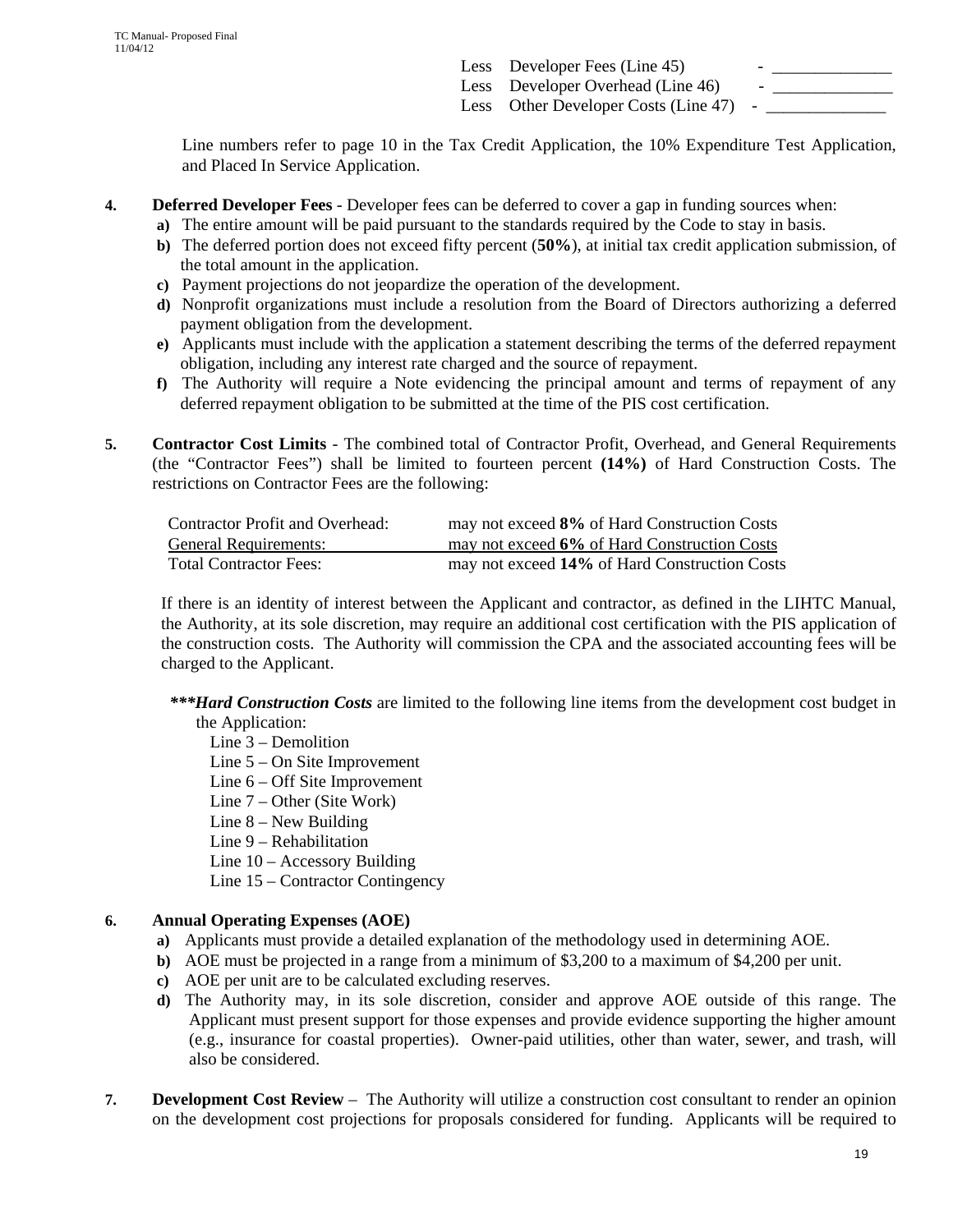provide detailed cost information to substantiate the projected costs. Should the construction cost consultant require additional information to render an opinion, applicants will be given seven (7) business days to provide the additional information. If the additional information is not received within seven (7) business day, the application will be disqualified. If the construction cost consultant determines that the projected costs cannot be substantiated or determines that the project's costs are not reasonable for an affordable housing development, then the development will be eliminated from the tax credit competition. See the 2013 QAP for maximum Total Development costs per unit and maximum tax credits per unit.

## **8. Debt Coverage Ratio (DCR)**

- **a)** LIHTC dollars will not be reserved or allocated to developments that are not made financially feasible by the credit or which are financially feasible without the credit. The development's first year DCR must be within the range of **1.20** to **1.45.** The development must maintain not less than a 1.0 DCR throughout the 15 year compliance period.
- **b)** The DCR is calculated as Net Operating Income (NOI) divided by the annual debt service. For this purpose, NOI is the income remaining after subtracting Operating Expenses and Replacement Reserves from the Effective Gross Income (EGI).
- **c)** For the purpose of determining the appropriate amount of tax credits to be allocated to a development, the Authority assumes that each development will bear the maximum level of permanent debt. **When calculating the tax credit amount, the Authority will limit the maximum DCR to 1.45. A proposed development may exceed the 1.45 maximum DCR for financial feasibility purposes, but when calculating the credit to be allocated, the Authority will limit the DCR to 1.45. In the event that the development DCR, as submitted, is greater than 1.45, the Authority will increase debt based on the terms submitted in the application in order to reduce the DCR to 1.45 for the calculation of the credit amount. This increase in debt will be included in the equity gap calculation**.
- **d)** The maximum DCR of 1.45 restriction will be waived if the initial projected annual Cash Flow/Unit (CFU) does not exceed four hundred dollars (\$400). CFU is calculated by subtracting annual debt service from the NOI and dividing this result by the number of units that will be rented to tenants. In the event that the development DCR, as submitted, is greater than 1.45 and the development CFU, as submitted, is greater than \$400, the Authority will increase debt based upon the terms submitted in the application in order to reduce the DCR to 1.45 or the CFU to \$400 , whichever is met first, for calculation of the credit amount. This increase in debt will be included in the equity gap calculation.

## **9. Expense Coverage Ratio (ECR)**

- **a)** For developments whose funding sources do not include repayable debt, financial feasibility will be measured by the Expense Coverage Ratio (ECR). The development's initial ECR must be a minimum of **1.20**. Development utilizing the ECR may not have an initial projected annual cash flow per unit in excess of \$400.
- **b)** The ECR is calculated as Effective Gross Income (EGI) divided by the sum of Annual Operating Expenses (AOE) plus Replacement Reserves.
- **c)** For the purpose of determining the appropriate amount of tax credits to be allocated to a development, the Authority assumes that each development will bear a reasonable level of permanent debt if it is feasible for the development to do so. If it is determined in the Authority's underwriting analysis that a proposed development can bear a level of permanent debt, then debt will be imputed at current rates and the debt coverage ratio (DCR) rules identified in 8 a) through 8 d) above will apply.

## **10. Funding Sources**

- **a)** Applicants receiving "soft loans" (e.g., AHP, Deferred Developer Fees, etc.) must adequately explain in their applications the repayment terms of these loans.
- **b)** Income that is projected to be generated by a property during the construction or rent up period may not be used as a funding source in the proposal for low-income housing tax credits. Examples of this are "rent-up cash flow" and interest earnings.

## **11. Permanent Financing**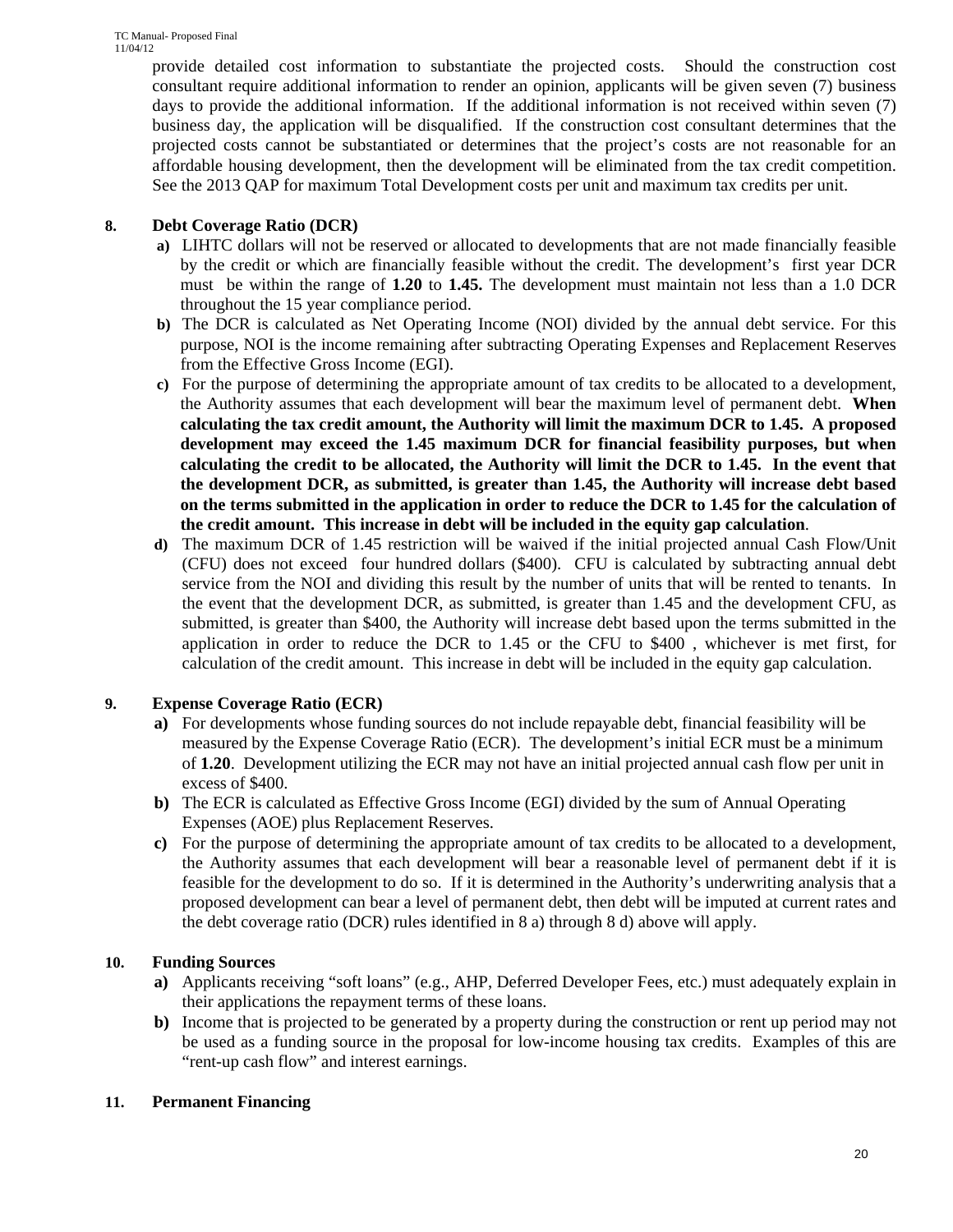A letter of intent is required for all permanent financing sources. The Authority will underwrite the first mortgage debt at an interest rate of six percent (6%) or the rate provided in the lender letter if less. The letter must clearly state the term of the permanent loan, the amortization period, how the interest rate will be indexed, the current rate at the time of the letter, the anticipated principal amount of the loan, and the lien position. All permanent loans are required to amortize so that debt service on such loans is paid in equal installments over a period of twenty (20) years or longer. Any permanent loan represented as having an amortization period shorter than twenty (20) years or with an accelerated payment of debt service (such that the loan is paid off in less than 20 years) will be underwritten by Authority staff with a minimum twenty (20) year amortization with 240 equal monthly debt service payments. Should a proposal fail to meet other underwriting guidelines resulting from projecting a minimum twenty (20) year amortization, the proposal may be disqualified.

### **12. Annual Rent, Expense Trends and Vacancy Rates**

- **a)** Development rents will be trended upward at a two percent (2%**)** annual increase.
- **b)** Operating expenses will be trended upward at a three percent (3%**)** annual increase.
- **c)** For the vacancy rate, the Authority will utilize the greater of seven percent (7%) or the vacancy rate represented in the market study for the primary market area.
- **d)** The pro-forma financial statements must substantiate that the development will maintain a positive cash flow for the full fifteen (15) year period. A fifteen (15) year pro-forma must be submitted with the application submission.

## **13. Other Income**

Projected income from services or charges other than monthly rental of dwelling units must be clearly specified with type and amount of income identified in detail in the application for tax credits. Other Income projections may not exceed three percent (3%) of the total potential annual rent. For this purpose, total potential annual rent will be defined as the sum of all rents to be collected assuming one hundred percent (100%) occupancy at the proposed tenant rents as represented in the application for tax credits.

### **14. Brokering / Reselling of Services to Tenants**

Revenue and expenses resulting from acting as a broker or reseller of services to tenants **may not be included** in a proposal for low-income housing tax credits. Examples include, but are not limited to, the brokering or purchase and resale of cable, satellite, and/or internet service to tenants. These activities are not prohibited as long as they are in compliance with IRC Section 42, but income projected to be generated from such endeavors will be excluded when performing the Authority's underwriting analysis.

**15. Minimum Hard Cost Requirement** - The Authority requires a minimum hard cost ratio of not less than sixty-five percent (**65%)** of total development costs.

*Hard Costs* are the following line items on the development cost budget in the Application:

- Line 1 Land
- Line 2 Existing Structure
- Line 3 Demolition
- Line  $4$  Other (Land & Buildings)
- Line 5 On Site Improvement
- Line 6 Off Site Improvement
- Line 7 Other (Site Work)
- Line 8 New Building
- Line 9 Rehabilitation
- Line 10 Accessory Building
- Line 15 Contractor Contingency

Although the total of soft costs can be up to thirty-five percent (35%) of total developments costs, the Authority and its third party cost consultant will review soft cost budget items to ensure that these costs are within reasonable and acceptable ranges based on current industry standards. If costs are determined to be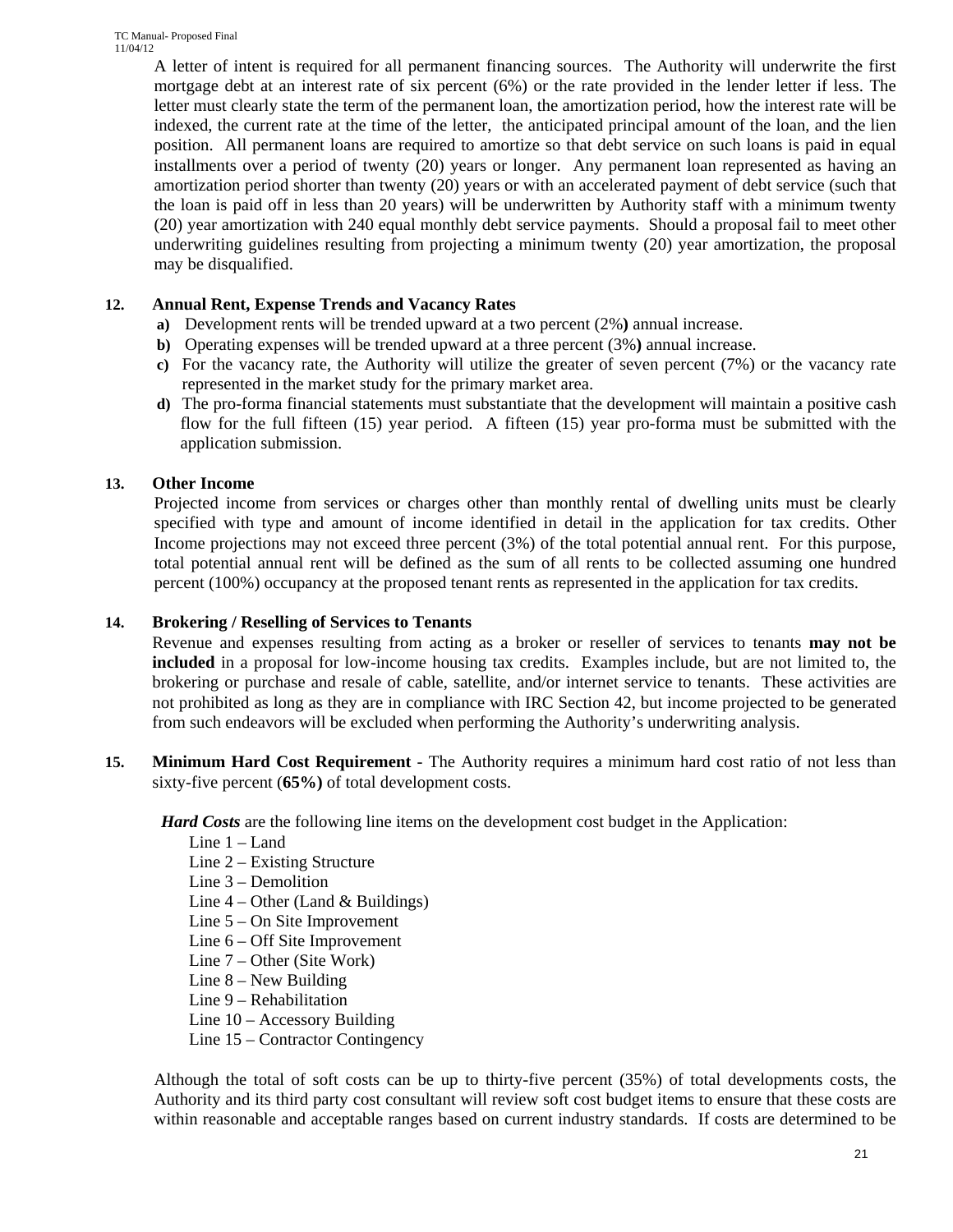too high or too low, an explanation of how the costs were determined will be requested. Depending on further review of the explanation, costs may be adjusted as deemed necessary.

**16. Alternative Plan for AHP Funding Source -** Applications that compete for tax credits and represent that Affordable Housing Program (AHP) funds will be sought from the Federal Home Loan Bank (FHLB) must provide a narrative with the Application detailing how the funding gap will be filled if not awarded AHP funds. Additionally, revised pages 7, 8 (rental income section only), 9, and 12 (rental income section only) of the application must be attached to the narrative. The only changes allowed are changes in funding sources and rental income. Changes not allowed include, but are not limited to, operating expenses, total development costs, total number of units, and unit mix. This information will be required at the Application submittal. This requirement may be waived for Applicants that provide a firm commitment of the AHP funding.

### **Syndication Information:**

If the information as to the syndication value is unusual, the Authority in its sole discretion may assign a value based on existing market information. If any elements of the syndication proposal are unusual, the Applicant must provide an explanation. The Authority will underwrite using a flat rate of 80 cents on the dollar for a syndication factor.

### **Determination of Credit Award:**

**1.** Equity Gap Calculation:

Equity gap is defined as total development costs minus the total of all non-LIHTC sources of funds (i.e., the development costs not covered by debt financing, grants, etc.). The Authority will impute debt for owner financed developments. **When calculating the tax credit amount to be awarded/allocated, the Authority will limit the maximum DCR to 1.45. In the event that the DCR for the proposal submitted is greater than 1.45, the Authority will increase debt based on the terms stated in the application in order to reduce the DCR to 1.45 for the purpose of calculating the tax credit. This increase in the debt amount**  will be utilized in the equity gap calculation. The tax credit amount is calculated so that, over ten years, the allocation equals the excess development costs, thereby "closing" the equity gap. If credits are syndicated, only a portion of the ten (10) year allocation amount is returned to the developer as equity. The rest is used to cover the Syndicator's expenses and reserve requirements. The equity factor is the percentage of the ten (10) year credit returned to the development owner in the form of equity.

A certified statement from the Syndicator or private placement entity identifying the syndication factor per tax credit dollar and the amount of syndication proceeds is required when available, but not later than the PIS date. The equity gap is calculated as follows:

| <b>Total Development Cost</b>             |  |
|-------------------------------------------|--|
| Less:                                     |  |
| Total Sources of Funds*                   |  |
| <b>Equity Gap</b>                         |  |
| Divide by 10 Year Credit Period $\div 10$ |  |
| Annual Tax Credit Required                |  |
| Divide by Syndication Value               |  |
| Returned Per Tax Credit Dollar            |  |
| Annual Credit Amount                      |  |

\* For the purpose of the equity gap calculation, a developer fee note will not be considered as a source of funding.

**2.** Maximum Credit Allowable: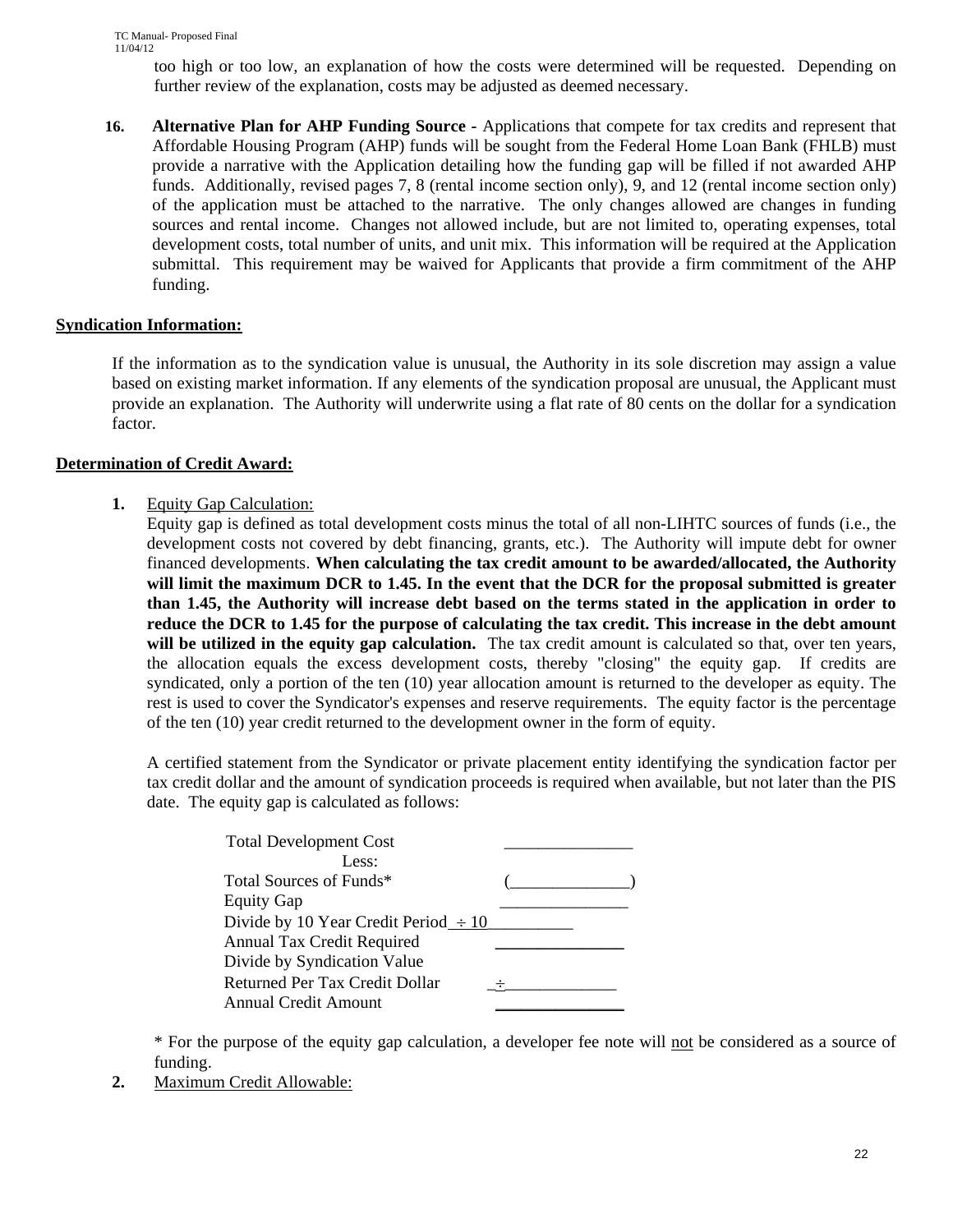The amount of the tax credit awarded will be limited to the amount necessary to fill the equity gap but cannot exceed the amount determined using the applicable percentage set monthly by the Secretary of the Treasury.

 Total Qualified Basis \_\_\_\_\_\_\_\_\_\_\_\_\_\_\_ Multiplied by Applicable Percentage  $\frac{1}{x}$ Maximum Annual Credit Amount

The actual amount of the credit for the development is determined by the Authority.

If the development is eligible for historic tax credits, include a detailed narrative description of the calculation of eligible basis for the historic credit and other information critical to the successful combination of the two (2) tax credit programs.

## **V. RESERVATION/CARRY-OVER ALLOCATION PROCEDURES**

### **Notification of Reservation Award:**

**Reservation Certificate** – Reservation Certificates will be sent to Applicants for those developments in order of highest to lowest point score until tax credits have been exhausted. To acknowledge acceptance of the reservation of tax credits, Applicants must execute and return the Reservation Certificates. Once all Reservation Certificates have been executed and returned, the LIHTC Awards List will be released and posted on the Authority's website: www.schousing.com . The date of the Reservation Certificate is the "Reservation Date."

Under Section  $42(b)(2)(A)$ , only developments that place in service by December 30, 2013 are eligible for the flat 9% credit rate. The amount of tax credits reserved for new construction or rehabilitation costs for the 2013 tax credit funding cycle will be calculated using a minimum applicable percentage rate of nine percent (9%). The amount of tax credits reserved for acquisition costs is based on the **greater of** the tax credit applicable percentage (%) in effect for the month of credit reservation or the applicable percentage (%) in effect for the month of the Tax Credit Application submission. Applicants who receive a reservation of tax credits will be notified of the dollar amount of tax credits preliminarily reserved and the Reservation Fee which must be submitted to the Authority. Applicants have ten (10) business days from the date of the notification letter to submit fees and the executed original Reservation Certificate. Upon receipt of the Reservation Fee, Construction Inspection Fees, and the executed Reservation Certificate, the Authority will execute the Reservation Certificate and forward a copy to the Applicant.

Tax credit developments that do not place in service **on or before** December 30, 2013 will be underwritten at the applicable federal rate for the month the development places in service. Additional tax credits may not be available to fill any funding gaps created by the difference between the flat nine percent (9%) credit rate and the applicable federal rate after December 30, 2013. It is the Applicant's responsibility to ensure that developments are financially feasible and have all sources of funding in place and committed at the time a Placed in Service Application is submitted.

## **Reservation Certificate Conditions:**

**Reservations of LIHTCs are not transferable**. Any changes in GP, partnership, or individual, etc., listed as the "owner" entity on the initial Application will result in cancellation of the reservation of tax credits. A nonrefundable Reservation Fee will be charged in an amount equal to ten percent (10%**)** of the annual LIHTC amount reserved for the development. Applicants must strictly comply with the following reservation conditions:

**1.** Developments may, because of the limited supply of credit dollars, be offered reservations in an amount less than the maximum amount for which it would otherwise qualify. Additional LIHTC amounts that may become available for reallocation will be reserved only upon payment of a Reservation Fee equal to ten percent (10%**)** of the additional amount awarded.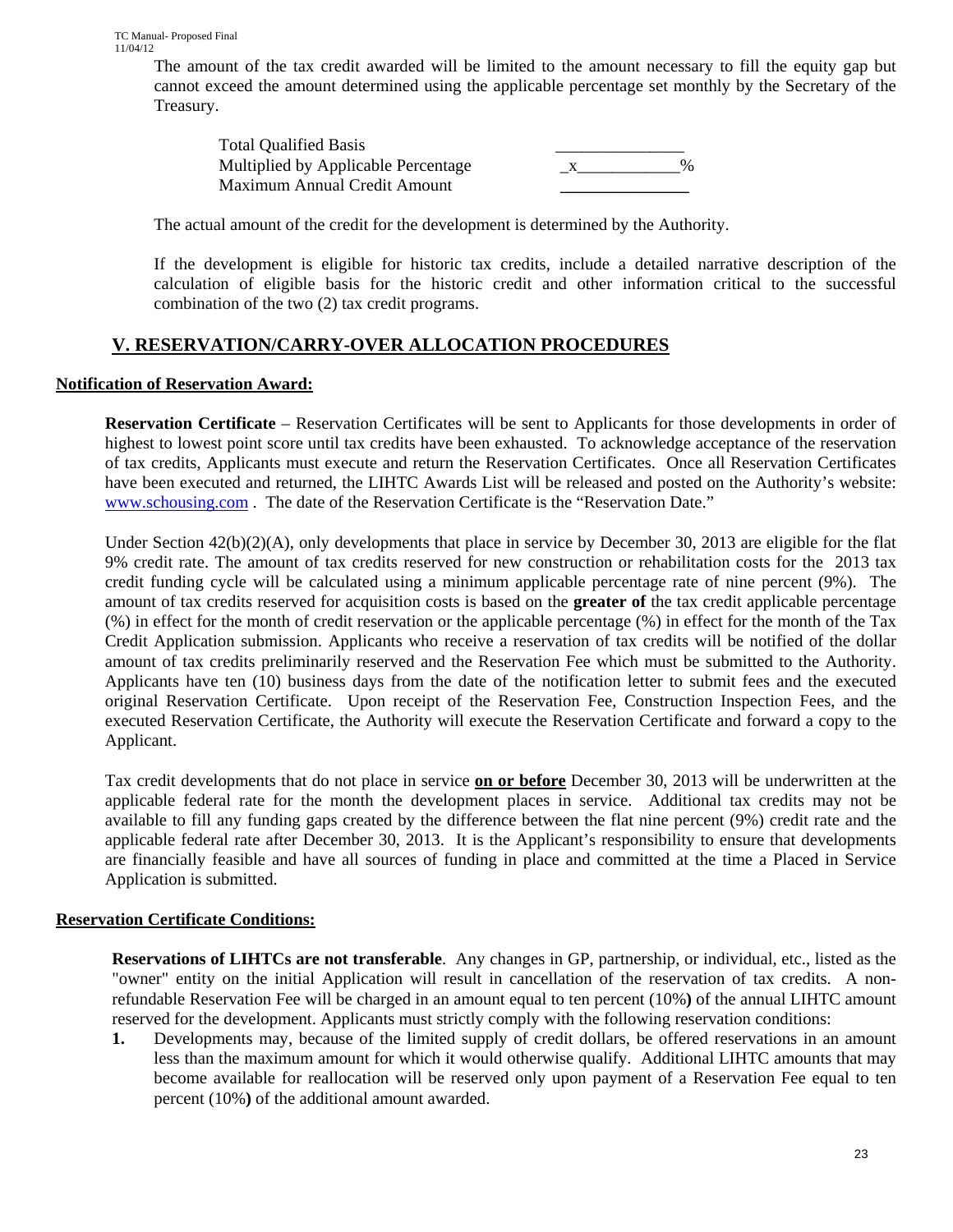- **2.** Developments will be subject to three (3) construction inspections by an independent third party consultant during the course of construction. This includes two inspections during the construction phase and a final inspection. In addition, all development plans and specifications will be reviewed for compliance with Exhibit G criteria, for which points were taken, as well as ADA compliance. The Authority's fee schedule for these reviews are as follows:
	- **a)** Construction inspection fee \$750.00 per inspection; and
	- **b)** Plan and specification review \$1,750.00.

A total of \$4,000.00 to cover these reviews is due at the time the executed Reservation Certificate is returned.

- **3.** Developments seeking a Placed-In-Service (PIS) allocation the year in which the reservation was made must submit a PIS application on or before the second Monday in December not later than 5:00 p.m. (EST).
- **4.** Developments with a reservation of LIHTC that will PIS after December 31 of the year in which the reservation was issued must submit an Application for a Carryover Allocation to the Authority no later than the date specified in the Reservation Certificate.
- **5.** Issuance of additional regulations by the IRS may change the amounts and terms of the Reservation Certificate, or may cause it to be revoked in order to comply with such regulations.
- **6.** Failure to meet any of the above conditions will render the Reservation Certificate null and void.
- **7.** Any untimely submission of documentation referenced in the Reservation Certificate will result in its cancellation.

#### **Carryover Allocation Procedure:**

Applicants receiving a Reservation Certificate will be notified of the requirements to apply for an **allocation** of tax credits at the time of the reservation.

Issuance of a Reservation Certificate does not guarantee that the development will be the recipient of an allocation of LIHTC, nor does it guarantee that, if the development becomes the recipient of an allocation of LIHTC, such credit will be in the amount stated in the Reservation Certificate*.* All allocations will be determined by the Authority. The Authority reserves the right to investigate the validity of any certifications and/or opinions and reserves the right to request supplemental information. Also all allocations will be based upon the determination by the Authority of the least amount of credit which will render the development financially feasible. Should it be determined that the development is financially feasible without an allocation of the credit, then no LIHTC will be allocated to the development and the reservation certificate will be null, void and of no force or effect.

**Carryover Allocations are not transferable**. An Application, together with all supporting documentation must be received in the Authority's office on or before the date specified in the Reservation Certificate. No extension will be given.

If the Carryover Application is complete and deemed eligible, the Authority will mail a Carryover Agreement together with a Binding Agreement for signature. The Applicant must return the original documents by the due date indicated in the notification letter. In addition, the Applicant must enter into an Agreement as to Restrictive Covenants with the Authority and record the Covenants in the Office of the Register of Mesne Conveyance (or office of the Clerk of Court if there is no RMC) in the county in which the development is located. The Authority requires the recorded Restrictive Covenants to be submitted within twelve (12) months after the Reservation Date.

#### **Verification of Ten Percent Expenditure:**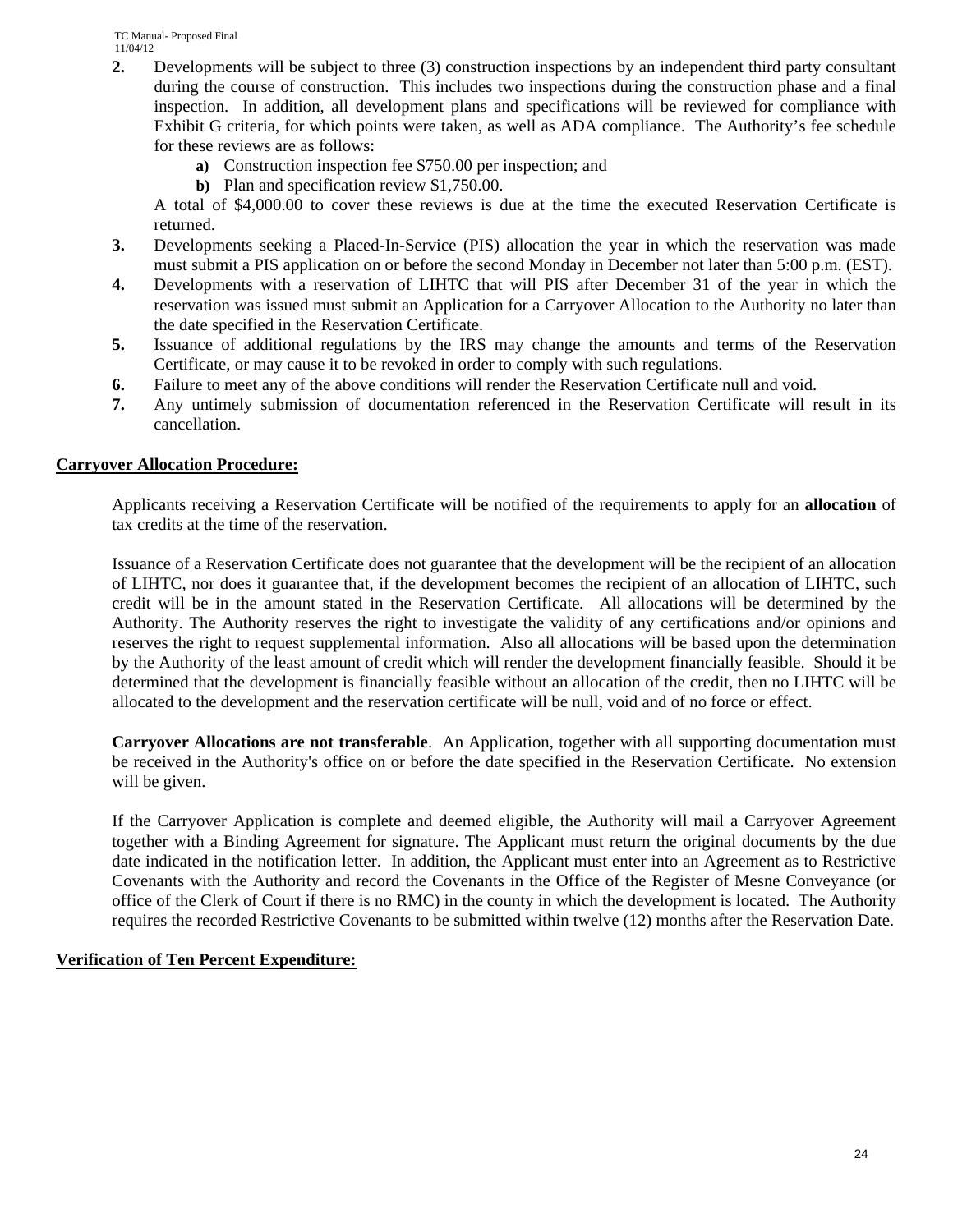The Code allows the Verification of Ten Percent Expenditure (10% Test) to be met no later than twelve (12) months after the Carryover Allocation date. However, the Authority requires the Verification of Ten Percent Expenditure (10% Test) to be met no later than six (6) months after the Carryover Allocation date.Any extension of this date will be permitted only at the Authority's discretion and only under circumstances deemed to be beyond the Applicant's ability to control. In any event, the Authority will not grant any extension longer than ten (10) months after the Carryover Allocation date.

- **1.** The 10% Expenditure Test Application is due and must be submitted in a three ring binder by the due date specified in the Carryover Allocation Agreement. Failure to submit by the due date will result in the cancellation of the LIHTC award.
- **2.** This date will be three (3) weeks after the date that the development is required to have met the 10% Test.
- **3.** In the event that the three (3) week period does not end on a business day, the due date will be extended until 5:00 p.m. (EST) on the next business day.
- **4.** The 10% Test must be complete and correct as of the date on which it is submitted.
- **5.** The 10% Test will be reviewed for completeness and accuracy to allow the Authority to compare the information with **Exhibit A - 10% Expenditure Information Checklist**. If any of the required documents are found to be missing/incomplete the following will apply:
	- **a)** Prior to the Application deadline the missing/incomplete document(s) may be submitted without penalty.
	- **b**) After the Application deadline the missing/incomplete document(s) may be submitted upon payment of a \$1,000 administrative fee for each business day after the deadline until the documents are submitted.
- **6.** If the missing/incomplete documents are not corrected and resubmitted to the Authority within seven (7) business days following the notification, the development will forfeit its allocation of tax credits.
- **7.** Costs incurred to meet the 10% Test must be certified by an independent (unrelated third party) CPA by the date that the Carryover Allocation Agreement requires the 10% Test information to be submitted to the Authority.

The following documents must be submitted with the 10% Test:

- **1.** Certification of 10% Expenditure (**Exhibit H)**; and
- **2.** Accountant Certification of Costs and 10% Expenditure **(Exhibit I)** (all cost certifications must be issued by a CPA licensed by South Carolina Board of Accountancy); and
- **3.** If land cost is being used to meet the 10% Test then a copy of the executed deed or executed ninety-nine (99) year land lease with a recorder's clock mark or a recorder's receipt must be provided. The grantee on the deed or the land lease must be same entity as the owner listed on the Reservation Certificate and Carryover Allocation application. The recordation date must reflect that the deed or land lease was recorded no later than six (6) months from the allocation date; and
- **4.** Attorney Opinion Letter for 10% Expenditure **(Exhibit F)**; and
- **5.** All supporting documentation required by the application Checklist **(Exhibit A- 10% Expenditure Checklist).**

## **VI. DEVELOPMENT PROGRESS REPORT REQUIREMENTS**

## **Exhibit L Progress Reports- (For Developments/Buildings from Reservation through initial Rent-up period):**

- **1.** The Authority will accept **Exhibit L** Progress Reports by fax (803) 551-4925 or email.
- **2.** The Applicant must file quarterly Exhibit L Progress Reports. The first  $(1<sup>st</sup>)$  Report will be due on April 7 of the calendar year following Reservation/Carryover. Subsequent reports are due July 7, October 7, and January 7 thereafter until the development reaches a stabilized occupancy of at least ninety-three percent (93%). "Stabilized occupancy" is defined as sustaining at least ninety-three percent (93%) occupancy for six (6) consecutive months.
- **3.** Exhibit L Progress Reports must accurately describe the status of the development and will be used to track the initial lease-up progress of the development.
- **4.** All developments are subject to inspection by Authority staff at any time.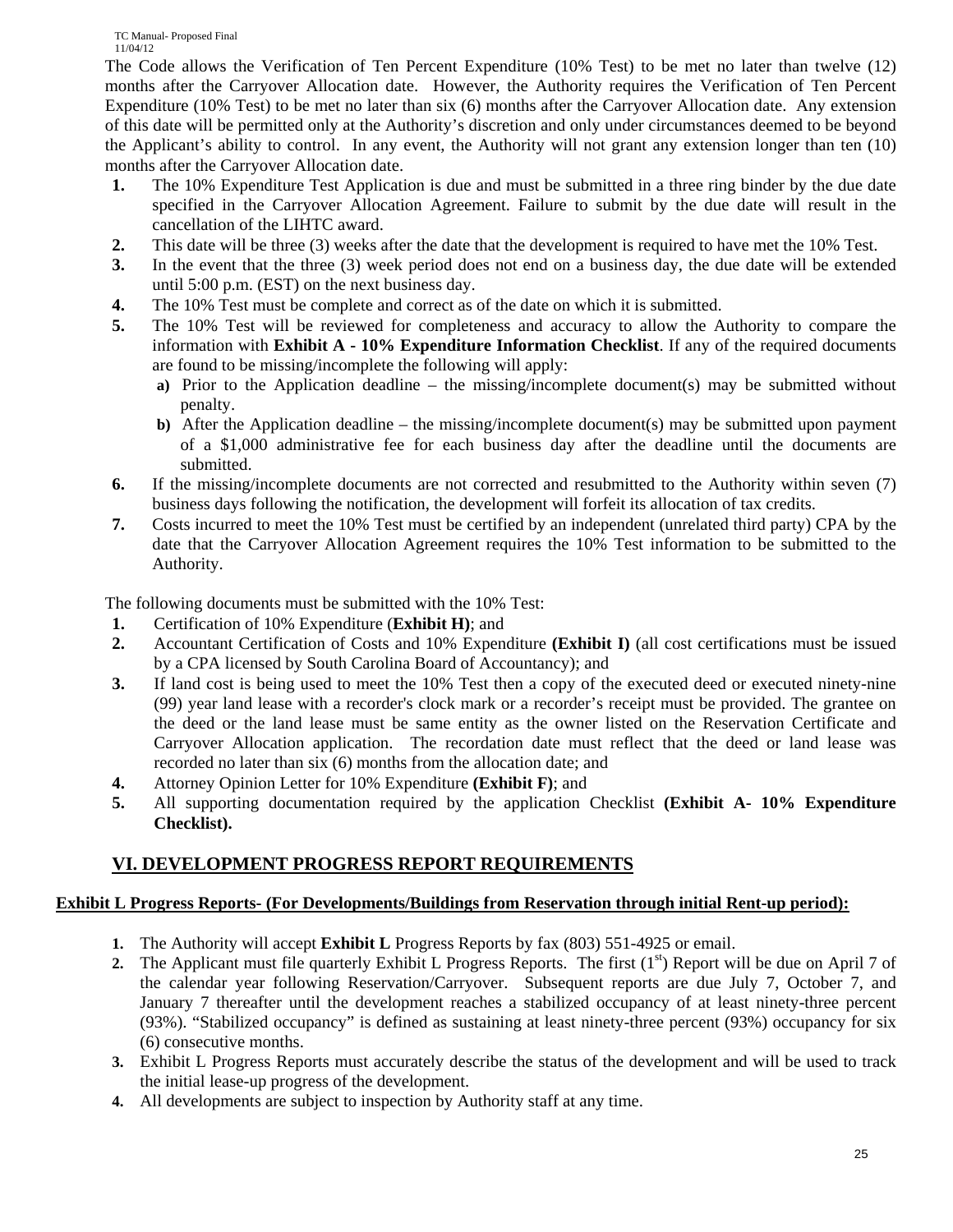**5.** A fine of \$1,000 will be assessed against any development for which Exhibit L Progress Reports are not received by the due date. Report dates falling on Saturday, Sunday, or state holidays will be due the next business day.

Applicants are required to submit Exhibit L Progress Reports until the development reaches stabilized occupancy. Failure to submit the required Exhibit L Progress Report within seven (7) business days of the due date may result in a revocation of the reservation award or Carryover Allocation.

From the date of reservation, the applicant is expected to adhere to the time constraints as outlined below. The Authority may grant a forty-five (45) calendar day extension of certain items for a fee of \$1,000. The Authority will only accept and grant extensions for individual categories and will not accept or approve an overall blanket extension for all categories. All extension requests must be in writing and submitted not less than one (1) week prior to the deadline. Fees must be paid at the same time the extension request is submitted. After the first approved extension the fee for any additional extensions will be \$2,000 per request. Additional extensions will only be made for thirty (30) days at a time.

#### **Eight (8) Months after the Reservation Date:**

- **1.** Final architect certified development plans and specifications for LIHTC developments are due to the Authority before 5:00 p.m. (EST) not later than eight (8) months after the reservation date. Plans and specifications must be in paper form, electronic form will not be accepted. Plans and specifications must incorporate all **Exhibit G** design and amenity items. The development architect must include a letter certifying that all design and amenity items are incorporated into the plans and specifications. All plans and specifications will undergo a third party consultant review. Any revisions or drawing review comments from the third party consultant must be incorporated into the plans and specifications and a revised final version of the documents submitted to the Authority.
- **2.** The land must be purchased by the ownership entity, and the deed and/or land lease recorded as evidenced by a copy of the recorded document. If the recorded deed and/or land lease was previously provided as part of the 10% Test, then another copy is not required.
- **3.** All building permits must be obtained and copies submitted to the Authority.

#### **Ten (10) Months after the Reservation Date:**

- **1.** A certified copy of the executed, recorded, FINAL construction mortgage document for all LIHTC developments is due before 5:00 p.m. (EST) not later than ten (10) months after the reservation date. The construction mortgage document must have the recorder's clock mark date stamp showing the date, book, and page number of recording.
- **2.** The executed and recorded Restrictive Covenants for all LIHTC developments are due before 5:00 p.m. (EST), not later than ten (10) months after the reservation date.
- **3.** The executed binding commitment for syndication for all LIHTC developments is due before 5:00 p.m. (EST), not later than ten (10) months after the reservation date.
- **4.** Applicants must list their development on the South Carolina Housing Search website, www.SCHousingSearch.com . The South Carolina Housing Search website is a database, sponsored by the Authority, that assists South Carolina residents in locating available affordable housing units. This is a free service with no fees charged for listing the development or maintaining development information throughout the compliance period. The applicant must provide evidence that the development has been listed on the website.

#### **Twelve (12) Months after the Reservation Date:**

- **1.** All developments must be under construction.
	- **a)** New construction developments must have all footings in place not later than twelve (12) months after the reservation date, as evidenced by photographs submitted with a Progress Report that is certified by the development architect or development engineer. The Authority will allow the use of monolithic slabs as a substitute for the footings requirement.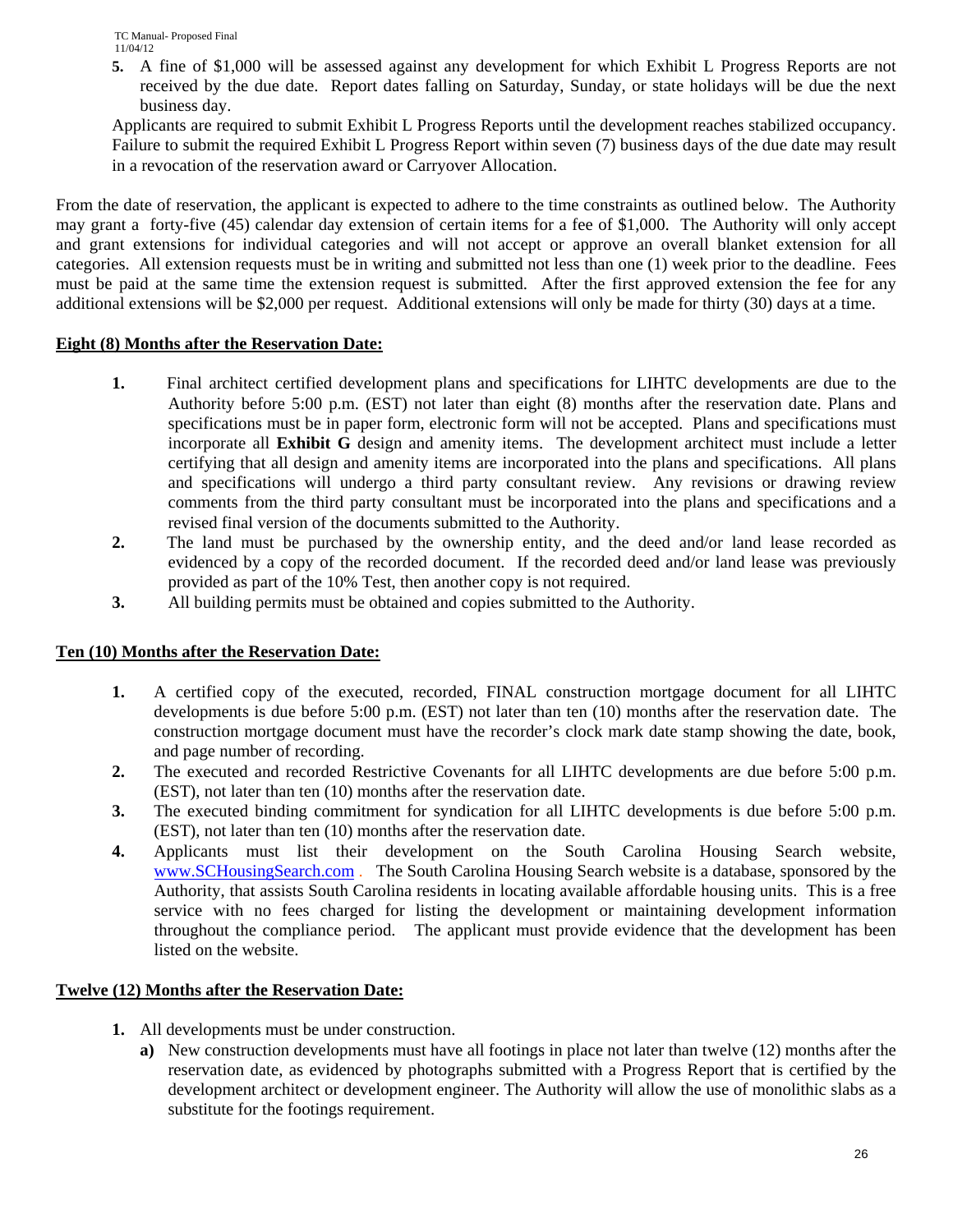- **b)** Rehabilitation developments must have begun actual rehabilitation of the units no later than twelve (12) months after the reservation date, as evidenced by photographs submitted with a Progress Report certified by the development architect.
- **2.** Rehabilitation and new construction must be continuous and progressive from this date to completion. If it is determined that an Applicant started the construction or rehabilitation only to technically meet this requirement, then the Authority will determine that these criteria have not been met.

## **VII. PLACED-IN-SERVICE ALLOCATION**

Placed-In-Service allocations will be issued only in the name of the Applicant named on the initial application. Transfers subsequent to the issuance of the placed in service allocation are subject to provisions of Section 42 (j) (6) of the Code. If the Placed-In-Service application is complete and deemed eligible, the Authority will execute and mail a Form 8609 to the owner following the final underwriting.

## **Placed-in-Service Allocation Requirements:**

The Authority will issue a Form 8609 on a building-by-building basis; however, a Form 8609 will not be issued to a multi-building development until the last building in the development has been placed in service*.* In addition, **the Authority requires that all rental units in all buildings be complete and suitable for occupancy before a Form 8609 will be issued.** The owner must submit to the Authority a Placed-In-Service application on or before the second Monday in December not later than 5:00 p.m. (EST). The Placed-In-Service application must be submitted in a three ring binder and must include the following:

- **1.** All unpaid fees or charges owed the Authority to include development monitoring or administrative fees; and
- **2.** All applicable updated attorney opinion letters, (**Exhibits C, D, & E** ), and final allocation CPA certification package (**Exhibits J-1, J-2, J-3 & J-4**); and
- **3.** A final partnership agreement, if the owner entity on the application is a partnership, must be submitted. The final partnership agreement must reflect the annual LIHTC allocation and syndication proceeds. If the owner entity is a limited liability corporation, the operating agreement must also be submitted; and
- **4.** All supporting documentation required by the application Checklist (**Exhibit A**).

This process is subject to change to comply with additional guidance, notices, or regulations issued by the IRS. All deadlines have been established to allow the Authority sufficient time for processing and underwriting. The owner must enter into any agreements that may be required by federal regulations to return unused credits.

## **Placed-In-Service Application Submission:**

Placed-In-Service applications are due on or before the second Monday in December not later than 5:00 p.m. (EST). The development's compliance monitoring fees, for the first fifteen (15) years, payable in certified funds, must be included or the application will not be accepted. The fee is equal to **\$35.00** for each LIHTC unit in the development. Once the development begins year sixteen (16) of the extended compliance monitoring period, the Authority will collect the then current monitoring fee on an annual basis.

- **1.** Placed-In-Service applications not received by the due date stated above may be submitted until 5:00 p.m. (EST) on the last business day in December, upon payment of an administrative fee equal to \$1,000 for each business day after the second Monday in December. All administrative fees must be paid to the Authority when the late application is submitted.
- **2.** Placed-In-Service applications will be reviewed in the order received for completeness, allowing staff to review the submission against the application Checklist (**Exhibit A-Placed-In-Service Checklist**). If any of the required documents are found to be incomplete or missing, the following will apply:
	- **a)** Prior to the second Monday in December the documents may be submitted without penalty.
	- **b**) After the second Monday in December the documents may be submitted upon payment of a \$1,000 administrative fee for each business day after notification until the documents are submitted.
- **3.** If the Authority does not receive the corrected or missing documents and administrative fee within ten (10) business days following December 31, the development will lose its allocation of tax credits.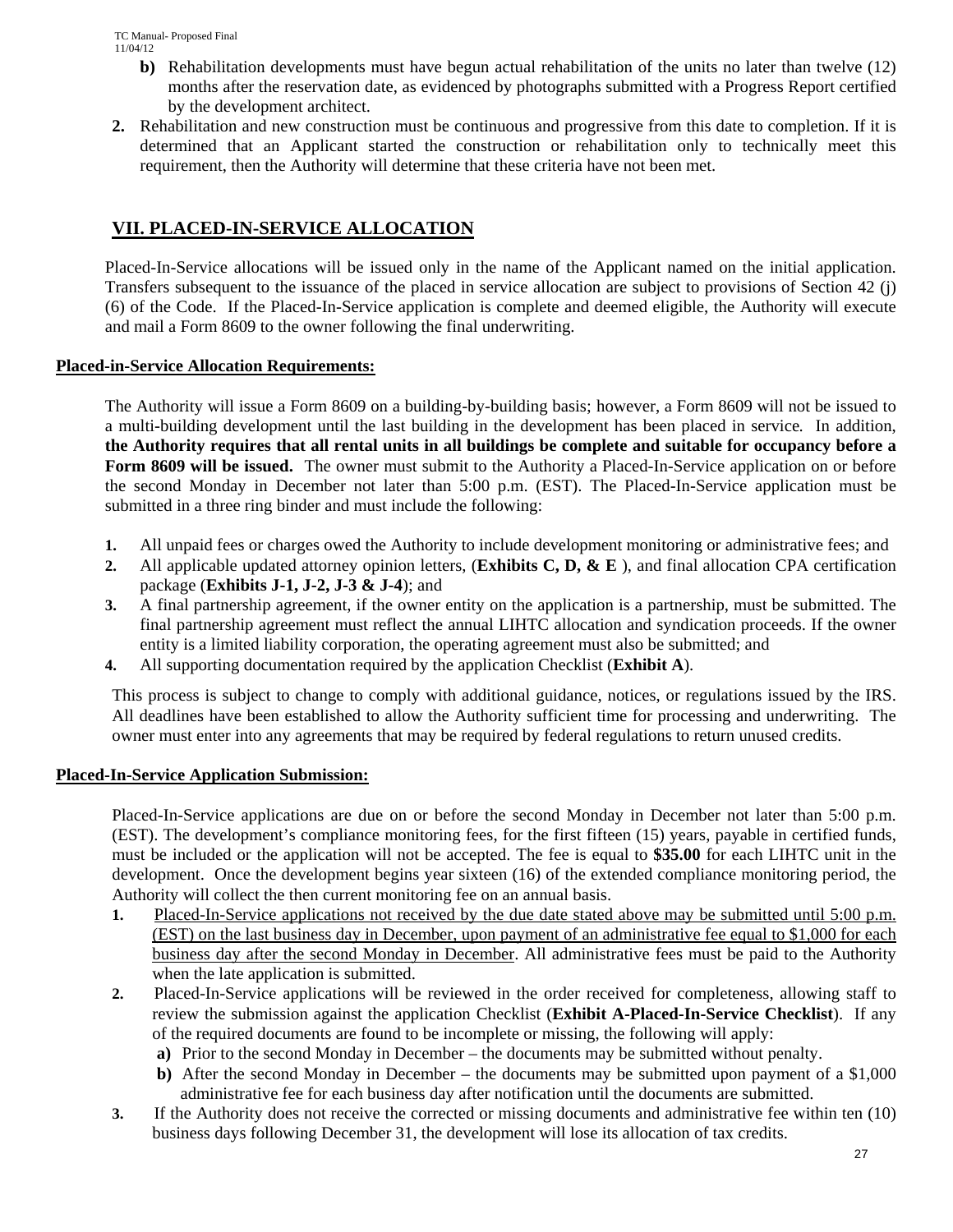- **4. The Authority requires that all units in all buildings must be one hundred percent (100%) complete and available for immediate occupancy by the placed in service deadline.** This must be documented by the Certificates of Occupancy or the equivalent provided by the local government entity. Failure to meet this criterion will result in cancellation of the LIHTC allocation.
- **5.** After a Placed-In-Service application is submitted, the Authority will review the Application and inspect the development to ensure it was constructed as described in the application and in accordance with the representations contained in **Exhibit G.** The development must comply with **Exhibit G** before any Form 8609 will be issued.
- **6.** Should the Authority be required to amend a Form 8609 due to errors in the application submitted, the Applicant must submit an administrative fee of \$100 for each corrected Form 8609. This fee must be paid prior to the issuance of the corrected Form 8609.
- **7.** In accordance with Revenue Procedure 94-57, the IRS will treat the gross rent floor defined in Section  $42(g)(2)(a)$  for a building as taking effect on the date that an allocation of tax credits is made to the building unless the owner elects to have the gross rent floor take effect on the date that the building is placed in service. For buildings described in Section 42(h)(4)(B) (a bond financed building), with respect to the gross rent floor effective date for each building in the development, the building owner must submit an executed gross rent floor designation (**Exhibit N**) with the Placed-In-Service Application.

### **Cost Certification Requirements:**

As part of the Application for final allocation of tax credits, the Applicant is required to submit a cost certification acceptable to the Authority. **The cost certification must be in the form outlined in Exhibit J-2 and must include line item costs and a building-by-building breakout of building designation, building identification number, address, applicable fraction, placed in service date, applicable federal rate, and eligible and qualified basis costs.** The cost certification must be prepared and certified as to accuracy by a CPA licensed by the South Carolina Board of Accountancy. It must also state that a significant portion of the CPA's practice relates to tax matters and the interpretation of the Code. It must include a statement that a final copy of all costs incurred has been reviewed and is in accordance with the requirements of the LIHTC Program. The certification must indicate that after careful review and investigation into the eligible basis, the costs that are not includable have been excluded from the eligible basis. The Authority considers ineligible costs to include, but not to be limited to, costs for land, reserves, syndication, and permanent loan origination fees. **The Authority reserves the right to require an attorney opinion for costs that are questionable as to their eligibility for tax credit purposes. The Authority assumes no responsibility for determining which costs are eligible and urges the Applicant and their tax attorney/CPA to perform an independent investigation into the eligibility of all cost items.** 

## **VIII. COMPLIANCE MONITORING PROCEDURES**

These procedures are applicable to all buildings receiving LIHTC to include tax-exempt bond financed developments. Section 1.42-5 (a) of U.S. Treasury Regulations (the "Regulations") requires that each QAP include a procedure that the housing credit agency will follow in monitoring for noncompliance with the provisions of the Code and in notifying the IRS of any noncompliance of which the Authority becomes aware. The procedure for monitoring contained in the QAP must contain procedures consistent with the Regulations that address the following areas: record keeping and record retention; certification and review; on-site inspection; and notification as to noncompliance. This section of the LIHTC Manual complies with the mandate of the Regulations. The Authority reserves the right to make such alteration or amendment to its monitoring procedures as may be required. Such alteration or amendment is expressly permitted without further public hearings. The specific procedures that owners must follow to remain in compliance with program requirements are outlined in the LIHTC Compliance Monitoring Manual. Changes and updates to the manual can be found on the Authority's web site. The web site address is www.schousing.com.

### **Rent Increases:**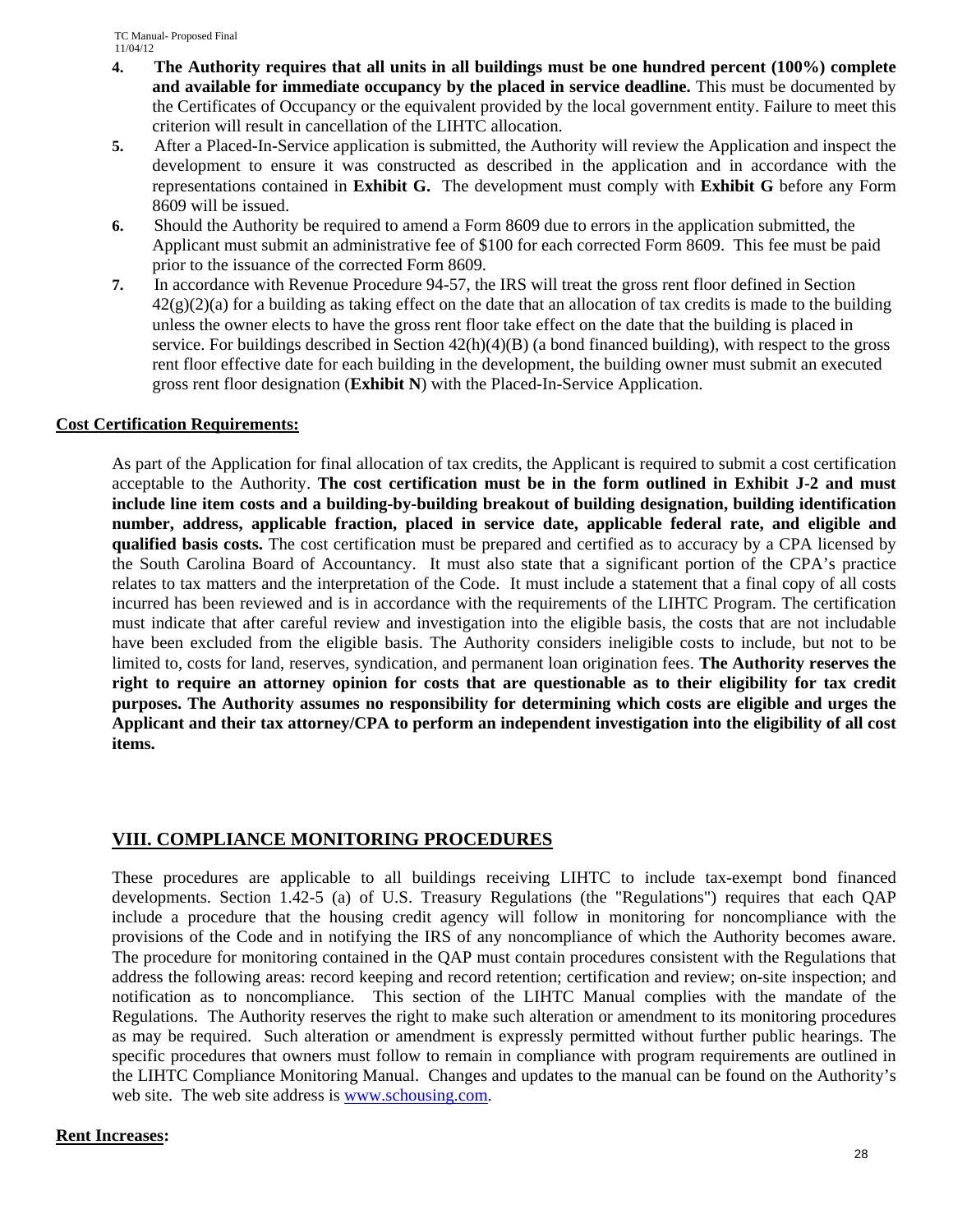All developments funded in the 2013 tax credit funding cycle and forward must have Authority approval to increase rents by more than 2% per year. Rents can **only** be increased on an annual basis. For those developments restricted to threshold market advantage criteria, the Authority will use its third party market analyst to determine whether the development's rent increase request meets the required QAP threshold. All rent increase requests must be uploaded to the Authority's Extranet webpage and placed in the applicable Tax Credit section at least 60 days prior to their effective date. Instructions for uploading files is included as an Addendum to this Manual.

Note: Developments with one hundred percent (100%) Rural Housing Development or HUD Section 8 project based rental subsidy contracts are exempt from having to obtain Authority permission to increase rents; however, annual rent increase data for these developments must be uploaded annually to the Authority's Extranet webpage so that historical data can be tracked.

### **Annual Audited Financial Statements:**

All developments, regardless of when funded, must submit not later than June  $1<sup>st</sup>$  of each year the annual audited financial statements for developments. In addition, annual operating expense information for developments must also be submitted, on the Authority approved form. The form should be included with the annual audited financial statements and must be certified to by the CPA/Ownership Entity. All financial information is to be uploaded to the Authority's Extranet webpage and placed in the applicable Tax Credit section. Instructions for uploading files is included as an Addendum to this Manual.

### **Record Keeping:**

In the manner prescribed by the Authority, the owner of a LIHTC development must keep records for each building in the development to which an allocation has been made that show for each year of the compliance period:

- **1.** The total number of residential rental units in the building (including the number of bedrooms and the size, in square feet, of each residential rental unit);
- **2.** The percentage of residential rental units in the building which are LIHTC units;
- **3.** The rent charged on each residential rental unit in the building (including utility allowances);
- **4.** The number of occupants in each LIHTC unit;
- **5.** The LIHTC vacancies in the building and information that shows when, and to whom, the next available units were rented;
- **6.** The annual income certification of each low-income tenant per unit. The Tenant Income Certification Form (TIC) or other Authority approved income certification must be signed and dated by each adult member of the household and executed on or before the date of initial move-in. Thereafter, gross annual household income must be re-certified every twelve (12) months unless the owner has applied for and received the Waiver of Annual Income Re-certification as described in IRS Revenue Procedure 94-64;
- **7.** Documentation to support each low-income tenant's income certification consisting of verifications of income from third parties such as employers or state agencies paying unemployment compensation. Such third party verifications may be supported by copies of the tenant's federal income tax returns or W-2 forms. All income verification documentation must be received before the TIC may be executed. Income verifications are valid for one hundred twenty (120) days from the date of the verifying party's signature or printout. Owners may not rely on verifications that are more than one hundred and twenty (120) days old to support an annual income certification. Tenant income must be calculated in a manner consistent with the determination of income under Section 8 and not in accordance with the determination of gross income for federal income tax liability. In the case of a tenant receiving housing assistance payments under the Section 8 program, the documentation requirement of this paragraph is satisfied if the public housing authority administering the Section 8 program provides the building owner with a statement that the tenants' income does not exceed the applicable income limit under Section 42(g);
- **8.** The eligible basis and qualified basis of the building at the end of the first year of the credit period;
- **9.** The character and use of the nonresidential portion of the building included in eligible basis under Section 42(d) (for example, (i) tenant facilities that are available on a comparable basis to all tenants and for which no separate fee is charged for use of the facilities, or (ii) facilities reasonably required by the development);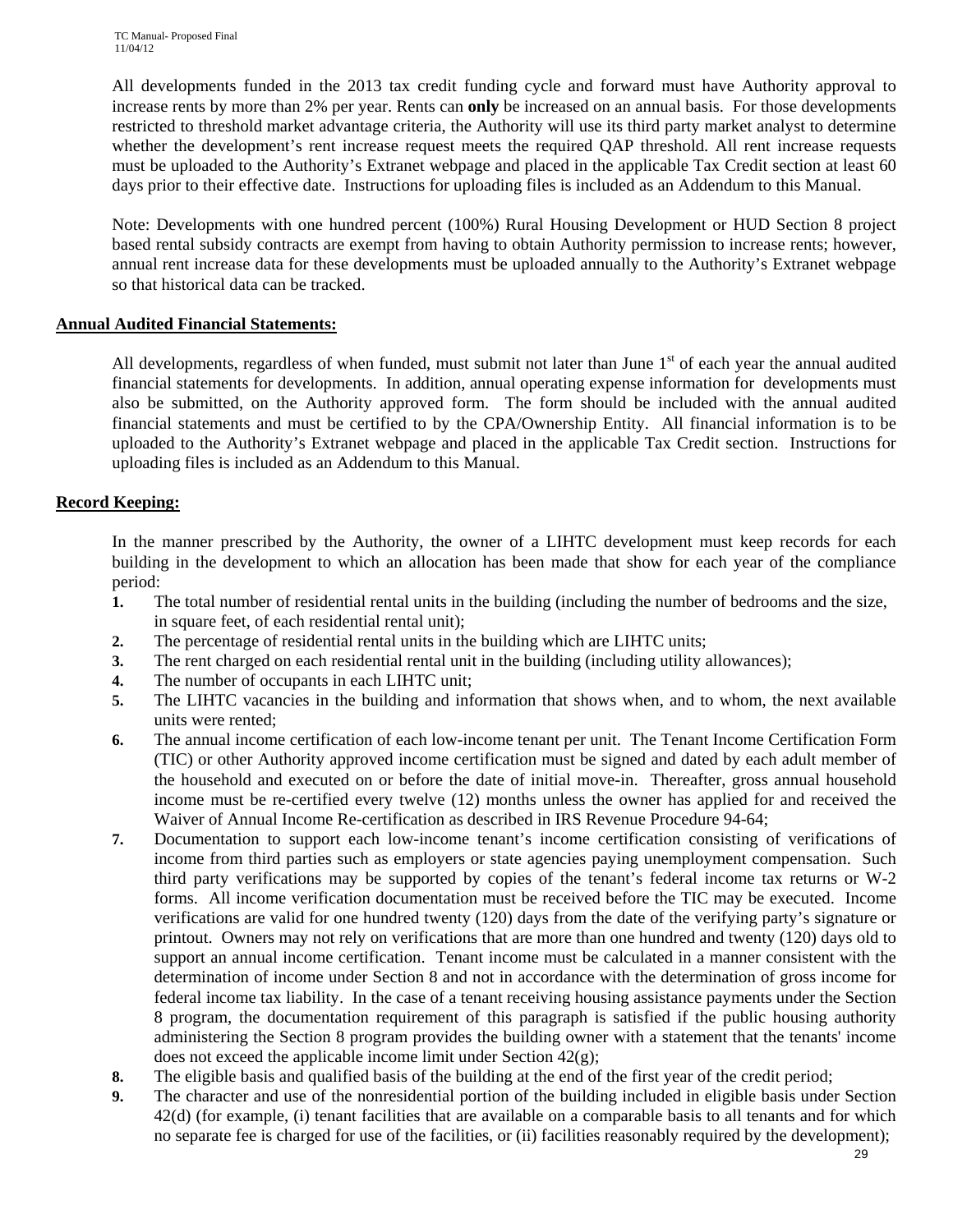**10.** Copies of executed IRS Forms 8609, Schedules A, Forms 8586, or other applicable documentation filed with the IRS for the purposes of claiming the LIHTC must be retained and available for inspection for the entire compliance period.

## **Record Retention:**

Other than the records for the first year of the credit period, the owner of a LIHTC development must retain the records for at least six (6) years after the due date (with extensions) for filing the federal income tax returns for that year. The records for the first year of the credit period must be retained for at least six (6) years beyond the due date (with extensions) for filing the federal income tax return for the last year of the compliance period of the building.

### **Annual Owners Certification:**

The owner of a LIHTC development must provide to the Authority on or before the first day of February of each year after a development has been placed in service, an annual Owner's Certification for the preceding calendar year which certifies:

- **1.** The development met the requirements of the twenty percent (20%) of the units at fifty percent (50%) of AMI requirement under Section  $42(g)(1)(A)$ , or the forty (40%) of the units at sixty (60%) of the AMI requirement under Section 42(g)(1)(B*)*, whichever set-aside was applicable to the development;
- **2.** If applicable, the development met the fifteen percent (15%) of the units at forty percent (40%) of AMI requirement under Sections  $42(g)(4)$  and  $142(d)(4)(B)$  for "deep rent skewed" developments;
- **3.** There was no change in the applicable fraction (as defined in Section  $42(c)(1)(B)$ ) of any building in the development, or that there was a change and a description of the changes;
- **4.** The owner has received an annual income certification from each low-income tenant, and documentation which supports the accuracy of that certification, or, in the case of tenants receiving Section 8 housing assistance payments, a statement from the public housing authority, or the owner has a re-certification waiver letter from the IRS in good standing that waives the requirement to obtain third party verification at re-certification and has received an annual income certification from each low-income household and documentation to support the certification at their initial occupancy;
- **5.** Each LIHTC unit in the development was rent-restricted under Section  $42(g)(2)$ ;
- **6.** All units in the development were for use by the general public and used on a non-transient basis (except for transitional housing for the homeless under Section  $42(i)(3)(B)(iii)$ ;
- **7.** Under the Fair Housing Act, 42 U.S.C. 3601-3619, no finding of discrimination to include any adverse final decision by HUD, an adverse final decision by a substantially equivalent state or local fair housing agency, or an adverse judgment from a federal court;
- **8.** Each building in the development was suitable for occupancy, taking into account local health, safety, and building codes, and the state or local government unit responsible for making building code inspections did not issue a report of a violation for any building or LIHTC unit in the development;
- **9.** There was no change in the eligible basis (as defined in Section 42(d)) of any building in the development, or if there was a change, the nature of the change (for example, a common area has become commercial space, or a fee is charged for a tenant facility formerly provided without charge);
- **10.** All tenant facilities included in the eligible basis under Section 42(d) of any building in the development, such as swimming pools, other recreational facilities, parking areas, washer/dryer hookups, and appliances were provided on a comparable basis without charge to all tenants in the building;
- **11.** If a LIHTC unit in the building became vacant during the year, that reasonable attempts were or are being made to rent that unit or the next available unit of comparable or smaller size to tenants having a qualified income before any units in the development were or will be rented to tenants not having a qualifying income;
- **12.** If the income of tenants of a LIHTC unit in the development increased above the limit allowed in Section  $42(g)(2)(D)(ii)$ , the next available unit of comparable or smaller size in the development was or will be rented to tenants having a qualifying income;
- **13.** The LIHTC extended commitment as described in Section 42(h)(6) was in effect (for buildings subject to Section  $7108(c)(1)$  of the Revenue Reconciliation Act of 1989), including the requirement that an owner cannot refuse to lease a unit in the development to a tenant because the tenant holds a voucher or certificate of eligibility under Section 8 of the United States Housing Act of 1937, 42 U.S.C. 1437f, and the owner has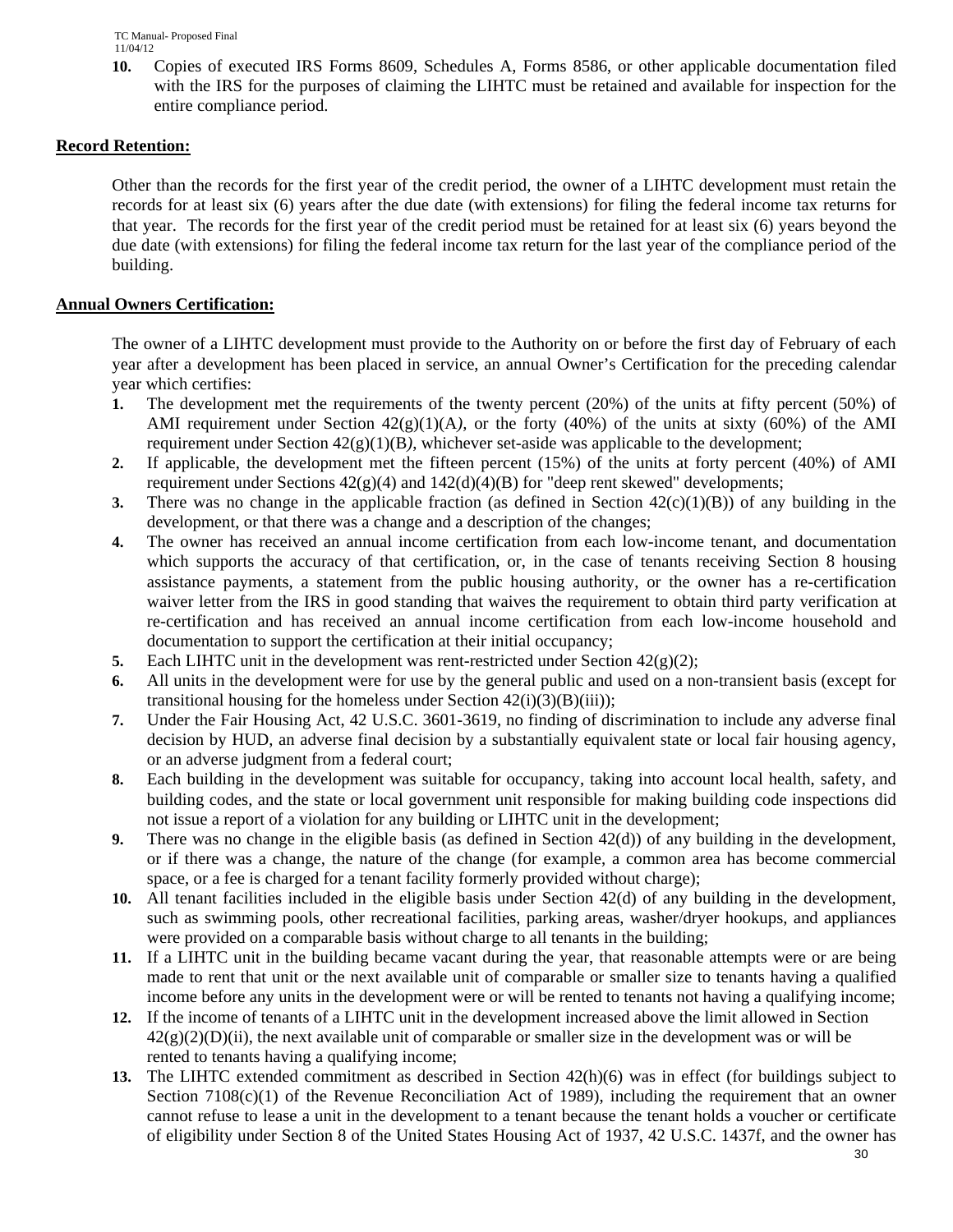not refused to lease a unit to a tenant based solely on their status as a holder of a Section 8 voucher or certificate of eligibility under Section 8 of the United States Housing Act of 1937, 42 U.S.C.1437f;

- **14.** The development meets the provisions, including any special provisions, outlined in the LIHTC extended use commitment;
- **15.** The owner received its credit allocation from the portion of the state ceiling for a development involving "qualified nonprofit organizations" under Section 42(h)(5) of the Code and its nonprofit entity materially participated in the operation of the development within the meaning of Section 469(h) of the Code;
- **16.** There has been no change in the ownership or management of the development, or provide details of changes in ownership or management of the development.

### **Document Review:**

Annually, the Authority will inspect at least thirty-three percent (33%) of LIHTC developments to which it has made an allocation under the Code. In each development selected for review, the Authority will review the lowincome certifications, the documentation the owner has received to support that certification, and the rent record for no fewer than twenty percent (20%) of the LIHTC units located in each such development. Records relating tenant income, supporting documentation and rent records will be selected at random by the Authority's monitoring officer at the time the review is held. In addition, the Authority's monitoring officer will conduct a physical inspection of each LIHTC unit that receives a record review. The purpose of the physical inspection is to determine whether the units meet Uniform Physical Condition Standards as defined by HUD. The owner will be notified prior to the arrival of the Authority's compliance monitoring officer conducting the management review.

The Authority will review all required certifications submitted to determine whether or not the requirements of the Code have been complied with by the owner. As necessary, the Authority will review documentation to support a nonprofit's continued participation in the development throughout the compliance period as described in the development agreement.

#### **Frequency of Certification Documents:**

Certifications are required annually each year of the credit period. The Certifications are a legally binding document to be made under oath and subject to the penalties of perjury as provided by law. The Authority reserves the right to require additional submissions of any Certifications for review more frequently than an annual basis.

#### **Physical Inspection of LIHTC Development:**

The Authority reserves the right to perform a physical inspection at its discretion of any LIHTC development. The Authority's right to perform such inspection shall be ongoing and shall continue at least through the end of the compliance period and any extended use period.

#### **Authority Retention of Records:**

The Authority will retain records of noncompliance or failure to certify for a period of six (6) years beyond the Authority's filing of the respective Form 8823. In all other cases the Authority shall retain certifications, inspection reports and other records for a period of three (3) years from the end of the calendar year in which the Authority has received or generated the certifications or reports.

#### **Notification of Noncompliance:**

The Authority will provide written notice to the owner of a LIHTC development if the Authority does not receive the required certifications, if it is not permitted to review tenant income certifications, supporting documentation and rent records, or if it discovers by inspection, review, or in some other manner, that the development is not in compliance with the provisions of the Code.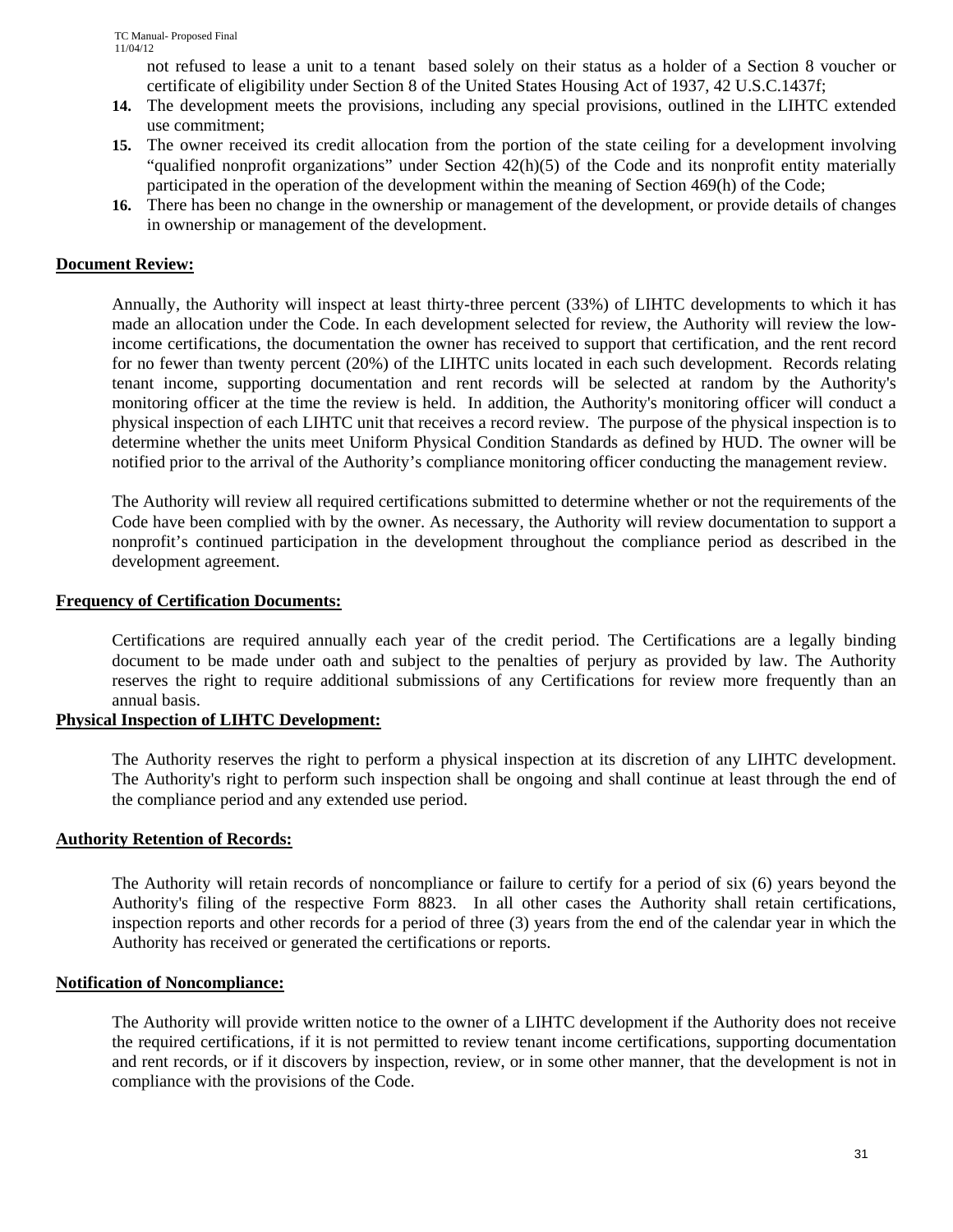The Authority will file Form 8823, "Low-Income Housing Credit Agencies Report of Noncompliance" with the IRS no later than forty-five (45) days after the end of the Cure Period (including any permitted extensions), and no earlier than the end of the Cure Period, whether the noncompliance or failure to certify has been corrected*.*  The Authority shall explain on Form 8823 the nature of the noncompliance or failure to certify and shall indicate whether the owner has corrected the noncompliance or failure to certify. Any change in either the applicable fraction or the eligible basis that results in a decrease in the qualified basis of the development under Section  $42(c)(1)(A)$  is noncompliance and must be reported to the IRS. Should the Authority report on Form 8823 that a building is entirely out of compliance and will not be in compliance at any time in the future, the Authority need not file additional Form 8823's in subsequent years to report that building's noncompliance.

## **Cure Period:**

The owner will be given the opportunity to supply any missing documentation or correct physical deficiencies to bring the development into compliance with the Code requirements. The Cure Period will not exceed ninety (90) days and will begin on the date of the written notice given by the Authority. The Cure Period for violations that threaten the health and/or safety of tenants will not exceed forty-eight (48) hours. The Authority may grant an extension an additional period not to exceed six (6) months only in the event of judicially caused delays in the eviction of tenants.

### **Compliance Monitoring Fees:**

The owner of each building to which an allocation of LIHTC has been made by the Authority, prior to the 2011 tax credit funding cycle, shall pay to the Authority an annual compliance monitoring fee of **\$35** for each LIHTC unit contained in each building. All compliance monitoring fees must be certified funds paid to the Authority within thirty (30) days of the date on which the building is PIS and on or before the first day of February of each succeeding year throughout the remainder of the fifteen (15) year compliance period and any extended use period. Checks should be made payable to the Authority. The Authority will assess a ten percent (10%) late fee of the total outstanding balance for payments received after thirty (30) days from the date due. The minimum late fee will be **\$50**. The Authority reserves the right to make adjustments in the amount of the annual compliance monitoring fee to defray the cost of compliance monitoring. Such an adjustment by the Authority shall not be treated as an amendment of the QAP.

Developments receiving non-competitive tax credits in conjunction with tax exempt bonds issued by the Authority shall pay monitoring fees according to the bond program. If the bond program's compliance period expires prior to the end of the tax credit compliance period, monitoring fees shall be assessed as described above. Developments receiving non-competitive tax credits in conjunction with tax exempt bonds not issued by the Authority shall pay monitoring fees as described above.

## **IX. DEVELOPMENTS UTILIZING NON-COMPETITIVE TAX CREDITS WITH TAX EXEMPT BOND FINANCING**

## **Preliminary Opinion of Eligibility (QAP Requirements):**

Developments proposed for financing by private activity bonds may be eligible to receive an approximate four percent (4%) tax credit without competing for an allocation of tax credits. To be considered for a non-competitive allocation, a development must satisfy the requirements of Sections  $42(h)(4)$ ,  $42(m)(1)(D)$  and  $42(m)(2)(D)$  of the Code. The development must also comply with the applicable procedures and requirements of the QAP and the LIHTC Manual. The LIHTC allocated to a development shall not exceed the amount the housing credit agency determines is necessary for its financial feasibility and viability as a qualified low-income housing development throughout the credit period.

To receive an allocation of tax credits, a bond-financed development must be eligible to receive a tax credit allocation under the QAP for the year in which the application for bond financing is filed with the Authority. If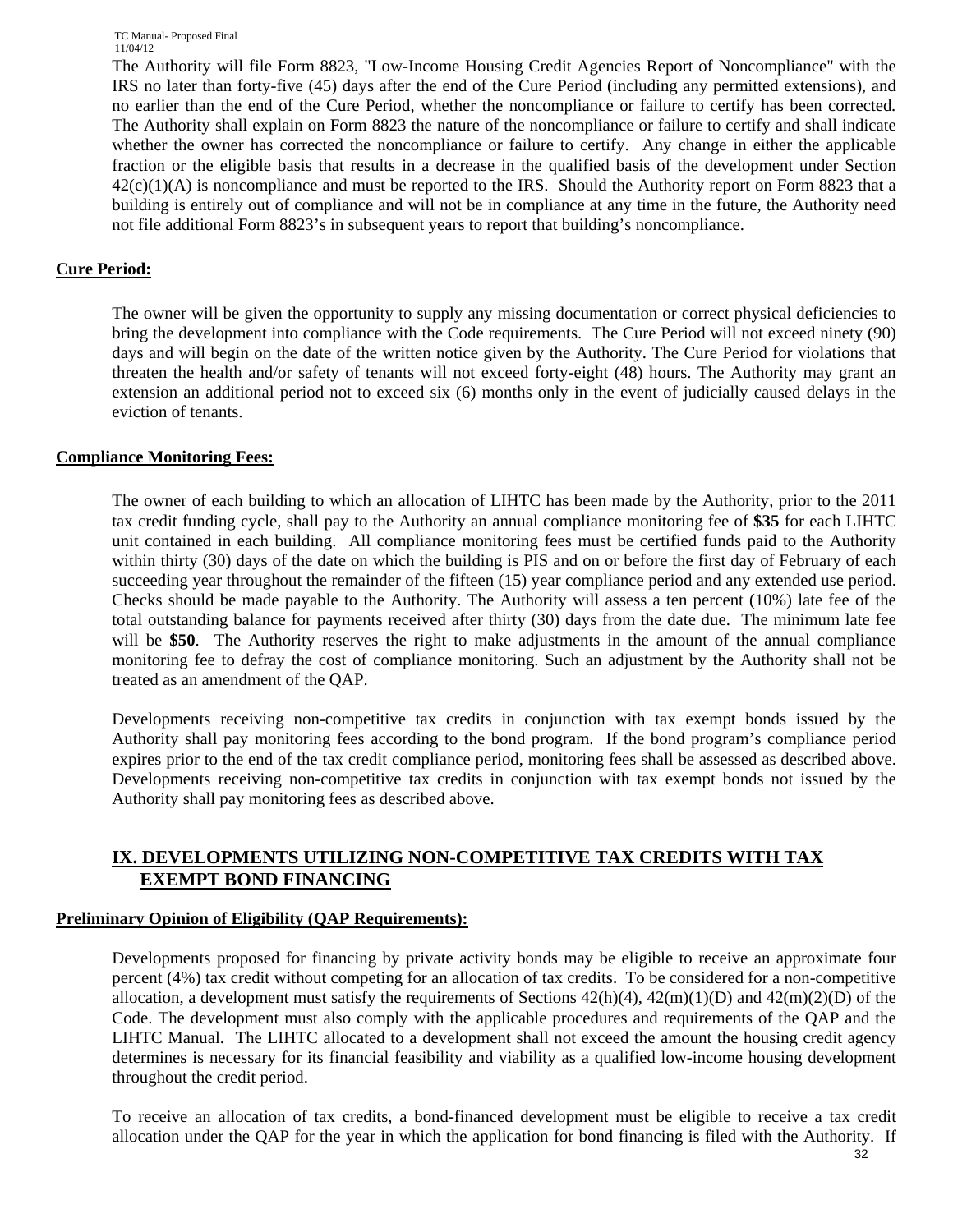tax credits are sought as a funding source, the Applicant must notify the Authority of this at the time of the application for bond financing. Upon notification that a development intends to utilize non-competitive LIHTC, the Authority will evaluate the proposal and will provide a preliminary, non-binding statement as to whether the development, as described to the Authority, is eligible to receive funding under the current QAP. This preliminary Authority evaluation of the proposal will consist of reviewing the site and market of the proposed development for conformity with the QAP. The site must meet all site threshold criteria for consideration for tax credits. If the project is to be financed by bonds offered for sale to the public, the market study must be ordered by the DUS lender and prepared by an independent third-party analyst. If the project is to be financed by bonds that are privately placed or sold as a limited offering to sophisticated investors, the Applicant will notify the Authority and the Authority will either order the market study at the Applicant's expense or require the bond purchaser to order a market study prepared by an independent third-party analyst. The Authority reserves the right to use its own judgment in making a final decision on the site and/or market.

For a development proposing rehabilitation, a Physical Needs Assessment Report (PNA) must be submitted with the Application. The PNA must follow the guidelines provided in the QAP and LIHTC Manual. Developments must meet the minimum rehabilitation standards and all mandatory construction design criteria identified in the QAP and LIHTC Manual to be eligible for low-income housing tax credits.

If the Authority review is favorable, the preliminary, non-binding statement provided by the Authority shall state: (i) that it is based upon information provided to the Authority regarding the development, the accuracy of which has not been finalized; (ii) that it assumes that the development as PIS will exactly match the development described to the Authority; and (iii) that the opinion is preliminary, non-binding, and may not be relied upon by any party. THE APPLICANT ASSUMES ALL RISK FOR REPRESENTATIONS MADE TO THE AUTHORITY IN THE APPLICATION FOR FINANCING.

### **Application for an Allocation of Non-Competitive LIHTC:**

For bond-financed developments that are seeking LIHTC, an application for LIHTC must be submitted to the Authority only after the development is Placed-In-Service. A Final Cost Certification Package, prepared and certified as to accuracy by a third-party Certified Public Accountant licensed by the South Carolina Board of Accountancy, must accompany this application. This cost certification must follow the format and guidelines identified in the LIHTC Manual. In addition, the CPA must attest that the 50% aggregate basis test has been met to qualify the development for tax credits. This requirement shall be met with a signed opinion accompanied by the CPA's detailed calculation of the aggregate basis financed by the tax-exempt bonds.

The development must meet all financial underwriting standards identified in the QAP and LIHTC Manual except those that are superceded by the following requirements applying only to developments with tax-exempt bond financing:

**1. Operating Reserves:** Bond-financed developments are required to establish and maintain minimum operating reserves equal to three (3) months of projected operating expenses. These reserves must be established at the time the development places-in-service.

**2. Developer Fees:** Developer fees are limited as a percentage of development costs adjusted for project size. For new construction and/or rehabilitation costs, the sum of Developer Fees + Developer Overhead + Consulting Fees is limited as follows:

| Up to 100 units   | 15% of Adjusted Development Costs*           |  |
|-------------------|----------------------------------------------|--|
| $101 - 150$ units | 12.5% of <u>Adjusted Development Costs</u> * |  |
| 151 units or more | 10% of Adjusted Development Costs*           |  |

For acquisition costs, the sum of Developer Fees + Developer Overhead + Consulting Fees is limited to a maximum of 5% of Adjusted Development Costs.\*

Adjusted Development Costs\* are defined below. Line numbers refer to page 10 of the LIHTC Application: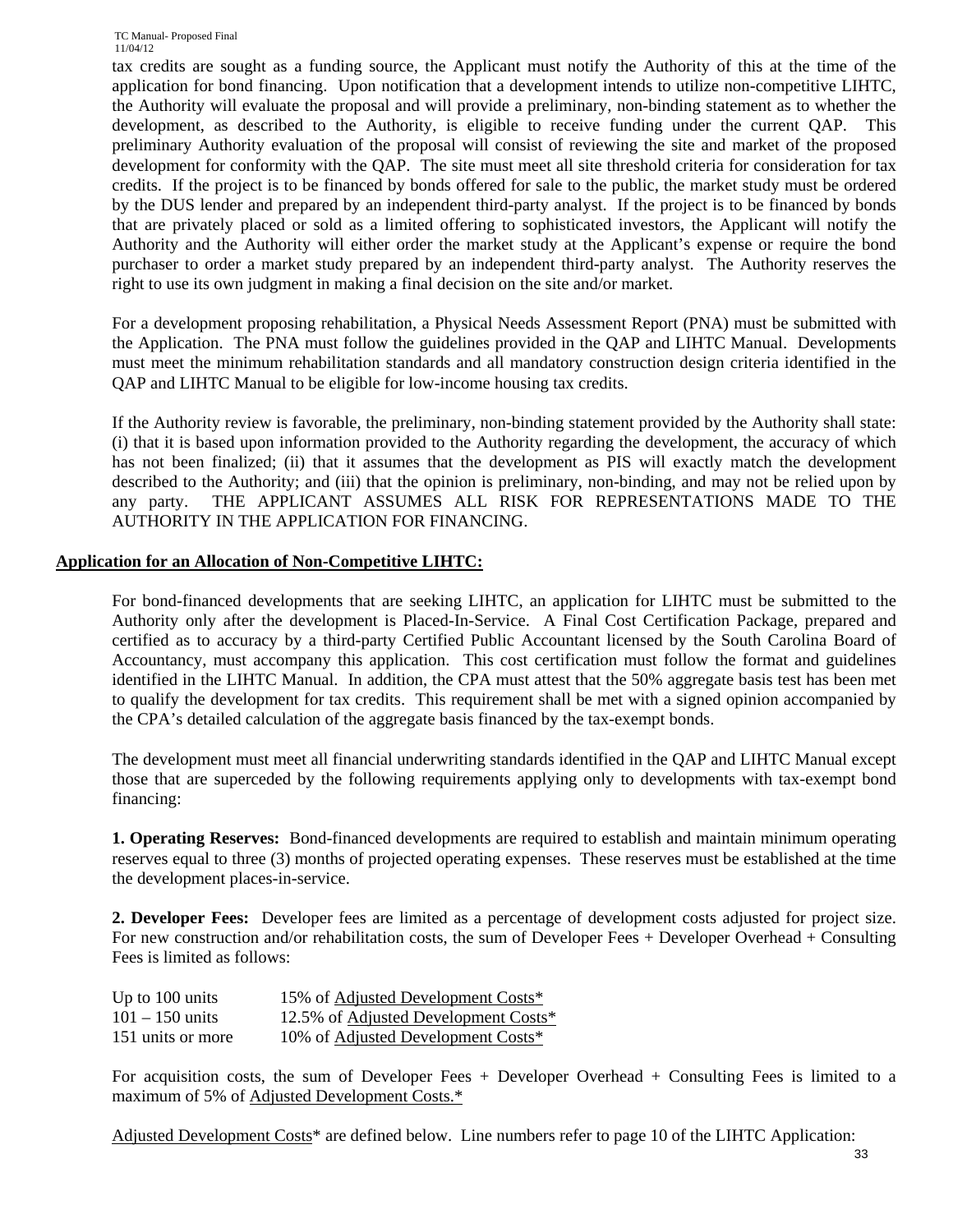> Total Development Cost (Line 51) Less Land (Line 1) Less Consulting Fees (Line 20) Less Developer Fees (Line 45) Less Developer Overhead (Line 46) Less Other Developer Costs (Line 47)

If an identity of interest exists between the developer and any construction contractor, any payments rebated to the developer must be identified and itemized.

**3. Physical Needs Assessment Report (PNA):** The Authority requires a minimum of \$15,000 per unit in hard construction costs with at least fifty percent (50%) of the hard construction costs attributed to interior unit costs. If the PNA report represents needed repairs in excess of \$15,000 per unit, then the application must reflect the higher rehabilitation costs. Developments that do not reflect at least \$15,000 per unit in hard constructon costs will not be considered for funding consideration.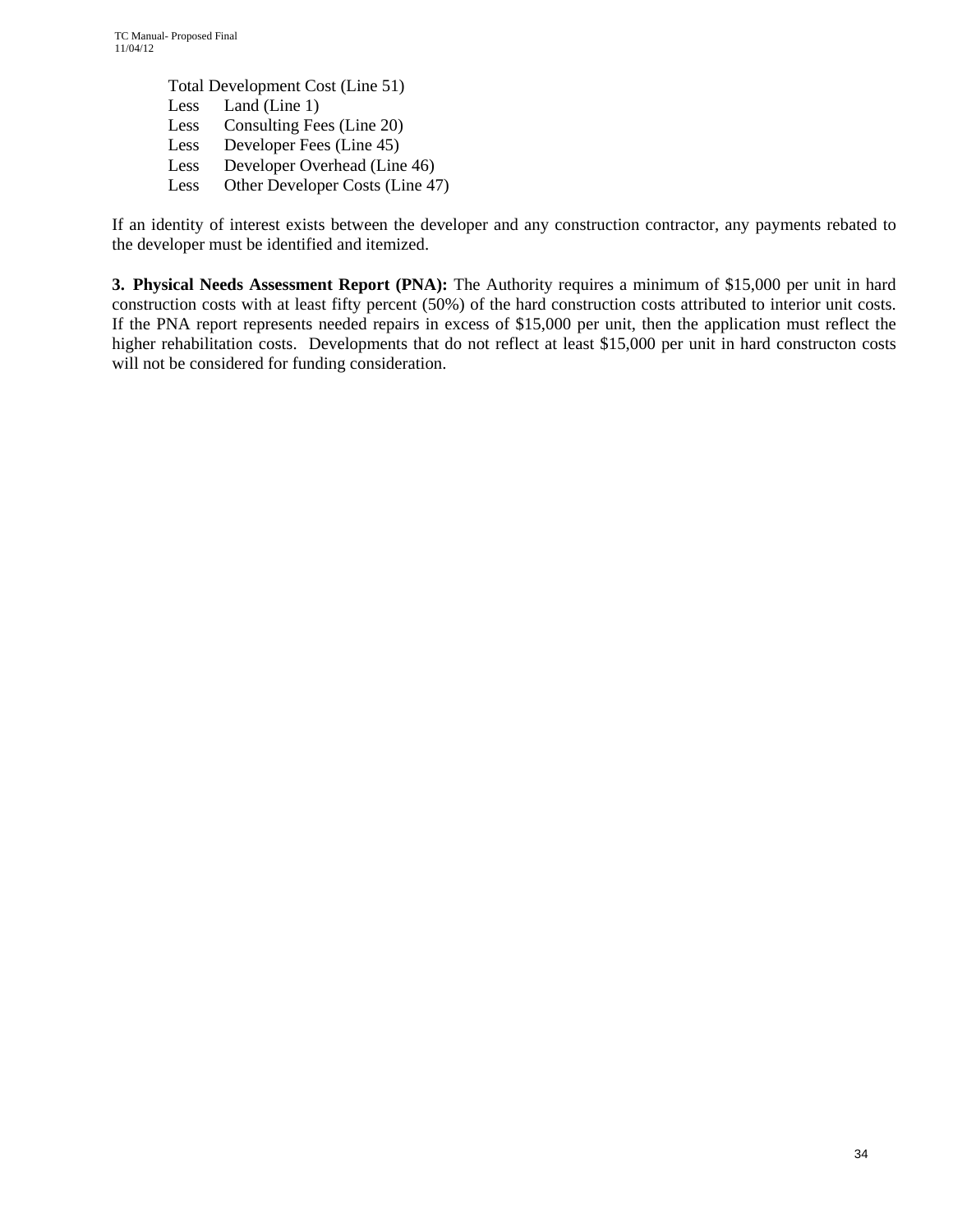## **2013 Market Study Guideline Procedures**

\*All relevant tables should be placed with corresponding text.

### **Market Study Process:**

The Applicant will be required to submit a cashier's check in the amount of **\$600.00** at Application submission or the Application will be disqualified.

- 1. Applicants must use an Authority approved market analyst to complete market studies. All market analysts **must adhere** to Market Study terminology as sanctioned by the National Council of Housing Market Analysts. The Market Study Terminology list is available at: www.housingonline.com/Resources.aspx. An electronic copy of the market study must be submitted with the Tax Credit Application in the form of a CD, DVD or Flash Drive.
- 2. Submitted market studies must conform to the requirements in these Guideline Procedures and Exhibit **S 2**. The market study should reflect conclusions based on the proposed development. This includes capture rates, absorption periods, market advantage, etc. A Exhibit S – 2 form **and** a 2013 Rent Calculation Worksheet must be completed and included with the market study.
- 3. Each market study submitted with an Application must include the following:
	- a) A map of the Primary Market Area (PMA);
	- b) A physical description of the PMA including the methodology used to define it;
	- c) Census tracts that encompass the PMA; and
	- d) A list of the comparable/competitive developments to be used in the market study.
- 4. The Applicant's market analyst must indicate within the conclusion and recommendations section of the market study a determination as to how many units the designated PMA can absorb.
- 5. Upon receipt of the Tax Credit Applications, the Authority will forward a copy of the market study to the Authority's third party market analyst who will perform a review of each individual market study.
- 6. The Authority's third party market analyst will have six (6) weeks to complete the review of all market studies. Applicants and the market analyst that prepared the market study will be notified by the Authority's analyst via email of any deficiencies are found in the submitted market study. All issues must be resolved to the satisfaction of the Authority's market analyst and Authority staff in order for the study to be deemed acceptable.
- 7. In conjunction with the Authority's third party market analyst, the Authority will consider the market study, the market, marketability factors, and any additional information available to determine if an acceptable market exists for a development as proposed. The Authority is not bound by the conclusions or recommendations of the market study submitted and reserves the right to disqualify any application in the competition if it determines an acceptable market does not exist.

## **Market Study Requirements:**

#### **A. Project Description**

- 1. Give the following information for the proposed subject as provided by the LIHTC Applicant:
	- a. Development Location;
	- b. Construction Type: New Construction, Rehab, Acquisition and Rehab, Adaptive Reuse;
	- c. Occupancy Type: Family, Older Persons, etc.;
	- d. Target Income Group: 50% AMI, 60% AMI, Market Rate;
	- e. Special Needs Population (if applicable);
	- f. Number of units by bedroom/bathroom;
	- g. Number of buildings and stories and if there will be an elevator;
	- h. Unit Size(s);
	- i. Structure Type/Design: Townhouse, Garden Apartment, etc.;
	- j. Proposed Rents and Utility Allowances including energy source (Gas, Oil, Electric) and if utility is Tenant or Owner's responsibility;
	- k. Status of Project Based Rental Assistance: None, Existing, Proposed;
	- l. Proposed Development Amenities;
	- m. Proposed Unit Amenities;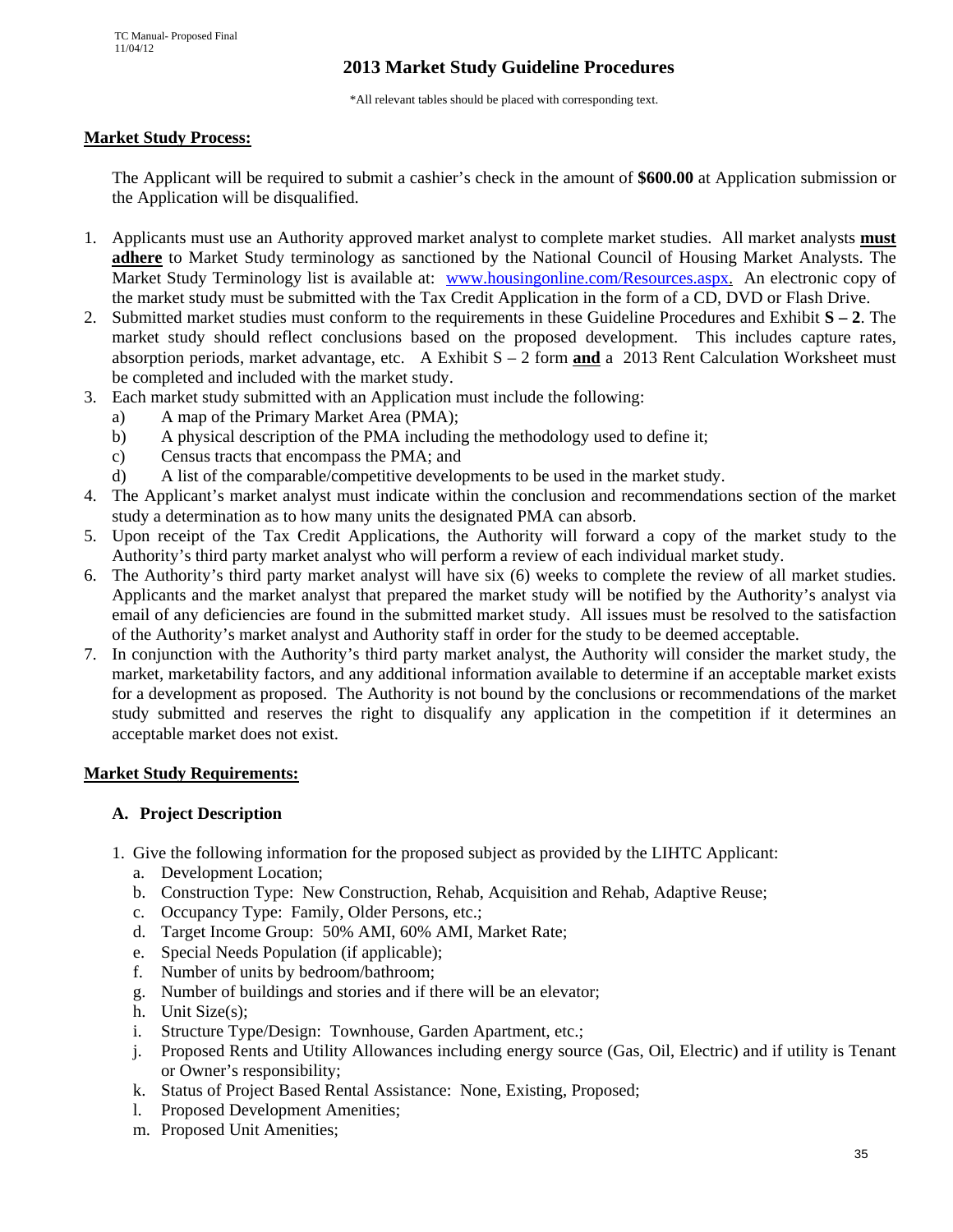n. For rehab proposals, please provide: current occupancy levels, current rents being charged (versus proposed rents), tenant incomes, as well as detailed information about the scope of work planned and how the rehabilitation will be carried out.

## **B. Site Description**

- 1. Give the date(s) the senior analyst/market study author made a site visit including surrounding market area developments.
- 2. Describe physical features of the site, adjacent parcels, surrounding structures and neighborhoods. Give a brief description of the surrounding land uses. Note any obvious environmental concerns or any other visible concerns.
- 3. Give the site's general physical location to surrounding roads, public transportation, community amenities, employment, and services. It is extremely important to identify the closest shopping areas, schools, and employment centers, medical facilities and other amenities that would be important to the targeted population.
- 4. Indicate if there are any road or infrastructure improvements planned or under construction in the proposed market area.
- 5. Provide information or statistics as well as local perceptions of crime in the neighborhood, if applicable.
- 6. Comment on access, ingress/egress, and visibility to site.
- 7. Describe overall positive and negative attributes about the site as they relate to marketability.

## **C. MARKET AREA**

- 1. Provide all Primary Market Area pre-market analysis information.
- 2. The analyst may provide information about the secondary market area if desired.

## **D. MARKET AREA ECONOMY**

- 1. A **map** of the site as compared to the locations of major employment concentrations.
- 2. Employment by industry--numbers and percentages (i.e. Manufacturing: 150,000 (20%)).
- 3. The major current employers and anticipated expansions, contractions in their workforces, as well as newly planned employers and their impact on employment in the market area.
- 4. Total workforce figures and employment and unemployment trends for the market area and, where possible, the county. Provide numbers and percentages for both. Provide annualized figures for these trends (i.e. average annual increase of unemployment of 1.2%).
- 5. If relevant, comment on the availability of housing for low- to very low-income employees of businesses and industries that draw from the PMA.
- 6. Provide commuting patterns for workers such as how many workers in the PMA commute from surrounding areas outside the PMA.

## **E. COMMUNITY DEMOGRAPHIC DATA**

Provide the following demographic information for the market area, giving historical data as well as current data and estimates. Include data on population and household trends from 2000 to 2011 and projected to 2014. Projections must be prepared by a reputable source such as Claritas or ESRI. U.S. Census data prior to the 2000 Census is only acceptable as historical data. If the Market Analyst does not agree with these projections, s/he must provide the reasoning, along with substitute projections. Both numbers and percentages should be shown for the data below. Annualized growth figures should be included. Please include a brief narrative of overall conclusions.

- 1. Population Trends
	- a. Total Population
	- b. Population by age groups
	- c. Number of older persons (for older persons projects)
	- d. If a special population is proposed for the development (i.e. migrant workers, homeless), provide additional information on population growth patterns specifically related to this population.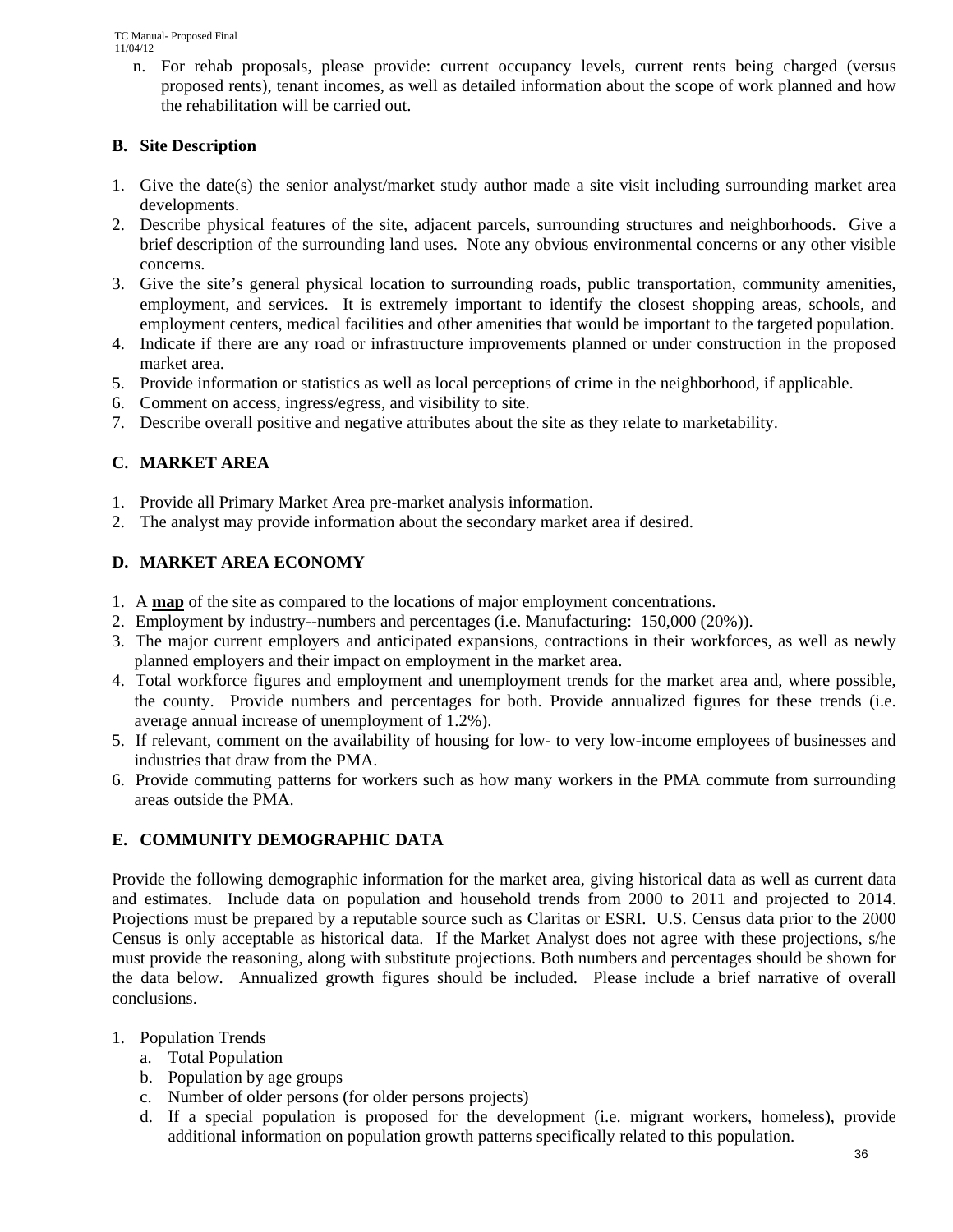- 2. Household Trends
	- a. Total number of households, average household size, and group quarter.
	- b. Households by tenure (If appropriate, breakout by older persons and non-older persons).
	- c. Households by income. (Older person(s) proposals should reflect the income distribution of those households only).
	- d. Renter households by number of persons in the household.

### **F. PROJECT SPECIFIC DEMAND ANALYSIS**

- 1. **Income Restrictions**: Use the applicable incomes and rents in the subject's application. Be aware of the specific income restrictions which apply to the tax credit program. Analysts must take the income restrictions designated in the application into account when estimating demand.
- 2. **Affordability**: Analysts must assume that no family households are able to pay more than 35% of gross income towards gross rent and no elderly households are able to pay more than 40% of their gross income toward gross rent. Any such additional indicators should be calculated separately and be easily added or subtracted from the required demand analysis.
- 3. The demand analysis should clearly indicate the minimum and maximum income range for each targeted group.

In cases where the proposed rents for projects with Project Based Rental Assistance are higher than the maximum allowable LIHTC rents, two separate demand analyses must be shown: One with the rental assistance (thereby allowing \$0 for the minimum income) and one without the rental assistance. For the second demand calculation without rental assistance, analysts should use tax credit rents regardless of market conditions.

For projects with market rate units, the analyst must make some reasonable determination of a maximum income level beyond which a household would not likely be a participant in the rental market. The analyst should clearly state the assumptions used in making the aforementioned determination.

- 4. **Demand**: The demand should be derived from the following sources using data established from a reputable source:
	- a. **Demand from New Renter Households**: New rental units required in the market area due to projected renter household growth. Determinations must be made using the current base year of 2012 and projecting forward to the anticipated placed-in-service date of 2014. The population projected must be limited to the age and income cohort and the demand for each income group targeted (i.e. 50% of median income) must be shown separately.
		- In instances where a significant number (more than 20%) of proposed rental units are comprised of three-and four-bedroom units, analysts must refine the analysis by factoring in the number of large households (generally 4+ persons). A demand analysis which does not take this into account may overestimate demand.
	- b. **Demand from Existing Households**: The second source of demand should be determined using 2000 census data, 2010 census data (as it rolls out), ACS 5 year estimates or demographic estimates provided by reputable companies such as Claritas, ESRI, etc., as long as firms are using the same source for all tables and projected from:
		- 1) **Rent over-burdened households**, if any, within the age group, income cohort and tenure targeted for the proposed development. In order to achieve consistency in methodology, all analysts should assume that the rent-overburdened analysis includes households paying greater than 35% or in the case of elderly 40% of their gross income toward gross rent rather than some greater percentage. If an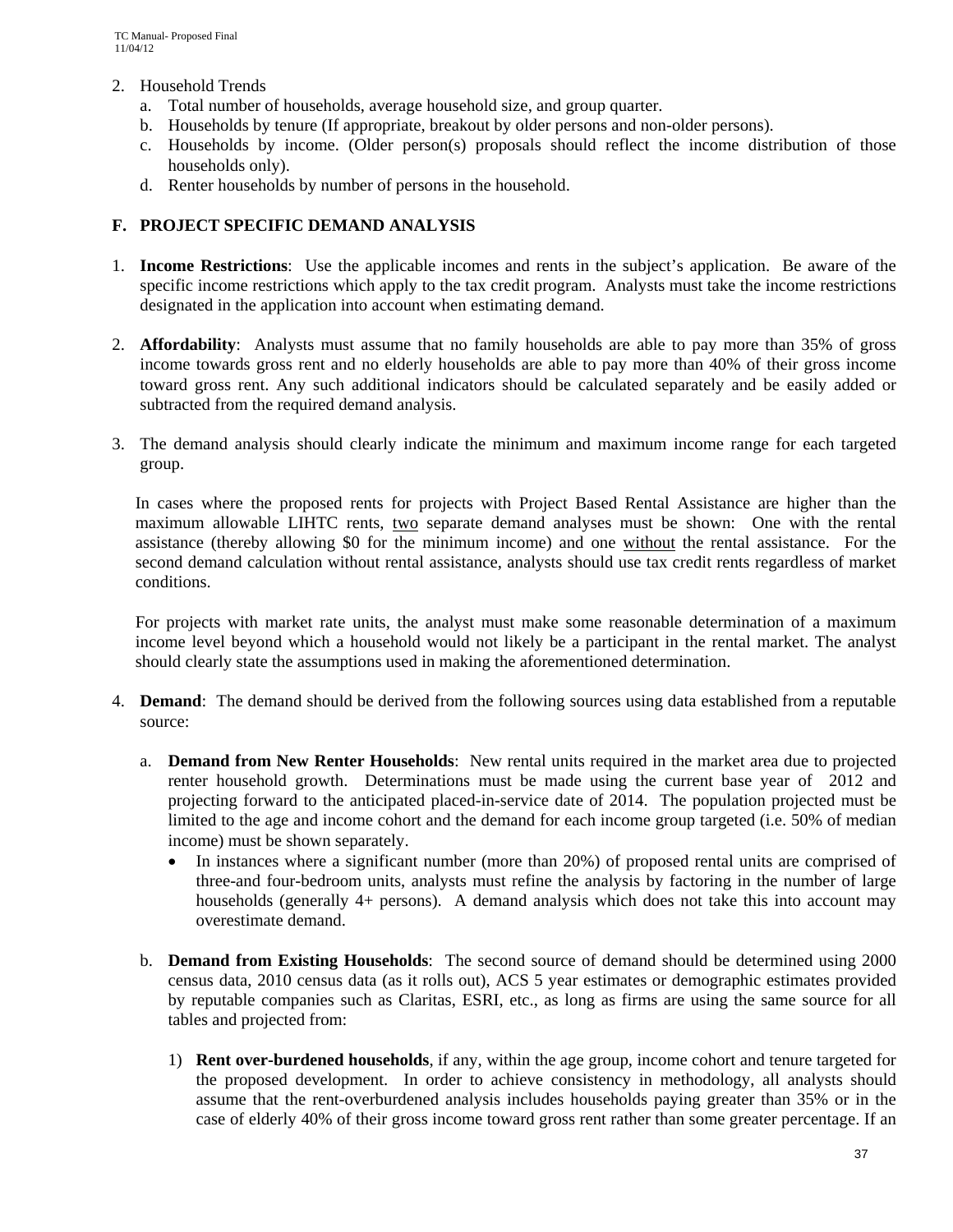analyst feels strongly that the rent-overburdened analysis should focus on a greater percentage, they must give an in-depth explanation why this assumption should be included. Any such additional indicators should be calculated separately and be easily added or subtracted from the required demand analysis.

- 2) **Households living in substandard housing**. Households in substandard housing should be adjusted for age, income bands and tenure that apply. The analyst should use their own knowledge of the market area and project to determine if households from substandard housing would be a realistic source of demand.
	- The Market Analyst is encouraged to be conservative in his/her estimate of demand from both households that are rent-overburdened and/or living in substandard housing.
- 3) **Elderly Homeowners likely to convert to rentership**: The Authority recognizes that this type of turnover is increasingly becoming a factor in the demand for elderly tax credit housing. A narrative of the steps taken to arrive at this demand figure should be included.
- 4) **Other**: Please note, the Authority does not, in general, consider household turnover rates other than those of elderly to be an accurate determination of market demand. However, if an analyst firmly believes that demand exists which is not being captured by the above methods, s/he may be allowed to consider this information in their analysis. The analyst may also use other indicators to estimate demand if they can be fully justified (e.g. an analysis of an under-built or over-built market in the base year). Any such additional indicators should be calculated separately and be easily added or subtracted from the demand analysis described above.
- 5. **Method**: Please note that the Authority's stabilized level of occupancy is 93%.
	- a. **Demand**: The two overall demand components added together 4a and 4b above represent demand for the project.
	- b. **Supply**: Comparable/competitive units funded, under construction, or placed in service in 2012 must be subtracted to calculate net demand. Vacancies in projects placed in service prior to 2012 which have not reached stabilized occupancy must also be considered as part of the supply.
	- c. **Capture rates**: Capture rates must be calculated for each targeted income group and each bedroom size proposed as well as for the project overall.
	- d. **Absorption rates**: The absorption rate determination should consider such factors as the overall estimate of new renter household growth, the available supply of comparable/competitive units, observed trends in absorption of comparable/competitive units, and the availability of subsidies and rent specials.

## 6. **Example of Method**:

## **a. Demand**

|                                                                   | Households at 50% Median<br>Income<br>(min. income to max. income) | Households at 60% of Median<br>Income<br>(min. income to max. income) |
|-------------------------------------------------------------------|--------------------------------------------------------------------|-----------------------------------------------------------------------|
| Demand from New Households<br>(age and income appropriate)        |                                                                    |                                                                       |
|                                                                   |                                                                    |                                                                       |
| Demand from Existing Households<br>Rent-Overburdened              |                                                                    |                                                                       |
|                                                                   | $\pm$                                                              | $^+$                                                                  |
| Demand from Existing Households<br>Renters in Substandard Housing |                                                                    |                                                                       |
|                                                                   |                                                                    |                                                                       |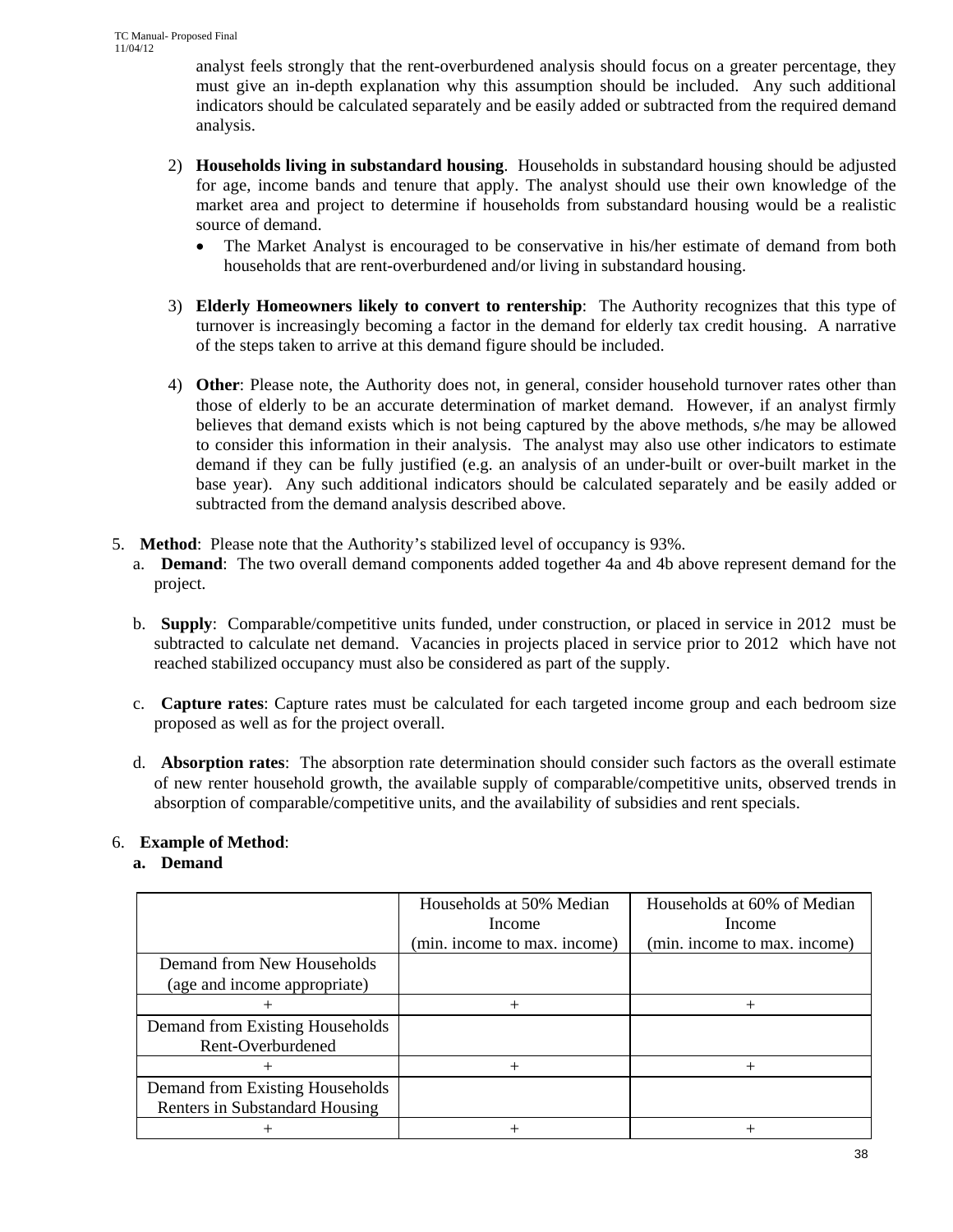| Demand from Existing Households<br><b>Elderly Homeowner Turnover</b> |  |
|----------------------------------------------------------------------|--|
|                                                                      |  |
| <b>Total Demand</b>                                                  |  |
|                                                                      |  |
| Supply                                                               |  |
|                                                                      |  |
| <b>Excess Demand/Supply</b>                                          |  |

### **b. Net Demand and Capture Rates**

| <b>Bedrooms</b>             | <b>Total</b><br><b>Demand</b> | <b>Supply</b> | <b>Net Demand</b> | <b>Units</b><br><b>Proposed</b> | <b>Capture Rate</b> |
|-----------------------------|-------------------------------|---------------|-------------------|---------------------------------|---------------------|
| 1 Bedroom<br>$%$ AMI        |                               |               |                   |                                 |                     |
| 2 Bedroom<br>% AMI          |                               |               |                   |                                 |                     |
| 3 Bedroom<br>% AMI          |                               |               |                   |                                 |                     |
| <b>4 Bedroom</b><br>$%$ AMI |                               |               |                   |                                 |                     |

## **G. SUPPLY ANALYSIS (Comparable/Competitive Rental Developments)**

The supply analysis will be given significant weight in the Authority's review of the market study. The senior analyst/market study author must visit all comparable/competitive developments. The analysis must include all existing LIHTC projects and other projects that would compete with or be affected by the proposed project. The analyst must include and consider all developments under construction and/or in the pipeline in the analysis.

- 1. The following information should be included for each comparable/competitive development:
	- a. Name, Address, and Phone Number
	- b. Contact Person's Name and staffing of the comparable/competitive property development
	- c. Photograph
	- d. Monthly Rents and utilities included in the rent, if any
	- e. Type of development (RHS, tax credit, conventional, bond, bond and tax credits, etc.)
	- f. Breakdown of unit sizes by bedroom/bathroom count
	- g. Square footage for each comparable/competitive unit type
	- h. Project age and Condition
	- i. Population Served
	- j. Description of unit amenities (include kitchen equipment) and site amenities
	- k. Concessions given, if any
	- l. Current vacancy rates broken down by bedroom size. Vacancy rates are to be determined using 2011 second and fourth quarter information provided by property management.
	- m. Waiting list information, if any
	- n. Number of units receiving rental assistance, description of assistance as project or tenant based.
	- o. For developments in the planning or construction stages, provide the name, address/location, name of owner, number of units, unit configuration, rent structure, estimated date of market entry, and any other relevant market analysis information. If there are no developments in the planning stages or under construction, a statement to that effect must be provided.
	- p. If the proposed project is an additional phase of an existing project, include a tenant profile as well as any information about a waiting list.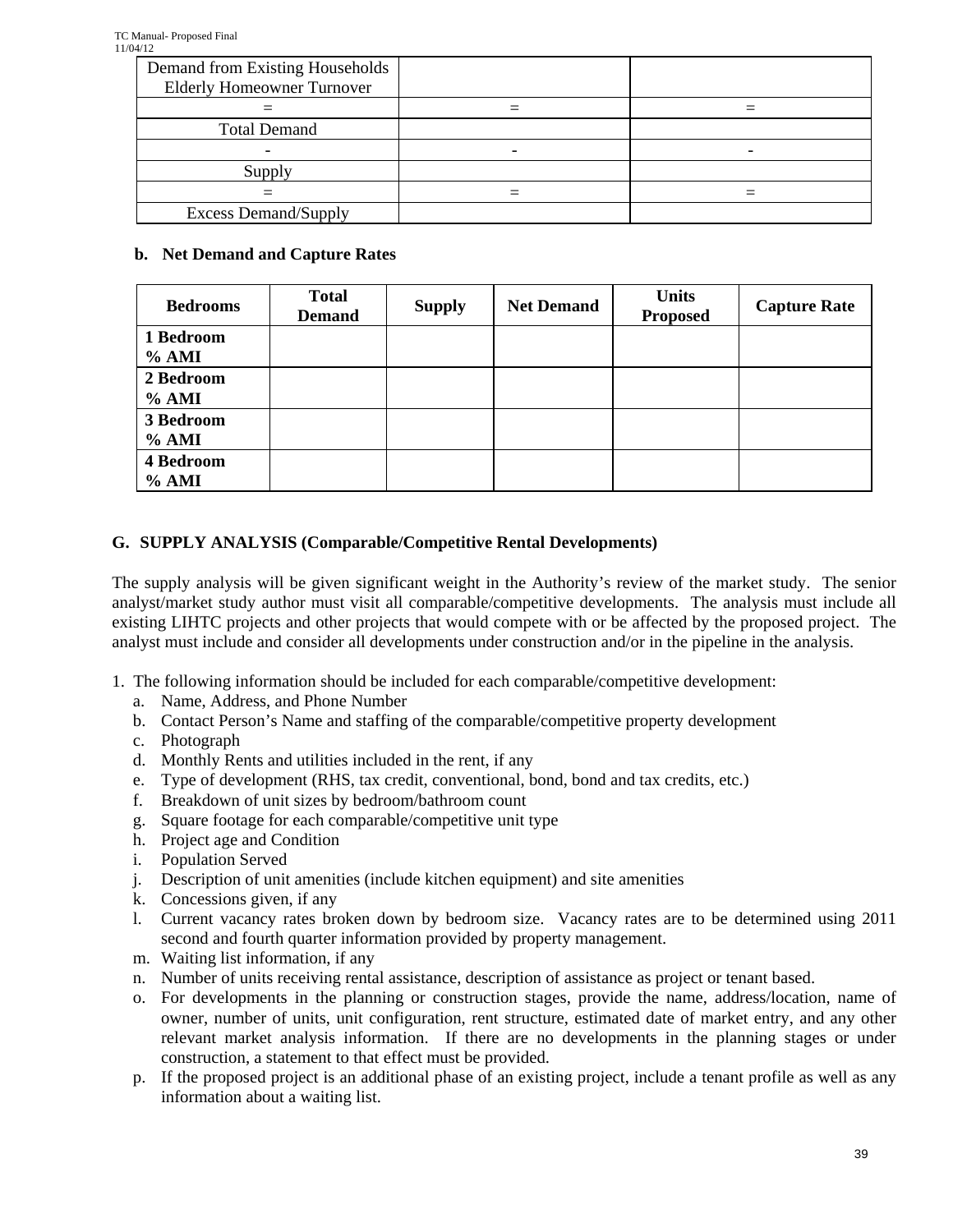The above information should be provided in a comparative framework **including** the proposed project and those projects under construction and/or in the pipeline. For example, in addition to providing a page of information along with a picture for each comparable/competitive development, the analyst should also provide comparative charts that show such factors as the proposed project's rents, square footages, amenities, etc. as compared to the other projects.

- 2. A **map** showing the comparable/competitive developments in relation to the proposed site. The map should have an identifiable usable scale.
- 3. If applicable to the proposed development, provide data on three and four bedroom single-family rentals, OR provide information on rental trailer homes and single family homes in rural areas lacking sufficient three and four bedroom rental units in an attempt to identify where potential tenants are currently living.
- 4. Derive the programmatic rent and compare them to the proposed development's rents. Quantify and discuss market advantage of the subject and impact on marketability.
- 5. Calculate the overall market vacancy rate, the overall comparable/competitive vacancy rate, and the overall vacancy rate for all LIHTC projects in the market area. (Do not include new projects in the process of "renting up" in vacancy rate.)
- 6. The cost and availability of homeownership and mobile home living, if applicable.
- 7. Conclusion as to the impact that the proposed project will have on the occupancy of other assisted housing projects in the market area.
- 8. Discuss the availability of affordable housing options, including purchase or sale of homes.
- 9. The Market Analyst should note any primary housing voids in the market and comment whether the proposed project will fill such a void or not.

## **H. INTERVIEWS**

The results of formal or informal interviews with property managers, town planning officials or anyone with relevant information relating to the overall demand for the proposed development should be summarized in this section.

## **I. RECOMMENDATIONS**

Market Analysts must provide a recommendation that clearly states whether a proposed project should be awarded tax credits. The Market Analyst must provide a brief summary of all the major factors that led to their conclusion.

The completed market study must meet the minimum threshold requirements stated in the 2013 QAP. If the development cannot meet the threshold requirements the development will be disqualified.

## **J. SIGNED STATEMENT**

The signed statement must include the following language:

\_\_\_\_\_\_\_\_\_\_\_\_\_\_\_\_\_\_\_\_\_\_\_\_\_\_\_\_\_\_\_\_\_\_\_\_\_\_\_\_\_\_\_\_\_\_

\_\_\_\_\_\_\_\_\_\_\_\_\_\_\_\_\_\_\_\_\_\_\_\_\_\_\_\_\_\_\_\_\_\_\_\_\_\_\_\_\_\_\_\_\_\_

I affirm that I have made a physical inspection of the market and surrounding area and the information obtained in the field has been used to determine the need and demand for LIHTC units. I understand that any misrepresentation of this statement may result in the denial of further participation in the South Carolina State Housing Finance & Development Authority's programs. I also affirm that I have no financial interest in the project or current business relationship with the ownership entity and my compensation is not contingent on this project being funded. This report was written according to the SCSHFDA's market study requirements. The information included is accurate and can be relied upon by SCSHFDA to present a true assessment of the lowincome housing rental market.

Market Analyst Author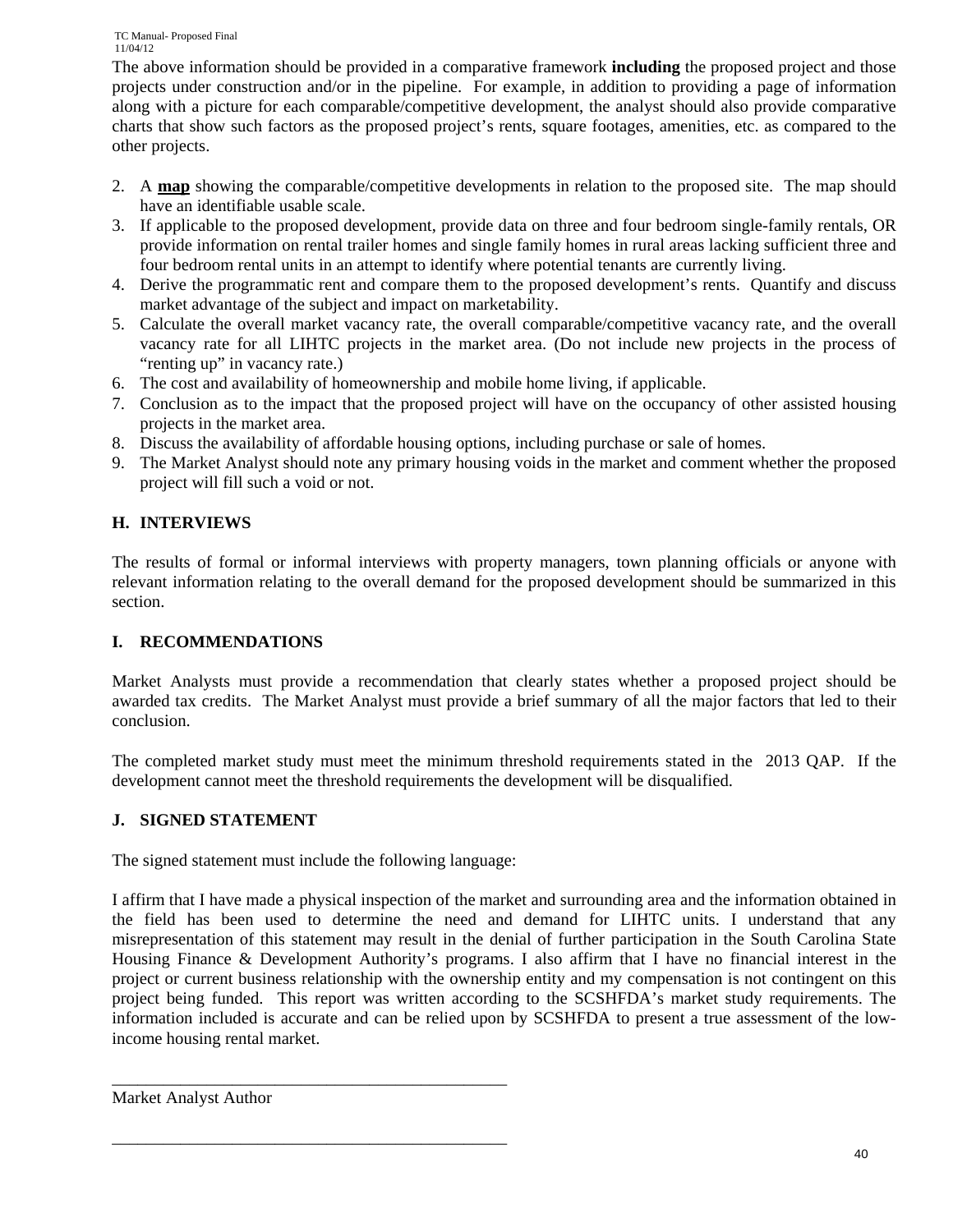## **2013 LIHTC Program Schedule**

**November 1, 2012** 

A Public Hearing will be held at the Authority's Office, 300-C Outlet Pointe Blvd, Columbia, SC from 10:00 a.m. to 12:00 p.m. (EST).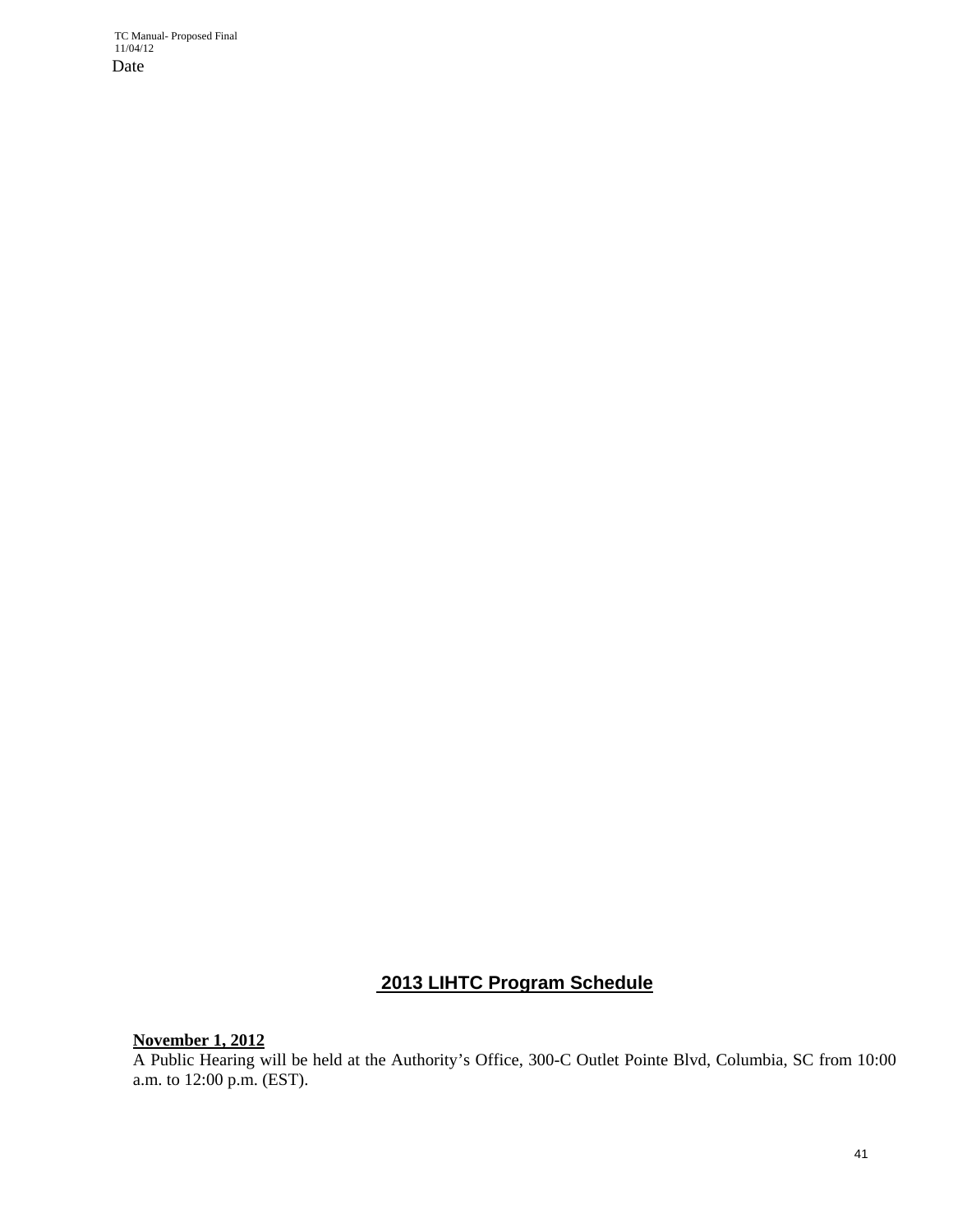#### **By January 18, 2013**

Application packages will be posted on the Authority's web site: www.schousing.com

The Authority will provide fill in applications on CDs. The fill-in applications do not require any special system requirements or software to operate on a PC running Windows 95, Windows 98, Windows 2000, Windows NT, or Windows XP. A separate application package must be submitted for each development.

#### **January (date TBD) 2013**

A workshop will be held in Columbia, SC. Authority staff will provide information on the 2013 tax credit program and review the 2013 application procedures. Although attendance is not mandatory, it is strongly recommended. Notification of the exact date of the workshop will be posted on the Authority's website at www.schousing.com

After the workshop, specific questions regarding the 2013 tax credit program and/or application should be emailed to Laura Nicholson at laura.nicholson@schousing.com or faxed to (803) 551-4925. The Authority will respond in writing and will post any programmatic clarifications on the website.

#### **March 4-8, 2013**

Tax Credit Applications are due along with the application fee and the market study review fee. No application will be accepted, under any circumstance, after 5:00 p.m. (EST), March 8, 2013 .

#### **June 2013**

It is anticipated that Applicants will be notified of their Application point scores in June. Point scores will be posted on the Authority's website at www.schousing.com

#### **July 2013**

It is anticipated that notification of the Final Tax Credit Reservations will be made in July.

**List of Code Numbers for South Carolina Counties:** 

|              | <b>Abbeville</b> |
|--------------|------------------|
| $\mathbf{2}$ | Aiken            |
| 3            | <b>Allendale</b> |
| 4            | <b>Anderson</b>  |
| 5            | <b>Bamberg</b>   |
| ี่ค          | <b>Barnwell</b>  |